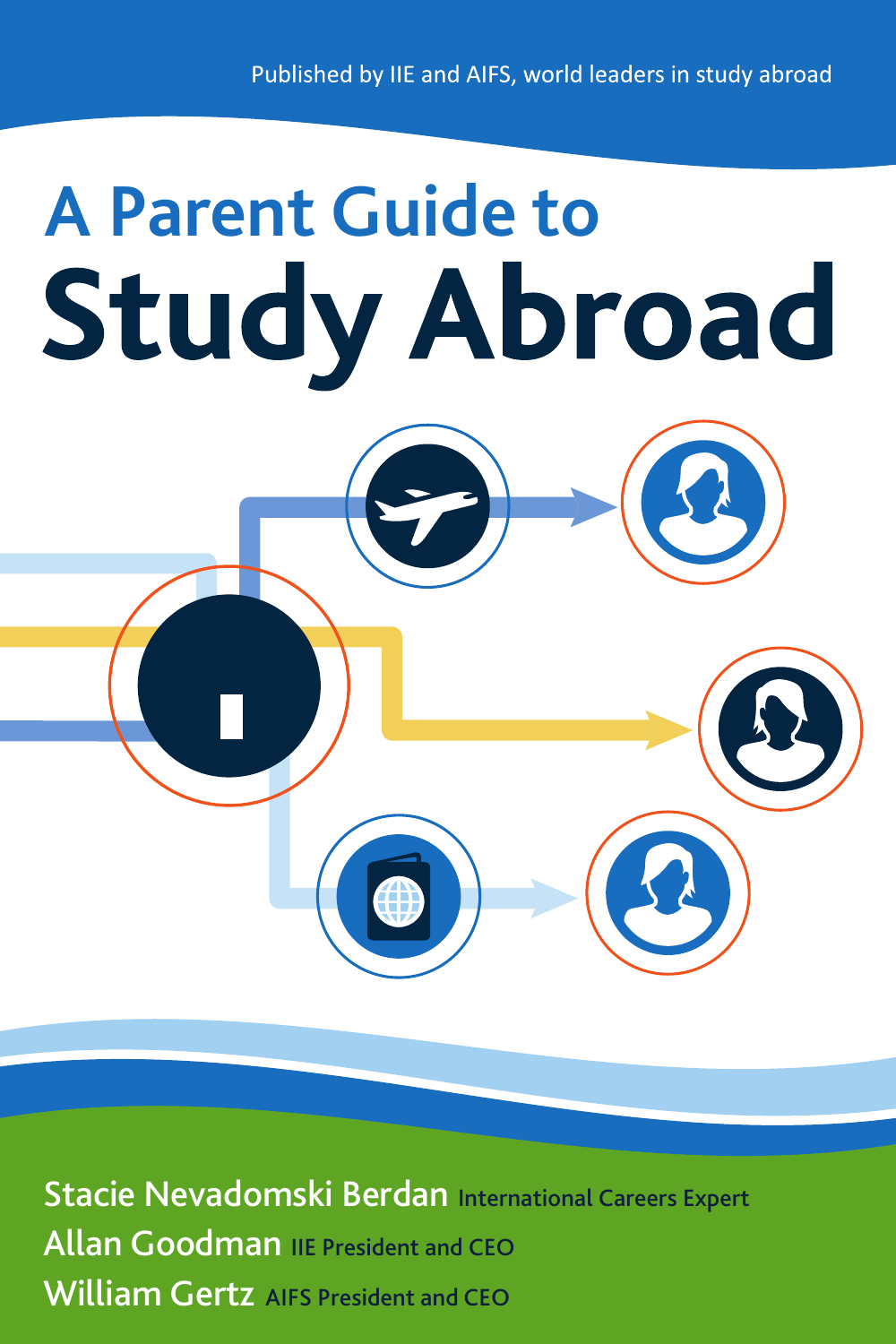

# **A Parent Guide to Study Abroad**

 **William L. Gertz Allan E. Goodman** By **Stacie Nevadomski Berdan**



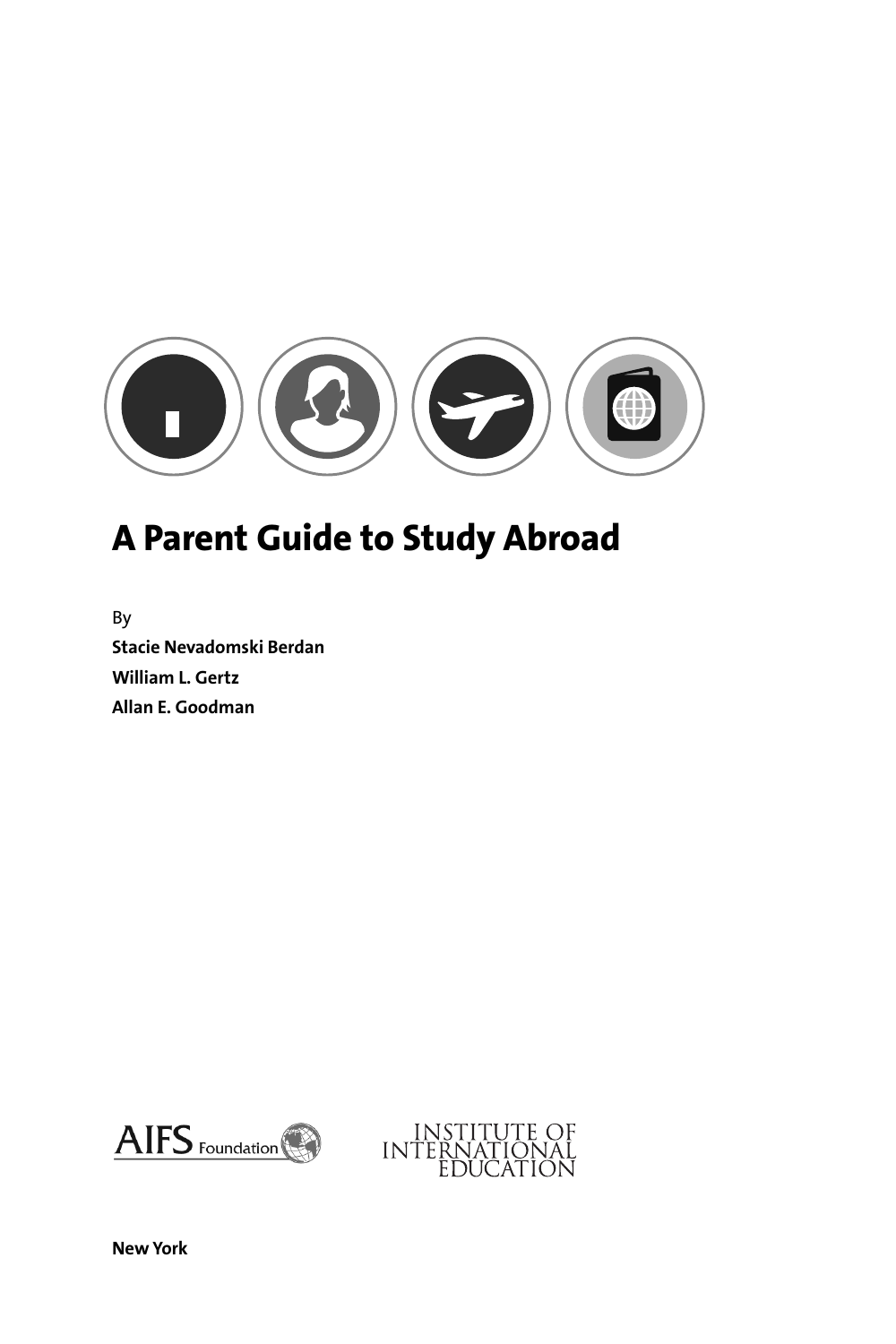IIE publications can be purchased at: www.iie.org/publications

 The Institute of International Education 809 United Nations Plaza, New York, NY 10017

 © 2015 by the Institute of International Education All rights reserved. Published 2015 Printed in the United States of America ISBN: 978-0-87206-377-8

Library of Congress Control Number: 2015938477

 The views expressed in these chapters are solely those of the authors. They do not necessarily represent the official positions of the Institute of International Education or the AIFS Foundation.

 Managing Editor: Jon Grosh Design: Pat Scully Design Cover Concept: HDN Studios, Inc.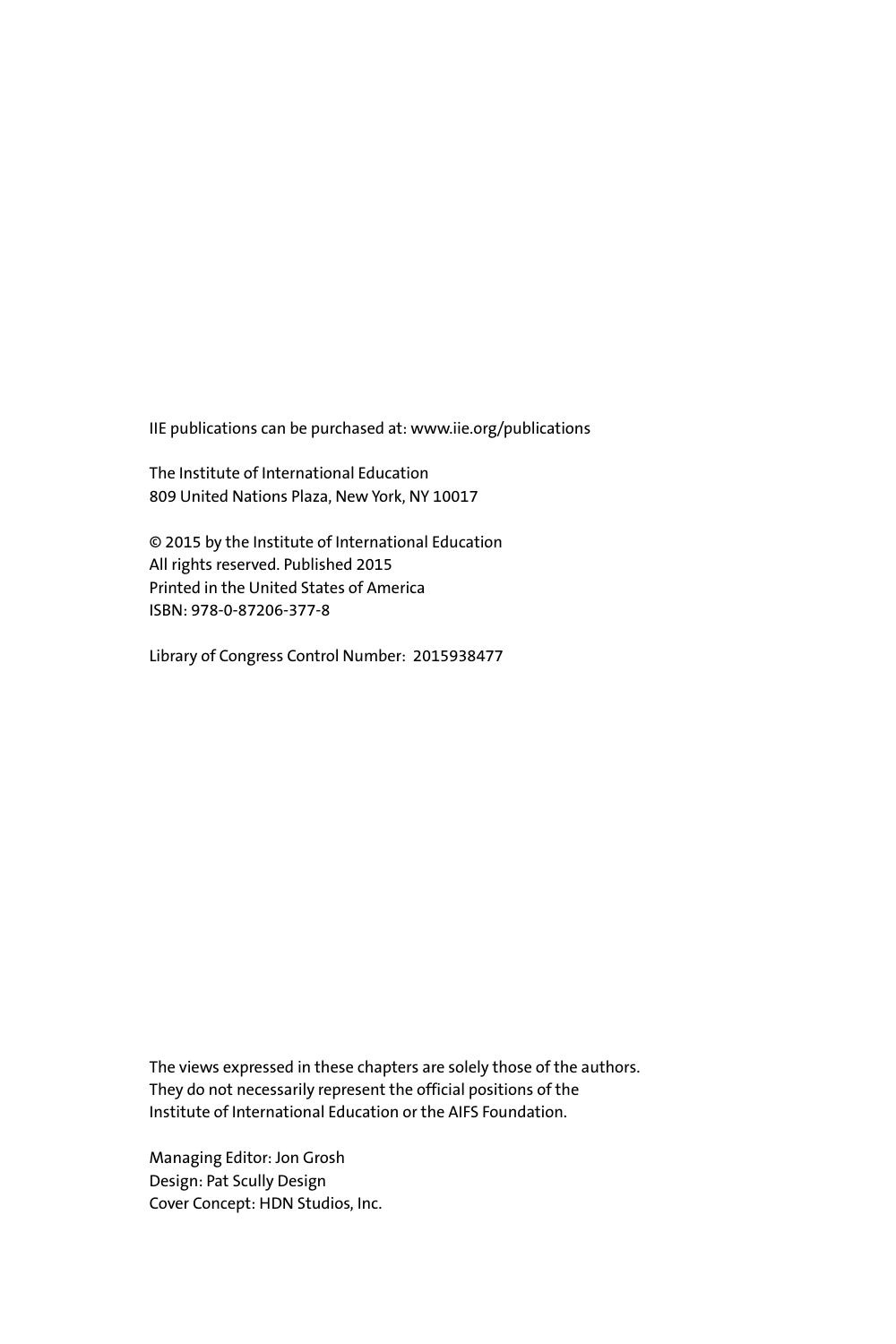# **A Parent Guide to Study Abroad**

#### Introductions

|                                       | Chapter 1 The Value of Study Abroad                                                    | $\mathbf{1}$   |
|---------------------------------------|----------------------------------------------------------------------------------------|----------------|
|                                       | Chapter 2 Investigating the Options                                                    | $\overline{7}$ |
|                                       | Chapter 3 Figuring Out the Financials: Cost Models,<br>Financial Aid, and Scholarships | 17             |
|                                       | Chapter 4 Staying Safe and Healthy While Abroad                                        | 27             |
|                                       | Chapter 5 Preparing Your Child for Success Abroad                                      | 37             |
|                                       | Chapter 6 Supporting Your Child While He or She is Abroad                              | 47             |
|                                       | Chapter 7 Helping Your Child Transition Back Home                                      | 53             |
| <b>Author Biographies</b>             |                                                                                        | 59             |
| About the Publishers                  |                                                                                        | 63             |
| <b>IIE Web Resources</b>              |                                                                                        | 65             |
| <b>IIE/AIFS Information Resources</b> |                                                                                        | 66             |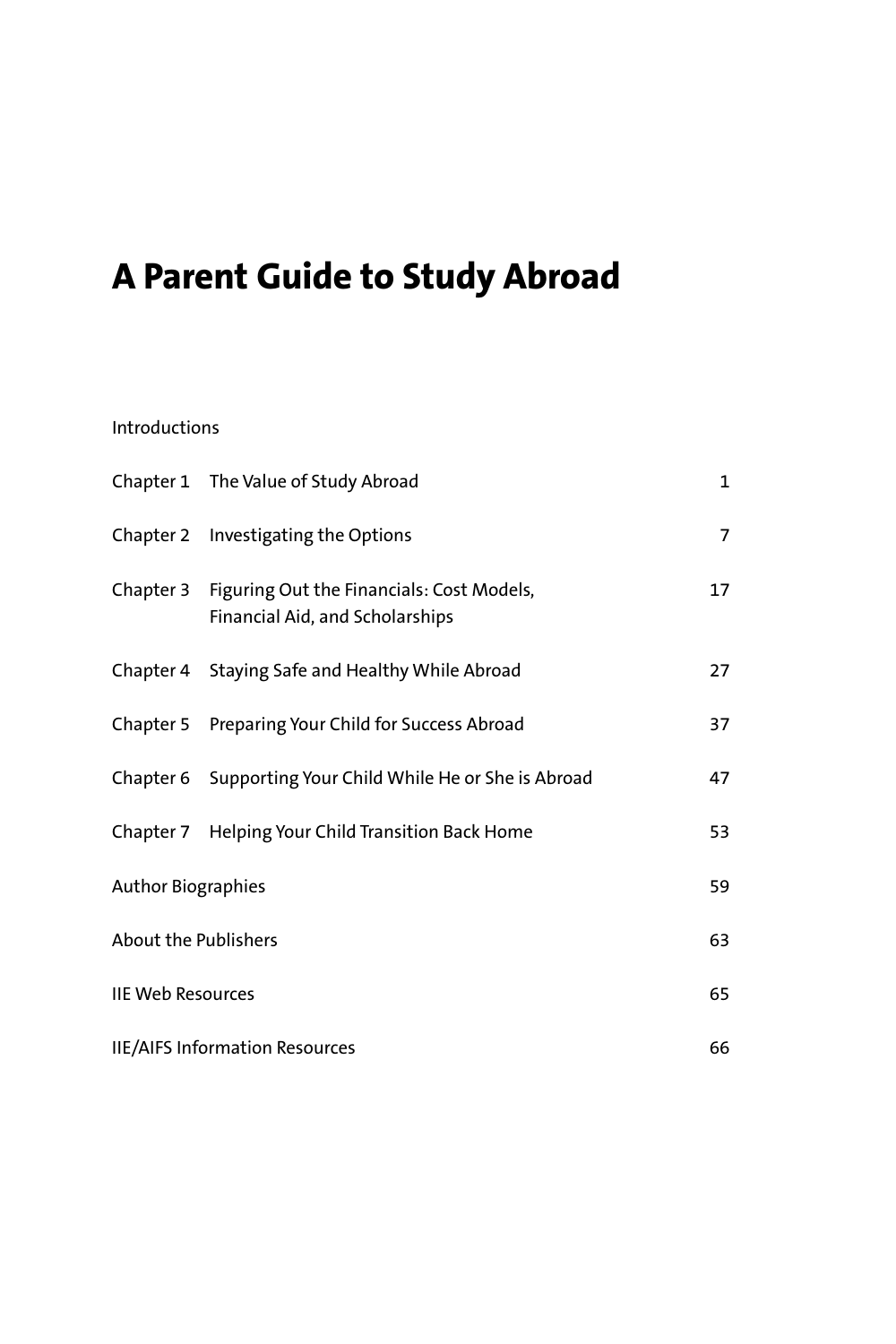# **Introductions**

By Stacie Nevadomski Berdan

As parents, we all want what's best for our children. But "what's best" is not always clear. In today's interconnected world, one of the best gifts we can give our children is to help them develop a global mindset so that they will be best positioned for success in our competitive, global marketplace. But what does that entail, really?

 Well, we must inspire our children to be curious about the world and to become glob- ally aware.We mustteach our children to communicate and interact with people across different cultures and in other countries so that they can begin to understand different points of view.We must do everything we can to help them begin to learn a second lan- guage as early as possible followed by the best opportunity to achieve language pro-ficiency and cultural competency.

Studying abroad is one way to accomplish all of these things.

As parents, we have a significant impact on how our children view the world and whether or not study abroad is even an option. We should do everything we can to encourage our children to study abroad.

Studying abroad enhances global learning in that it requires our children to leave their comfort zone and encourages them to experience another culture and education sys- tem first hand. Studying abroad opens our children's eyes to newways ofthinking about the world. It helps our children learn to solve problems in cross-cultural contexts and supports critical thinking skills. Studying abroad is also one of the best ways for our children to acquire international experience, an increasingly important component to a col-lege graduate's resume.

 But all study abroad is not equal, thus making parental involvement in the process an imperative. Yet not every parent knows where to begin. For those who do, they may not know how to provide the right mixture of support as their child searches for the most affordable and appropriate program to meet their academic goals. That is why we wrote this book specifically for parents. It contains the critical information needed to be in- formed and to provide the best advice to our children as they navigate the entire study abroad experience.

 *Author, Speaker, Global Consultant, Mother*Stacie Nevadomski Berdan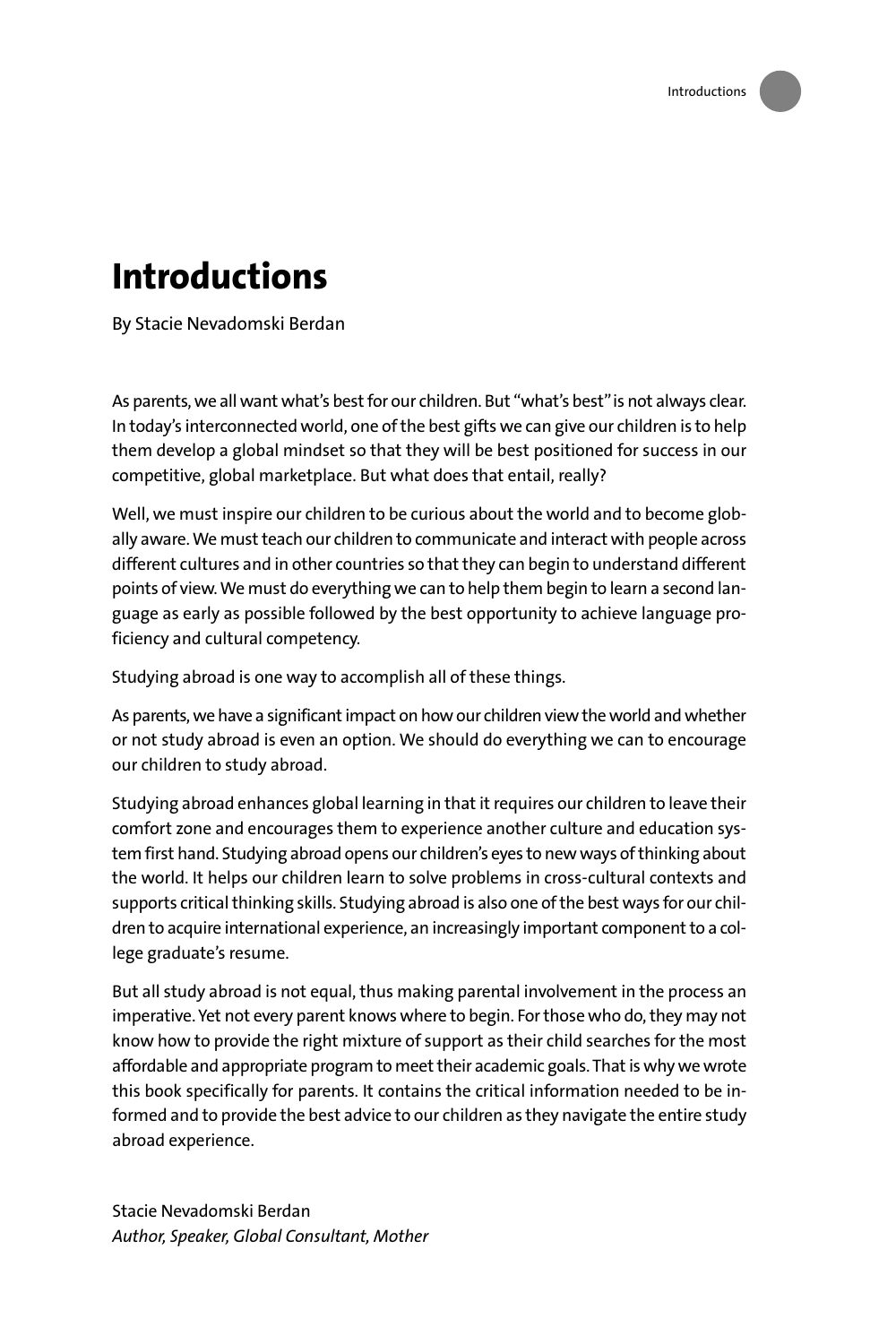

By William L. Gertz

Like some of you, when I first went abroad many years ago, there was nothing to unplug.

 I brought a backpack, four phrase books (German, French, Italian, and Spanish), a pocket knife, some clothes, and my harmonica. ATMs were not yet invented, so I cashed trav- eler checks at the exchanges. The convenience of cell phones did not exist, so needless to say, I never called home. There was no email, so I picked up letters at the American Express office in Paris. I traveled with my rail pass through 12 countries.

This three-month journey changed my life profoundly; I went away a boy and came back a confident and "worldly" man. When I returned to the United States, I began my career in international education, which became my life's work.

 When my daughter went abroad during her junior year, I was excited for her. I wanted her to have "my" experience" (first mistake). But life is different nowadays, and you can't really unplug. While she was studying in Florence, we spent far too much time talking on Skype and communicating via Facebook. We were always connected; and while this was comforting for us both, it may have hampered the freedom she needed—the freedom of spirit, exploration, and trial and error that I had. Still, she came home a more confident, more accomplished young woman.

 Her study abroad program was superbly organized down to every detail, perfect forthe millennial generation, complete with ample hand holding. Days packed with detailed itin- eraries including learning excursions; volunteering trips and language courseswere quite the contrast to my backpacking, hostel-hopping days of self discovery. Traveling by air on weekends, she probably had fewer adventures than I had traveling by rail. But I had to remember, this was her experience, not mine.

My strong advice is this: let your children breathe. Don't call too much, don't solve all their problems, let them make their own mistakes and find their own path.

As the song goes, "if you love someone, set them free."

 William L. Gertz  *President & Chief Executive Officer American Institute For Foreign Study (AIFS)*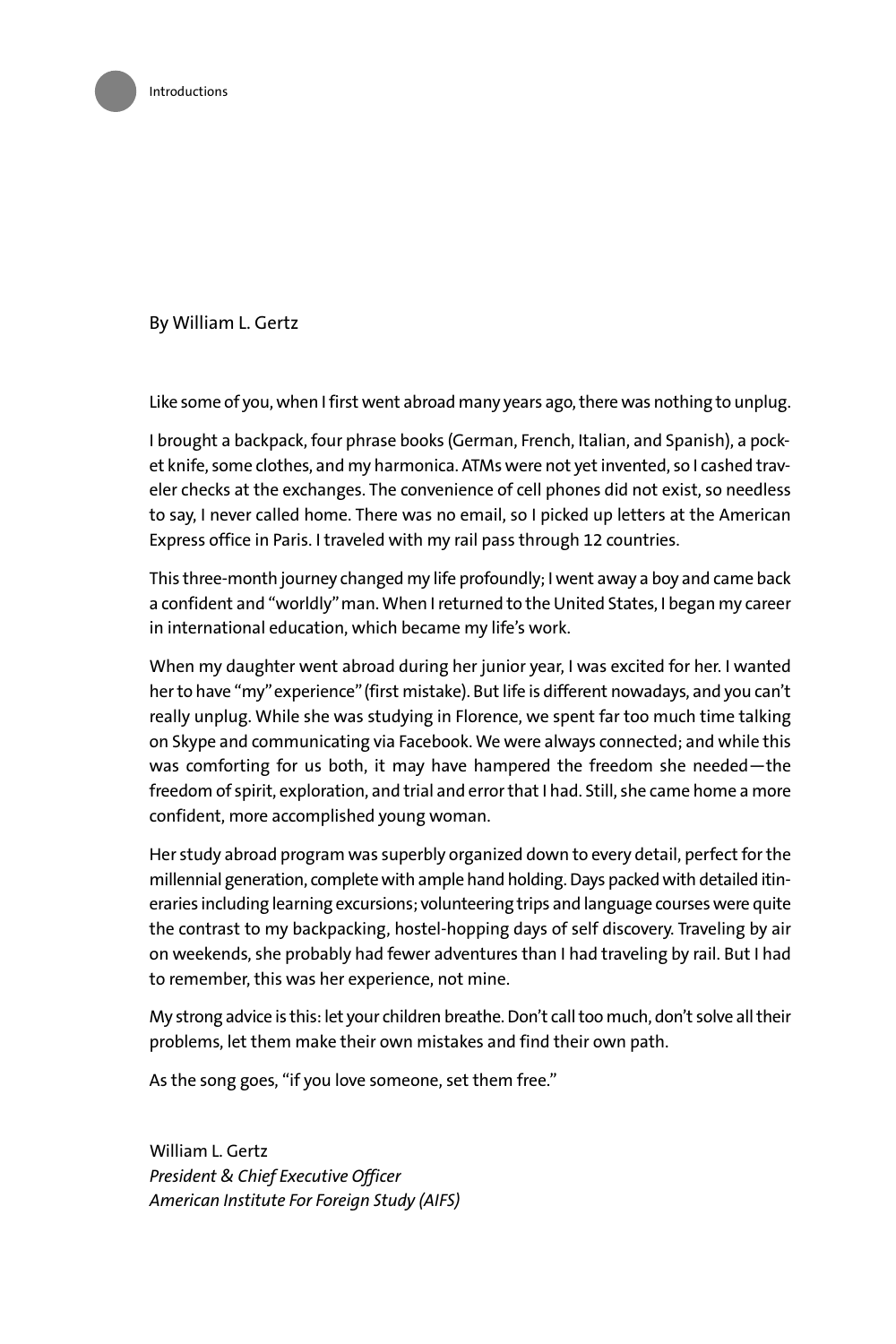#### By Allan E. Goodman

 Bill Gertz's Introduction should be required reading for any of us helping to make international a part of every student's education. It underlines the important role parents can play and how best to perform it: have a plan and allow students to follow it without too much hand-holding or second-guessing, for there are many ways to study abroad and many ways to learn from the experience.

 As parents, too, study abroad may prove to be the single most important ingredient to future success that you can help enable while your child is in college. A majority ofthe skills and emotional qualities needed to be successful in an intercultural work- force and global marketplace can be developed as a result of being on one's own in another country.

 Most Americans still do not have that chance. The majority of U.S. undergraduates to- day are enrolled within 100 miles oftheir permanent home, and only about 10 percent study abroad. That is why the Institute has launched the Generation Study Abroad ini-tiative to double that proportion and to reach this goal by the end of this decade.

 When we announced this, one of our Trustees said we would not getthere without also reaching out to parents to help them understand just how important international ed-ucation is and how they can be supportive—hence this book.

 It takes a village these days to do a lot of things in education. Parents are part of what makes education better in every community and at almost every level. But this may be the first time that we acknowledge just how critical their role may be in study abroad. With this in mind, we wrote this new book with a close eye to what would be most use- ful to a parent or close family member as you navigate how best to help and support your high school or college student in planning for an international experience as they map out their educational plans. We hope you will find this information to be of use.

 Allan E. Goodman  *President & Chief Executive Officer Institute of International Education*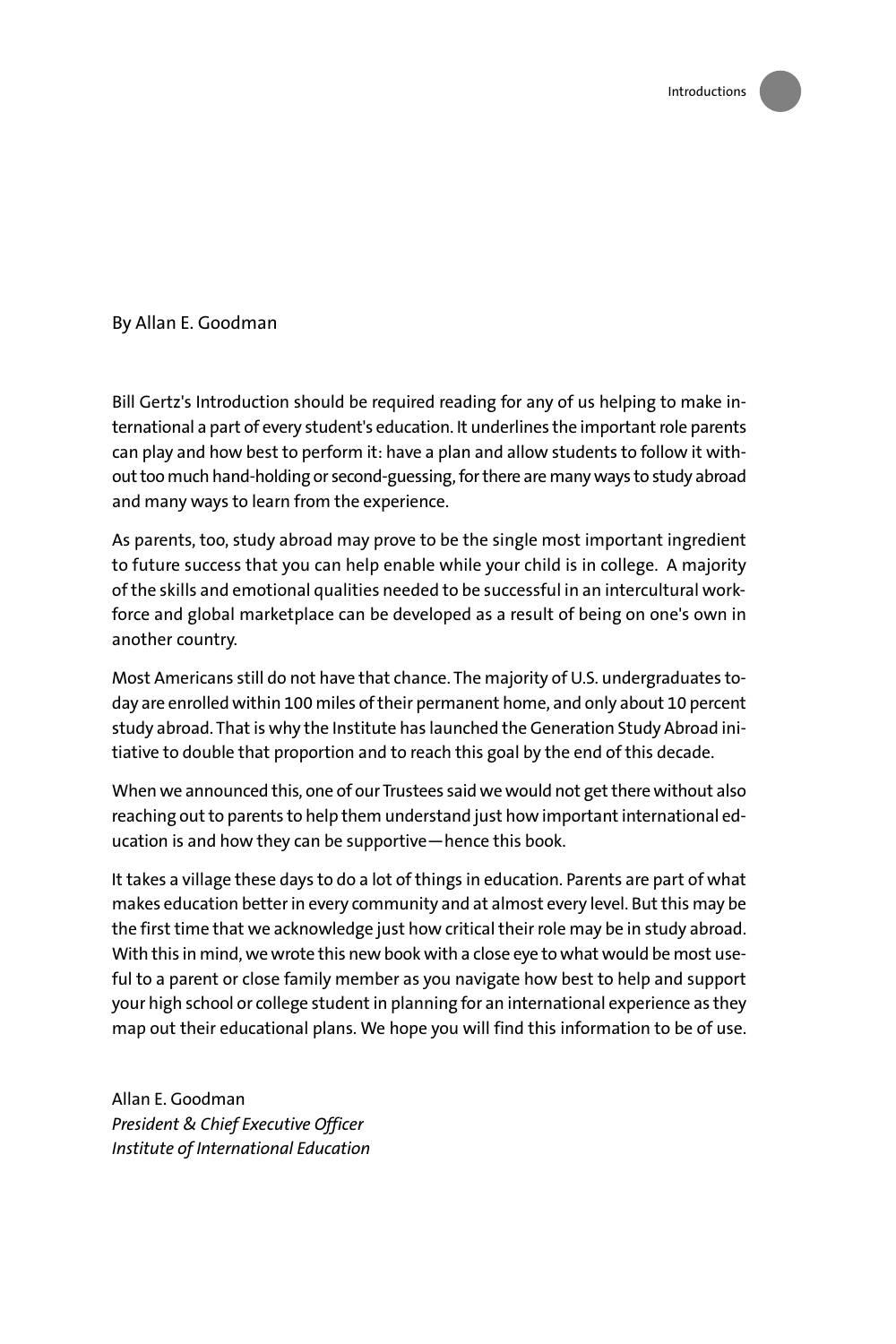CHAPTER<sub>1</sub>

# **The Value of Study Abroad**

Every student who hopes to succeed in the global economy should study abroad.

 Globalization is everywhere, and it affects everyone in some way or another. Com- munications and technology have forever changed the way people interact by opening up borders for one-to-one communication without ever leaving home. Three factors—globalization, communication, and technology—have people around the world shifting to an increasingly borderless economy that includes politics, culture, and education. In order to give our children the best opportunity to succeed in this interconnected world, we need to provide them with opportunities to interact with the world beyond our borders.

Studying abroad offers students the competitive advantages and cross-cultural competence that open up a wealth of immediate personal and long-term professional opportunities. It can have a powerful impact on a young adult's life; most who've done so say it changed their lives. Yet only 10 percent of the approximately 2.6 million students who graduate with an associates or baccalaureate degree each year study abroad, which means relatively few are truly prepared to compete on a global scale. Our children depend on us to support and encourage them as they prepare to enter the workforce. If you want your child to succeed in today's com- petitive job market, do everything you can to help them study abroad and acquire international experience.

 Studying abroad has evolved significantly over the years from what was commonly known as the junior year abroad studying language at a satellite university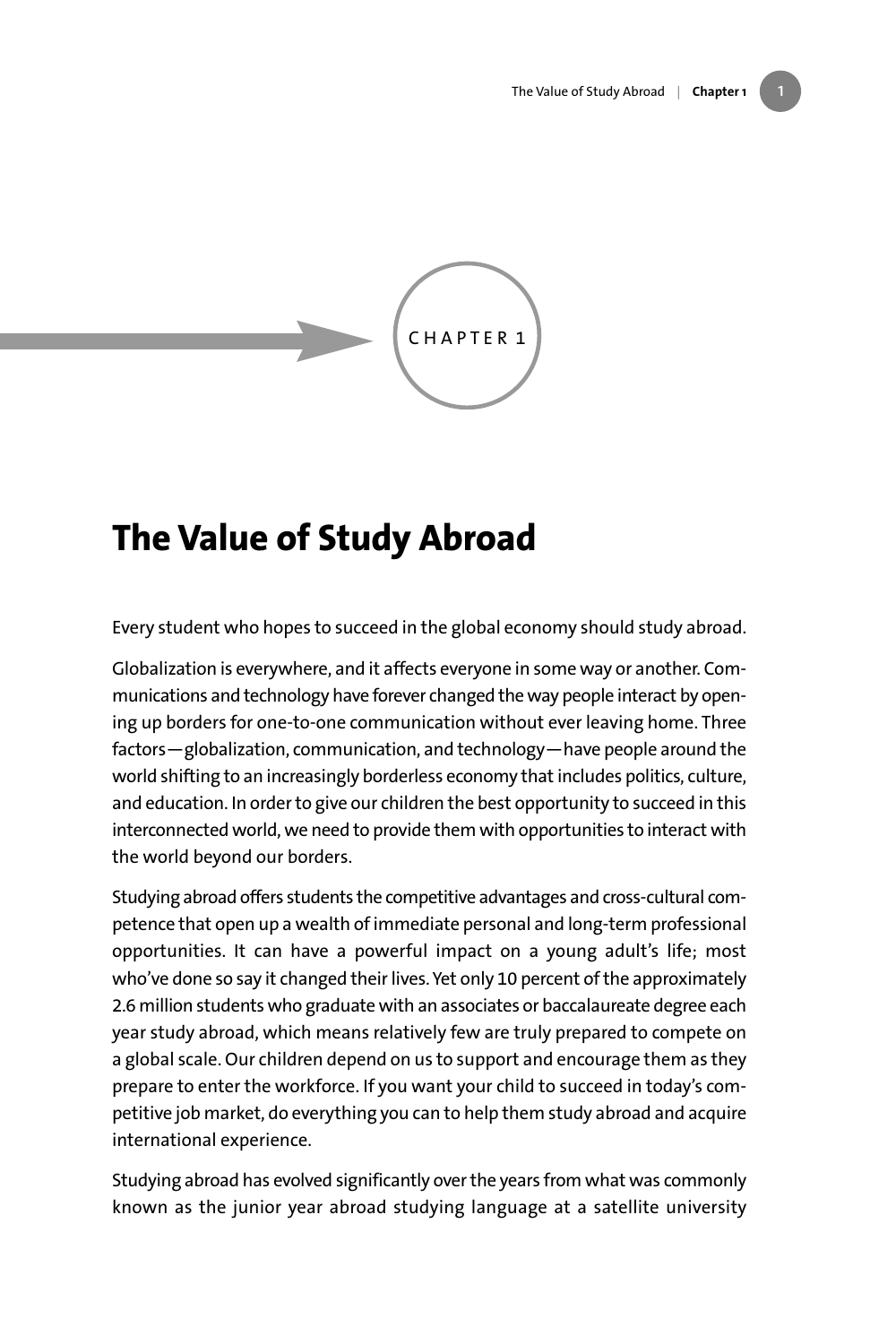campus in a European city to diverse offerings for all undergraduate and gradu- ate majors interested in study, volunteer, and internship opportunities for any length of time all over the world. With these many options comes a more complex decision-making process.

 As a parent, you can champion study abroad as an essential component of your child's college education. You should encourage your son or daughter to begin think- ing about studying abroad during his or her high school years and making study- ing abroad a part of the college selection process. All study abroad is not equal, and students should choose a college or university that fits all of their needs, including study abroad. Moreover, the sooner your child starts thinking about study- ing abroad, the more likely he or she will investigate options and stay true to his or her mission and not be blown off course by peer pressure on campus. Oftentimes students are short-sighted, peremptorily writing off study abroad as too expensive or deciding not to pursue it because of friends, a romantic partner, or sports or campus activities, not realizing—as we do as parents—that these reasons will probably fade in importance in only a few years.

 The importance of international experience as a driver of career success, however, continues to move from a "nice-to-have" to a "must-have" criterion. Today's graduates need to develop a global mindset to succeed in the global economy. The study abroad experience plays a critical role in developing that global mindset, because it opens students' eyes to new ways of thinking about the world, instills a more informed approach to problem-solving in cross-cultural contexts, supports critical thinking in terms of considering multiple perspectives, and assists with open-ended, creative problem solving and reflection.

 Studying abroad also enables today's students—future leaders from all backgrounds in all sectors—to acquire the international experiences that enable them to put their global learning into practice. Learning how to interact with people from other countries and cultures, including those in the United States, will be essential for all careers be they in business, manufacturing, engineering, government, academia, or not-for-profit.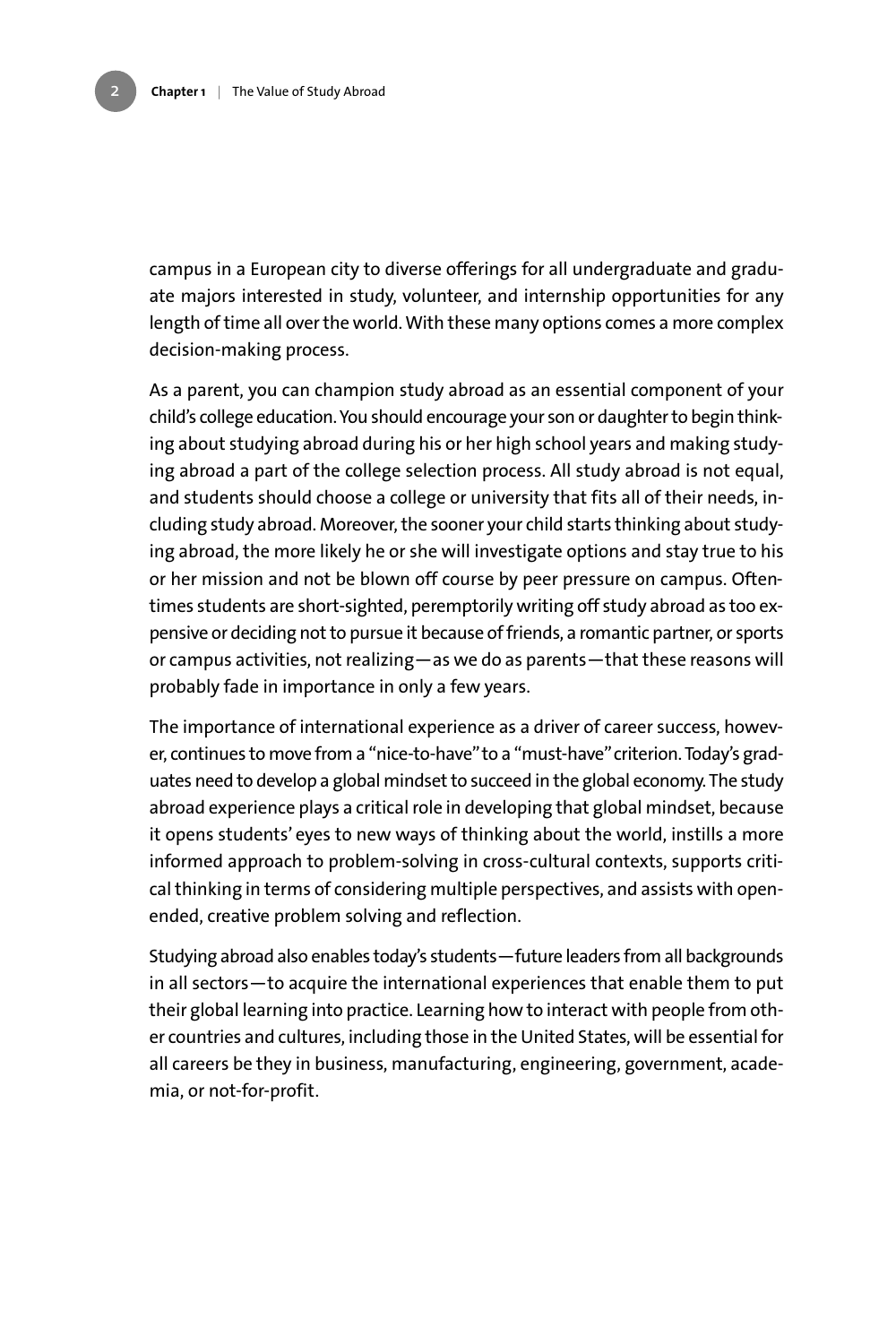The study abroad experience can help students to:

- Develop the global mindset needed to balance local and international<br>
challenges challenges.
- • Understand different cultures and solve problems while operating in <sup>a</sup> different environment.
- Open their eyes to other perspectives and ways of thinking about the world.
- Enhance their proficiency in and practical application of another language.
- Strengthen their adaptability, communication, and team-building skills.
- • Increase their confidence, personal responsibility, and independence.
- Enhance their career opportunities.

#### **STUDY ABROAD IMPROVES ACADEMIC PERFORMANCE AND GRADUATION RATES**

In 2000, researchers began an ambitious effort to document the academic outcomes of study abroad across the 35 institutions in the University System of Georgia. The data included 283,000 students at 425 study abroad programs of all types (exchange/immersion, faculty-led, short-term, etc.) at research universities, and both two-year and four-year schools. Ten years later, they found that students who studied abroad had:

- Improved academic performance upon returning to their home campus;
- Higher graduation rates;
- Improved knowledge of cultural practices and context compared to students in control groups; and
- Benefited in their academic performance if they were students identified as "at risk."

The effects hold consistently across subgroups of gender, income, race, and SAT scores.

Documenting the Academic Impact of Study Abroad: Final Report oftheGLOSSARI Project, by Richard C. Sutton and Donald L. Rubin, 2010.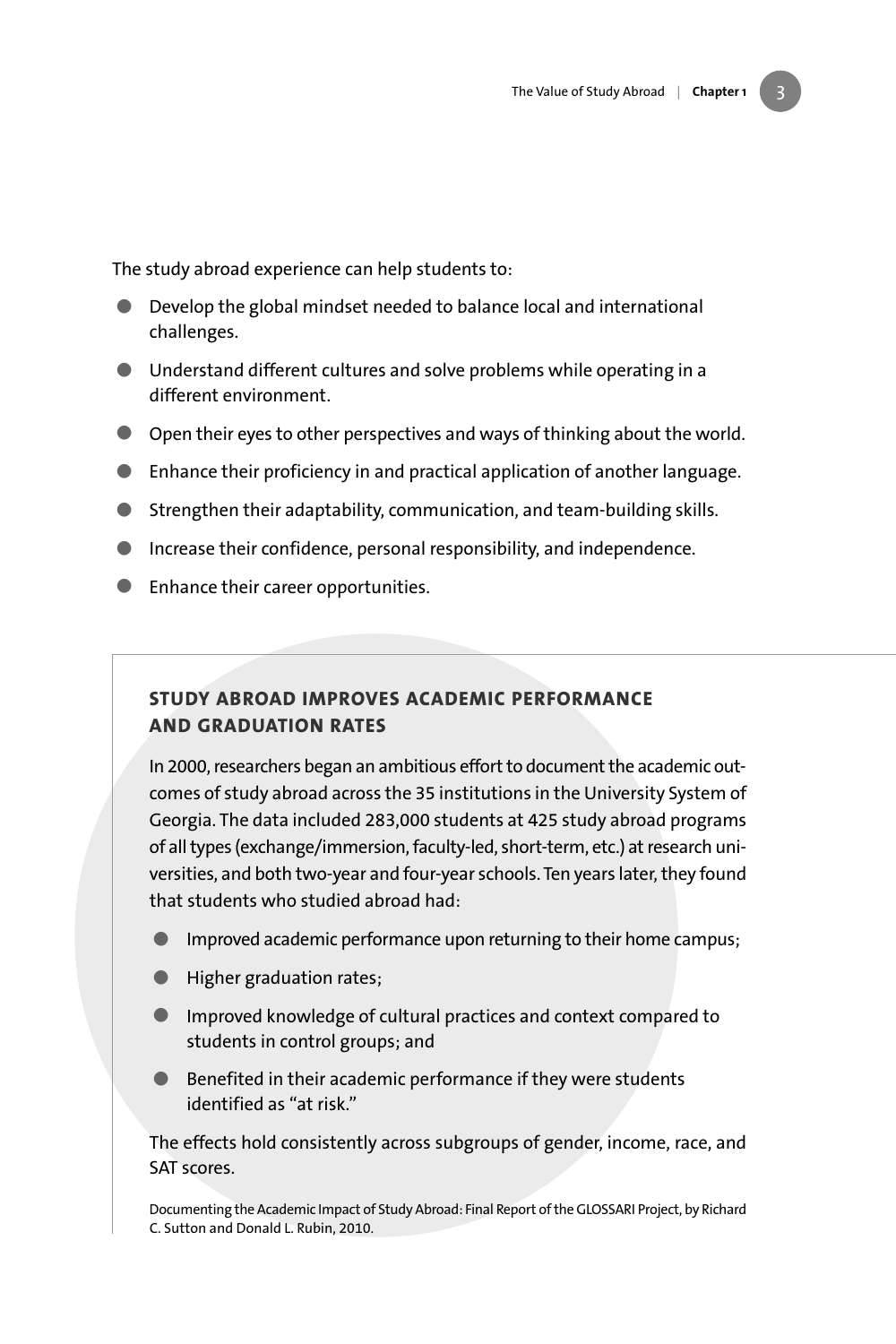# **What Value Does Study Abroad Offer Employers?**

Tomorrow's college graduates are just as likely to work with people from as far away as Beijing and Bangalore as they are with those from Boston or Boise. Employers across all sectors increasingly seek workers with a combination of both technical and disciplinary skills as well as linguistic and cross-cultural competencies. Those who are best prepared for the new realities of the job market are the ones most likely to be hired first, and then to succeed. If your son or daughter is contemplating a career in international business, research, or diplomacy, global experience is a must. Regardless of his or her field, your child will benefit from having the soft skills especially communication, analytical abilities, cross-cultural competence, and flex-ibility—that are the key benefits of studying abroad.

  In research conducted for *A Student Guide to Study Abroad*, we interviewed dozens of professionals in multinational companies as well as global organizations about the value of study abroad. The vast majority responded that, if two appli- cants have essentially equal resumes, they would hire the one who had studied abroad, citing the following attributes:

- $\bullet$  Cross-cultural awareness, which is critical to working on diverse teams;
- i • Ability to bring global thinking skills to bear on complex issues;
- $\bullet$  Language skills needed in a multi-lingual world; and
- j • Predisposition to and experience with global mobility.

 But, whereas study abroad in general might have been sufficient even a decade ago, the location your son or daughter chooses to study now is increasingly important in helping him or her stand out with employers. Eschewing traditional Western Eu- ropean countries in favor of China, Brazil, United Arab Emirates, South Africa, or India can signal an enhanced awareness of the growing global economy and helps young adults forge a direct link with the very places where many companies are expanding. While all countries provide valuable and marketable learning experiences, these nontraditional destinations often present more challenging situations for young Americans, which can intensify the learning curve.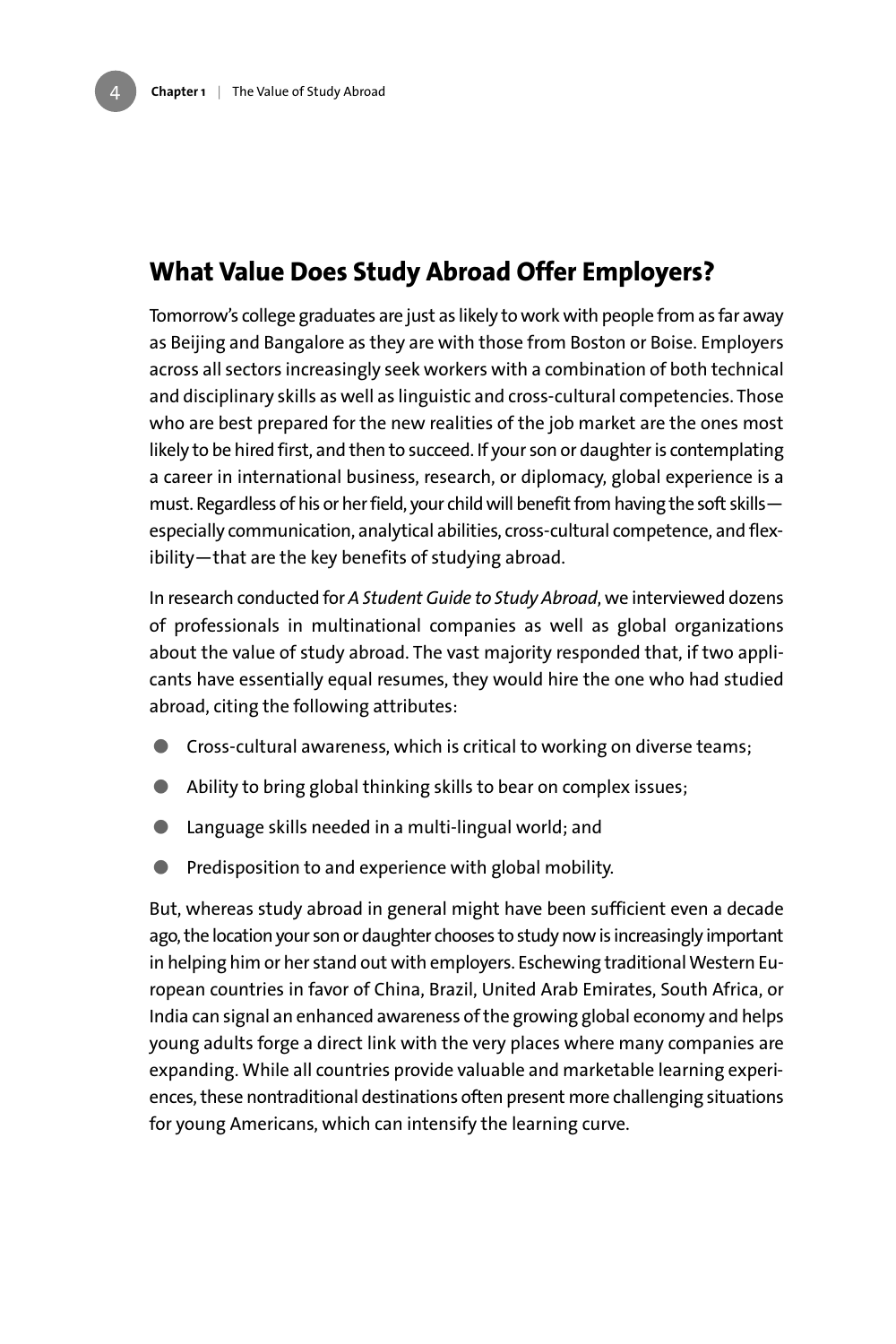In any case, just because your child studies abroad does not mean his or her potential employers will simply tick the box of international experience and hire them because of it. Overseas experience usually precipitates a whole line of question- ing during the interview process, so your child must be prepared to discuss the val- ue of his or her study abroad experience. Organizations will want to know what he or she did and learned and how he or she can bring that international experience to bear on the job. In order to reap the full benefits of study abroad, your child should therefore be immersed in the local culture as much as possible. By mak- ing local friends, living with a host family, and experiencing what it's like to live and study in a completely new environment, he or she can experience a different approach to teaching, learning, assignments, and homework. Working through these differences—and yes, making and learning from mistakes—will prepare your child to work with colleagues, supervisors, customers, and clients who come from different backgrounds.

After studying abroad, most students never view their education the same way again. They return home with a reinvigorated interest in academic pursuits and a renewed passion for learning. Studying abroad equips students with real-life, hands-on skills that no classroom can match.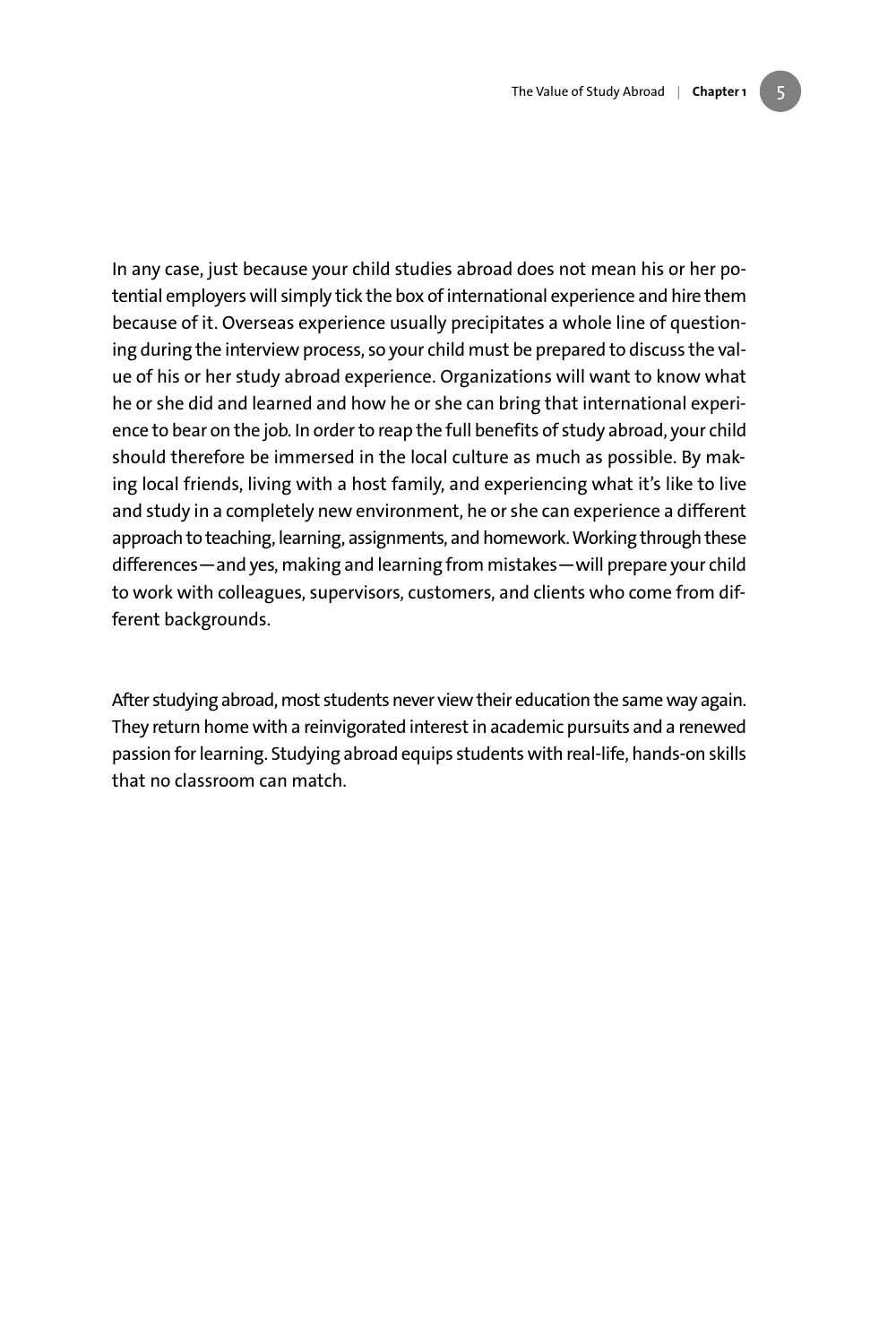### **Chapter 1** | The Value of Study Abroad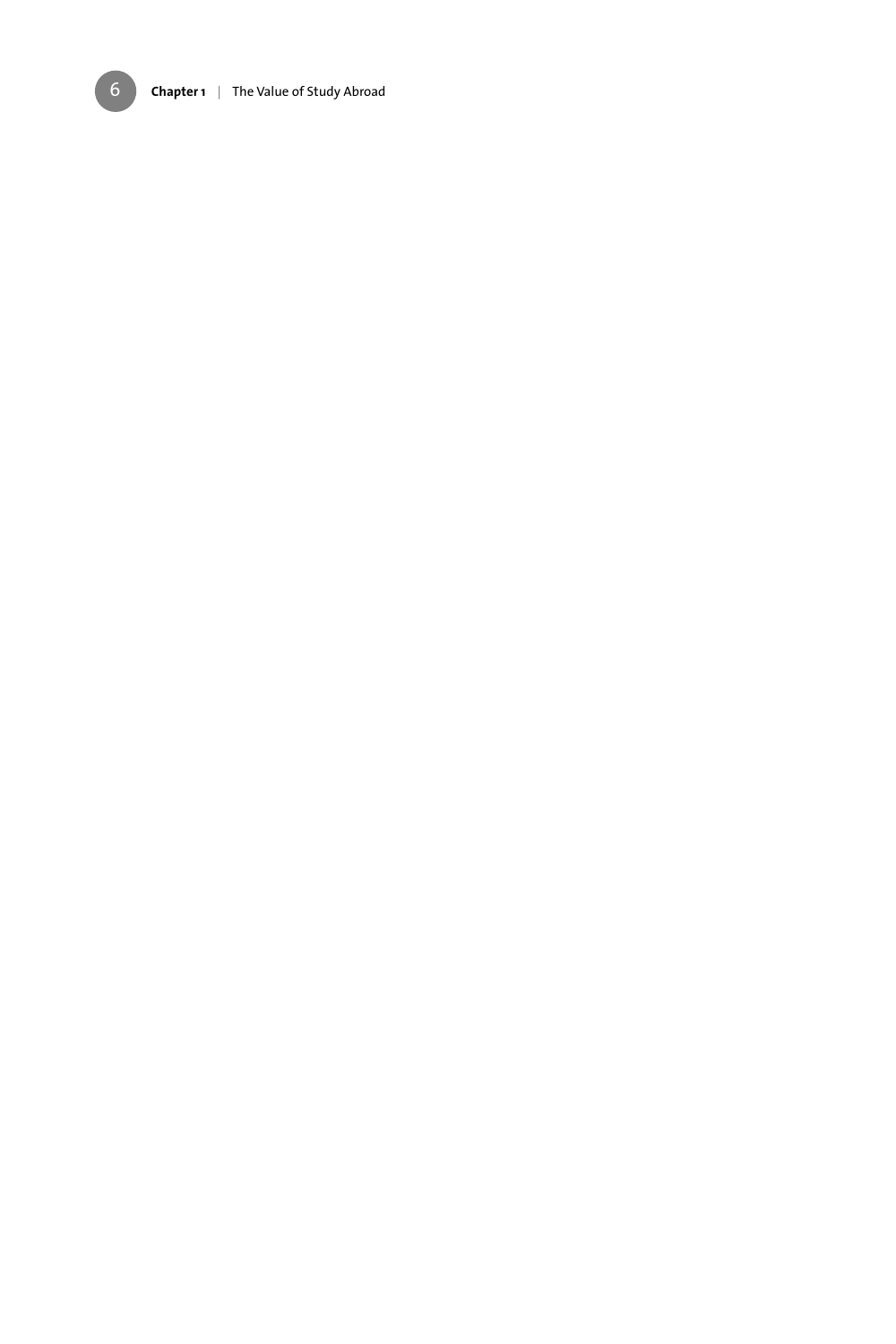C H A P T E R 2

# **Investigating the Options**

 Studying abroad can be one of the most exciting experiences of your son or daugh- ter's college career, but it is also a serious undertaking. It challenges students on a personal level. It will have an impact on his or her course of studies. It costs mon- ey. It's a big decision. As parents, you can help your child start thinking about study abroad in his or her freshman year (or better yet in high school) so as to have as much time as possible to consider the pros and cons, research the best options, and complete the application, which is often due months before departure. But the process takes time, and there is a great deal of information to consider for both you and your child.

 Although your son or daughter will most likely have a study abroad office on cam- pus that provides information, no one office or person has all the answers. There are simply too many different study abroad programs for one office to be aware of, much less know thoroughly. Encourage your child to start there, and offer to be involved in the process to help him or her make the best choice.

 With that said, your degree of involvement will depend on your child. You may want to jump in and lead by the hand, but don't. Step back and let your child figure it out and take ownership. Consider it an opportunity for your child to become more independent and self-sufficient. Your son or daughter will need these skills while traveling in a foreign country without you. Conversely, you may feel as though you don't know how to help and want to remove yourself from the process entirely.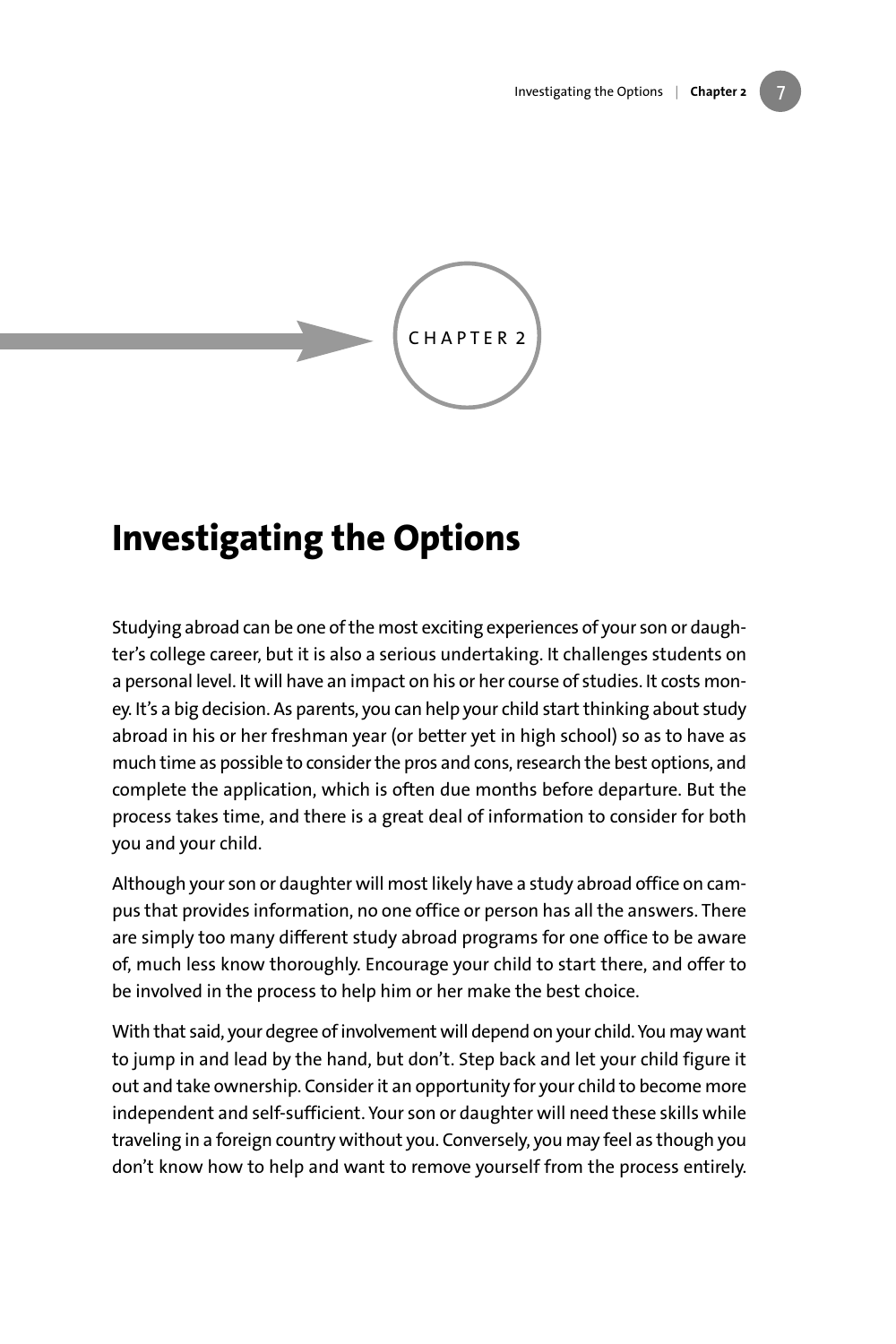Don't. Your child will need your help as an experienced adult. Let your child take responsibility before and during the time abroad, but make sure he or she knows you are available for support and that there are key decisions that you need to be involved in.

# **Setting the Tone**

 As a parent, you have a significant impact on how your child views the world and, to some extent, whether he or she even considers studying abroad.Wherever you stand on the continuum of international experience—veteran world traveler or never been out of the country—the most important action you can take is to be supportive and informed, even if your child is handling everything. You may have some reservations about various aspects of study abroad. That's OK. Be sure, though, to take the time to investigate, gathering information and having discussions with your child about the ins and outs of study abroad. This shows that you are sup- portive, yet need more information. You can be your child's greatest advocate in pursuing study abroad and in preparing him or her for dealing with the fears he or she may experience as well as for the reactions from friends, family, and neigh- bors after expressing an interest in studying abroad. Conversely, you can also be your child's biggest obstacle.

 Your child may be questioned as to why he or she is considering studying abroad. Despite being a nation of immigrants and now often described as a "tossed salad" more than a melting pot, as a whole Americans do not seem interested in what is going on in other countries or cultures, except perhaps from a heritage standpoint. In fact, Americans do not travel much outside the United States; less than half even have passports, many of which are military personnel, compared to 75 percent in the United Kingdom. Many people are afraid of going abroad; there is fear of the unknown and a discomfort with things that are strange and foreign. Some are afraid to leave family or are worried about interacting with people who have different re- ligious beliefs, upbringings, and race and ethnicity. Regardless of the reason, not everyone agrees that studying abroad is a critical component to college education. Many people may even try to dissuade your child from going abroad.

 If your child is on the fence about studying abroad, ask him or her the reasoning behind it. Most likely, one or more of the following factors are at play: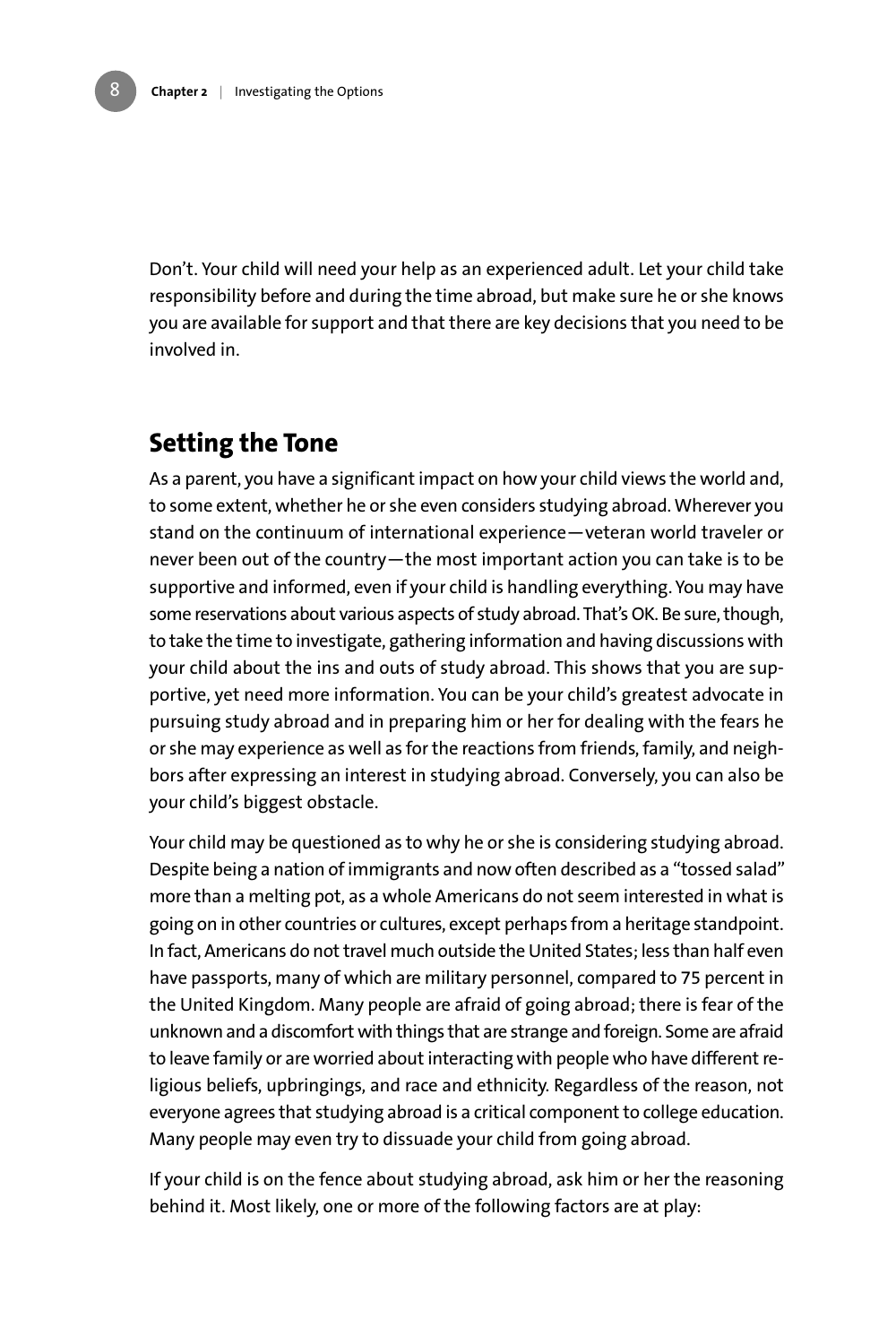- l, dents abroad and the party-all-the-time attitudes of some instead of the links between study abroad experience and jobs. Share with your child the fact that millions of students have studied abroad without incident and that those that did occur were generally avoidable. Discuss with your child the importance of having fun, but also that this experience is about learning—not just par- tying and traveling. Find other parents who have children who have studied abroad, and discuss the experiences together. • **Media:** The daily news tends to focus on the rare disasters that happen to stu-
- and family, including boyfriends or girlfriends: often try to dissuade those contemplating studying abroad from doing so for a variety of reasons, particularly sports, romantic relationships, and campus social life. Encourage your child to share his or her rationale for going with naysayers, including the potential for experiences that will enhance his or her education. Be supportive as he or she emphasizes the reasons *to* go beyond the reasons *not* to go. • **Friends and family, including boyfriends or girlfriends**: Those staying behind
- inhibit him or her from going abroad to a non-English speaking country. Al- though knowing another language certainly helps, it is not essential. His or her curiosity and willingness to learn about other cultures is more important. But encourage your child to study the host language before and after arriv- ing, even if it is simply to order food and converse with local friends. • **Language:** Do not let the fact that your child does not speak another language<br>inhibit him or her from going abroad to a non-English speaking country. Al-
- $\ddot{\phantom{a}}$ be wary. You may be, too. Meeting new people can be nerve-wracking, and taking classes in a different academic structure may cause consternation about grades. You may worry that your child will be too far away to help if he or she has any sort of trouble. Show your child the short- and long-term importance of facing his or her fears and overcoming them. • **Fear:** If your child has not traveled outside the United States, he or she may
- vast majority of students do not receive it. The lack of intervention prior to, during, and after study abroad can inhibit your child's intercultural learning. Request that your child look into the type of preparation offered at various programs, and choose the ones that offer the cultural preparation that best satisfies his or her needs. Be persistent and ask for specific information, not just general advice.• **Insufficient preparation:** Proper crosscultural preparation is critical. Yet the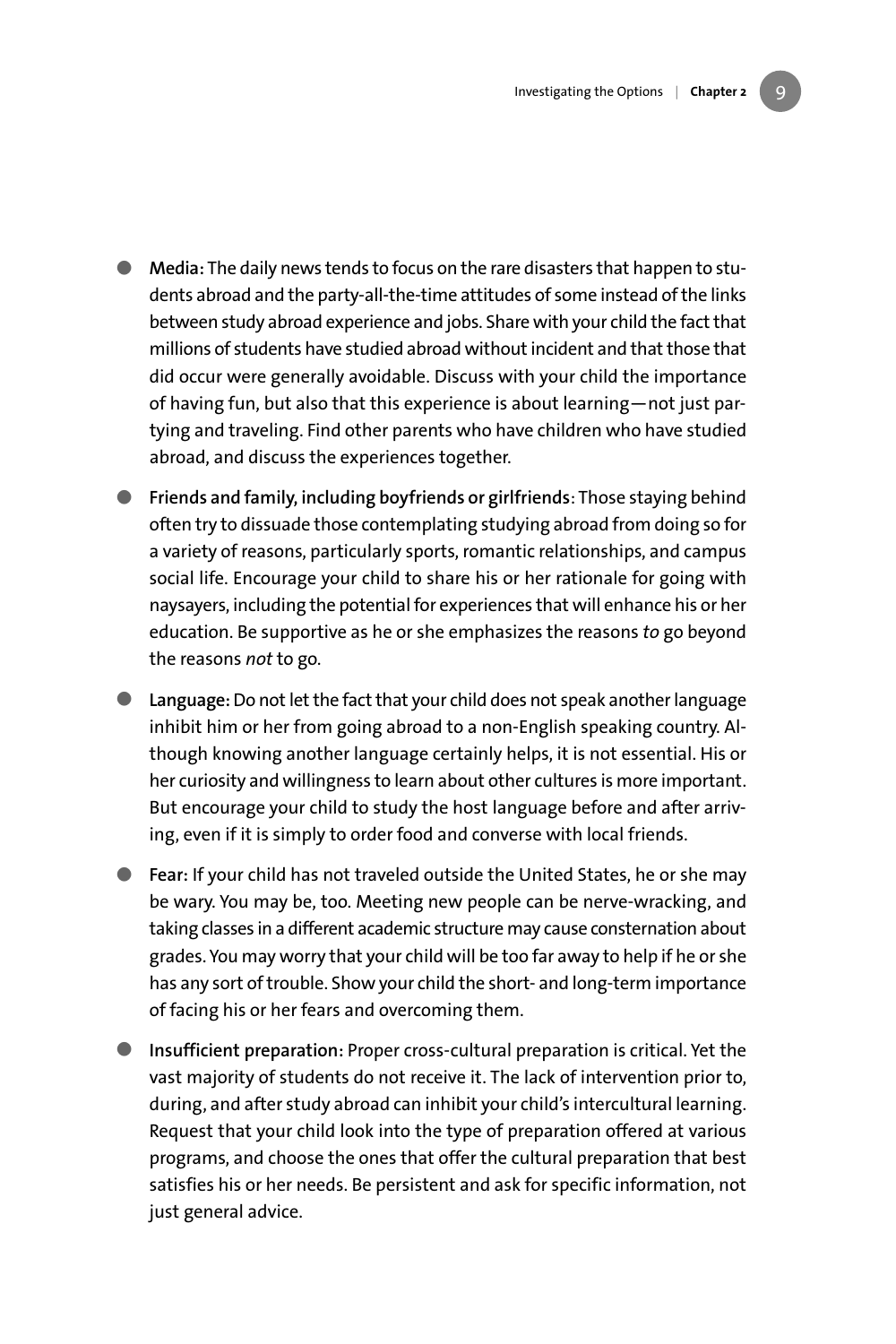#### **THE WRONG REASONS TO STUDY ABROAD**

If you think your child is looking for academic escape or a stress-free semester primarily spent gallivanting about, studying abroad may not be a good option. If your child simply wants to travel abroad, then encourage him or her to do so—and dispense with the studying part. Not only will it be less expensive overall, your child will be able to do it at the time of year that best suits his or her schedule and destination preferences, as not every destination will offer a suitable program. Just don't expect the same results. Studying abroad offers students an opportunity to take classes that are not offered on their home campus, often in a second language. Studying abroad offers the chance to combine studying a subject with real-life experiences. It enables students to study alongside students from the host country and a diverse group from around the world. Students abroad are in a learning environment, not just travel mode, which provides challenges—and rewards—on a completely different scale.

## **Most Common Types of Study Abroad Programs**

 No matter how large an undergraduate institution is and how many students it sends abroad every year, its menu of study abroad programs cannot possibly include the single best option for every student. As a result, institutions have developed a variety of different types of programs and partnerships, and it is important to understand the differences in order to make the most informed choice. Your child's study abroad office will provide information about the most common types of study abroad programs, each of which has pros and cons:

 1. **University sponsored**: The college or university either owns its own overseas facilities or sends faculty members abroad to teach its study abroad students. The primary advantages of such programs are: the level of instruction is stan- dardized (and known to the students beforehand), credits are guaranteed to transfer, and they are more likely to know their fellow participants. The downsides are that the professors will usually be from the home campus (with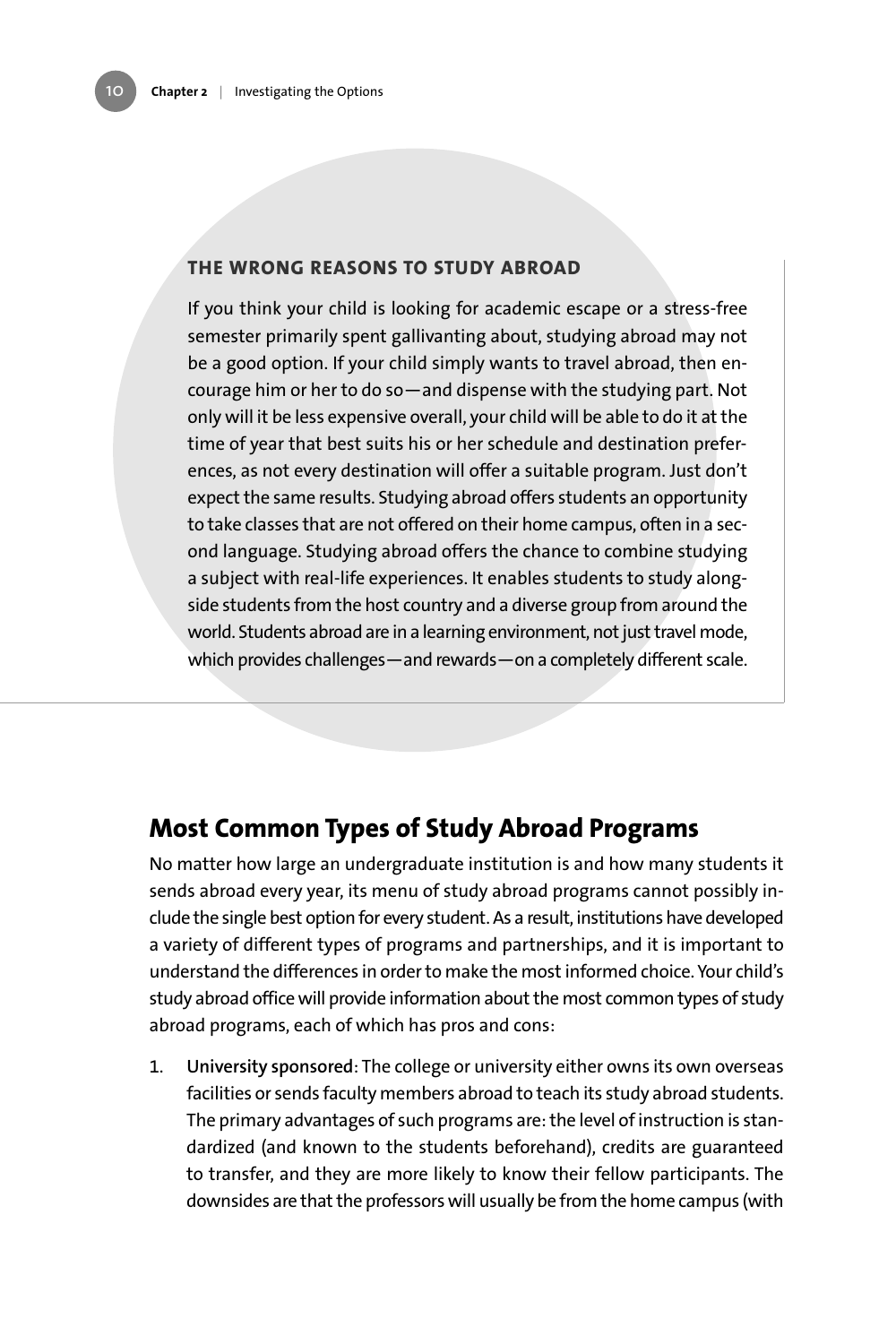fewer international perspectives) and that there will be fewer opportunities to meet other international students.

- 2. Consortium: The college or university works in conjunction with other aca- demic institutions to form a single, collaborative program to which all part- ners have access, thus generally giving students a much wider range of ap- proved programs from which to choose. However, since each school handles the process differently, any individual student's participation can be smooth or complicated, costly or inexpensive.
- 3. **Direct enroll:** Students enroll directly in an international institution,taking its courses and making their own travel arrangements. This can be done under the auspices of their university or independently. The greatest benefits of these programs tend to be the flexibility and independence involved, as well as the reduced cost. However, this generally means a greater time commitment (at least a full semester and often a whole year) on the student's part and con-siderable more research and preparation time before departure.
- 4. **Study Abroad Organizations:** An outside organization, such as the American Institute For Foreign Study (AIFS), the Council on International Educational Ex- change (CIEE), and IES Abroad, make most arrangements, including submit- ting the application, organizing travel details, and arranging housing and excursions. This can be done under the auspices of a university or separately. These organizations, sometimes known as third-party providers, specialize in study abroad, and those that are well established tend to be very professional and adept at handling anything that arises. For students who haven't traveled much internationally before, and whose parents are inclined to worry, this is an attractive option.
- 5. **Exchange:** Exchange students swap places with a student from an overseas university through an arrangement between the two campuses. As there are generally only a certain number of participants and a limited number of ex- change campuses, such programs tend to be highly competitive. It is, however, usually one of the least expensive options. Unfortunately, not all colleges offer exchange programs.

 Once your son or daughter has discussed a variety of options with a study abroad adviser, he or she will most likely come away with stacks of information on many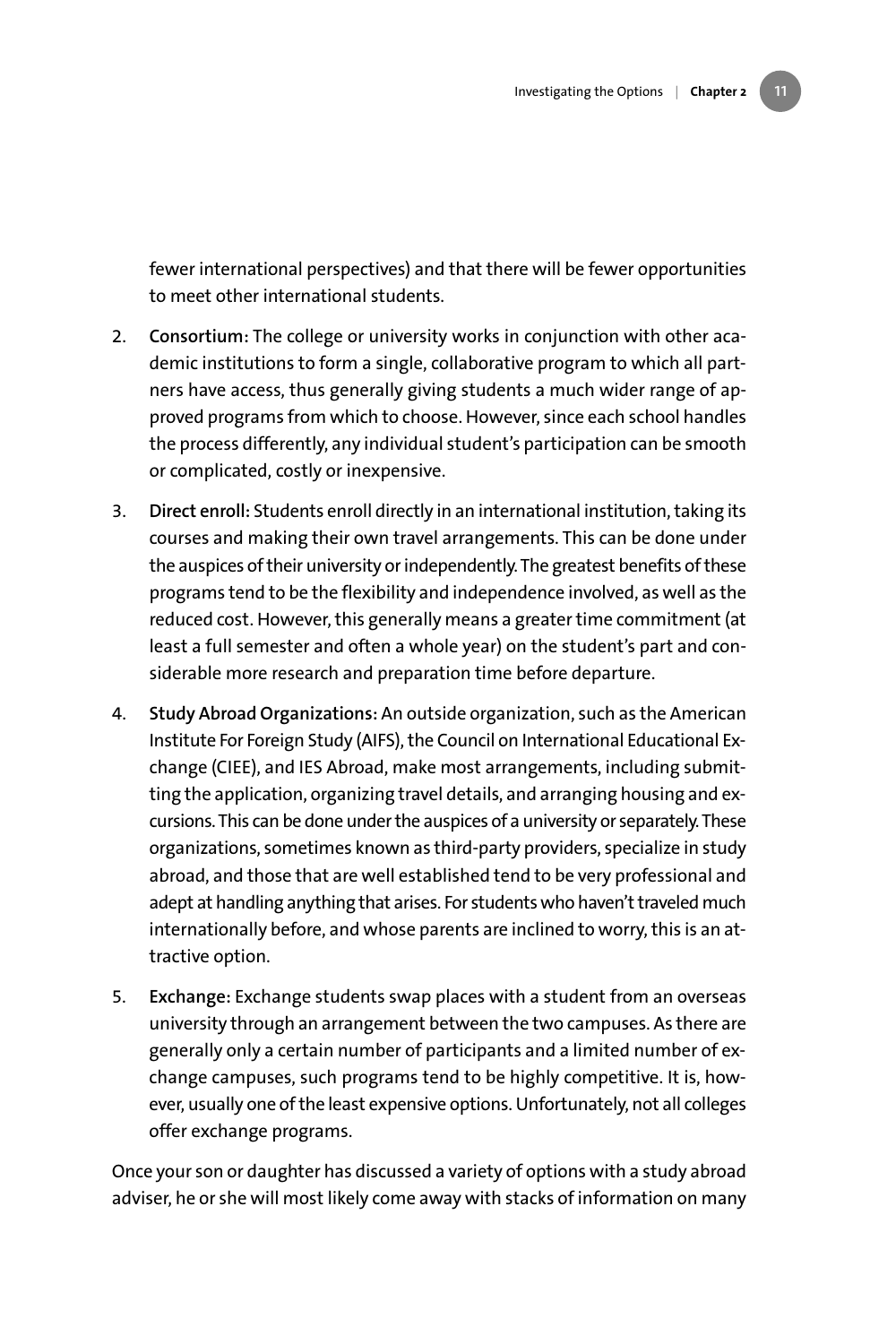different programs. This would be a good time for you to discuss your child's academic goals and how various study abroad programs fit in with them.

# **Be a Sounding Board as Your Child Researches Options**

 Ask almost anyone who has studied abroad about their experience, and they will say it was a life-changing opportunity and one of the most rewarding things they have ever done. Ask these same individuals why they went, however, and the answers will be much more diverse. No matter the reasons for studying abroad, your child needs to depart ready and open to learning on an international level. In order to get the most out of the experience, your child should be focusing on the academic aspect of the program, not just the "abroad" part. Discuss a decision-making process with your child by asking this list of questions:

- 1. **What do you want to study while abroad?** Some students prefer to focus on their major, or a native language, or to meet diversification requirements in a creative way. And, of course, it could be a combination. Some students conduct research in the field or take part in an internship or service learning activity.
- 2. **How important is it that you earn credit?** In light of the often considerable financial outlay of studying abroad, the vast majority of students want to receive as much academic credit as possible for their time and effort. But not all need to receive a full term or semester's worth. So determine the minimum number of credits needed to stay on track for graduation or whether an experience matters more than a handful of credits.
- 3. **Where do youwantto study andwhy?** Is there a specific country orregion that interests your child, perhaps one that he or she might want to return to work and live in after graduation? Is there a specific language your child wants to learn? Is there a part of the world your child is exceptionally curious about and can't wait to begin exploring? The answers to these questions can effective-ly narrow the search for an appropriate study abroad program.
- 4. **Where and with whom do you want to live?** With a host family? In an apart- ment? In a dorm with other students? And ifin a dorm, with other American students, with students from all over the world, or with local students?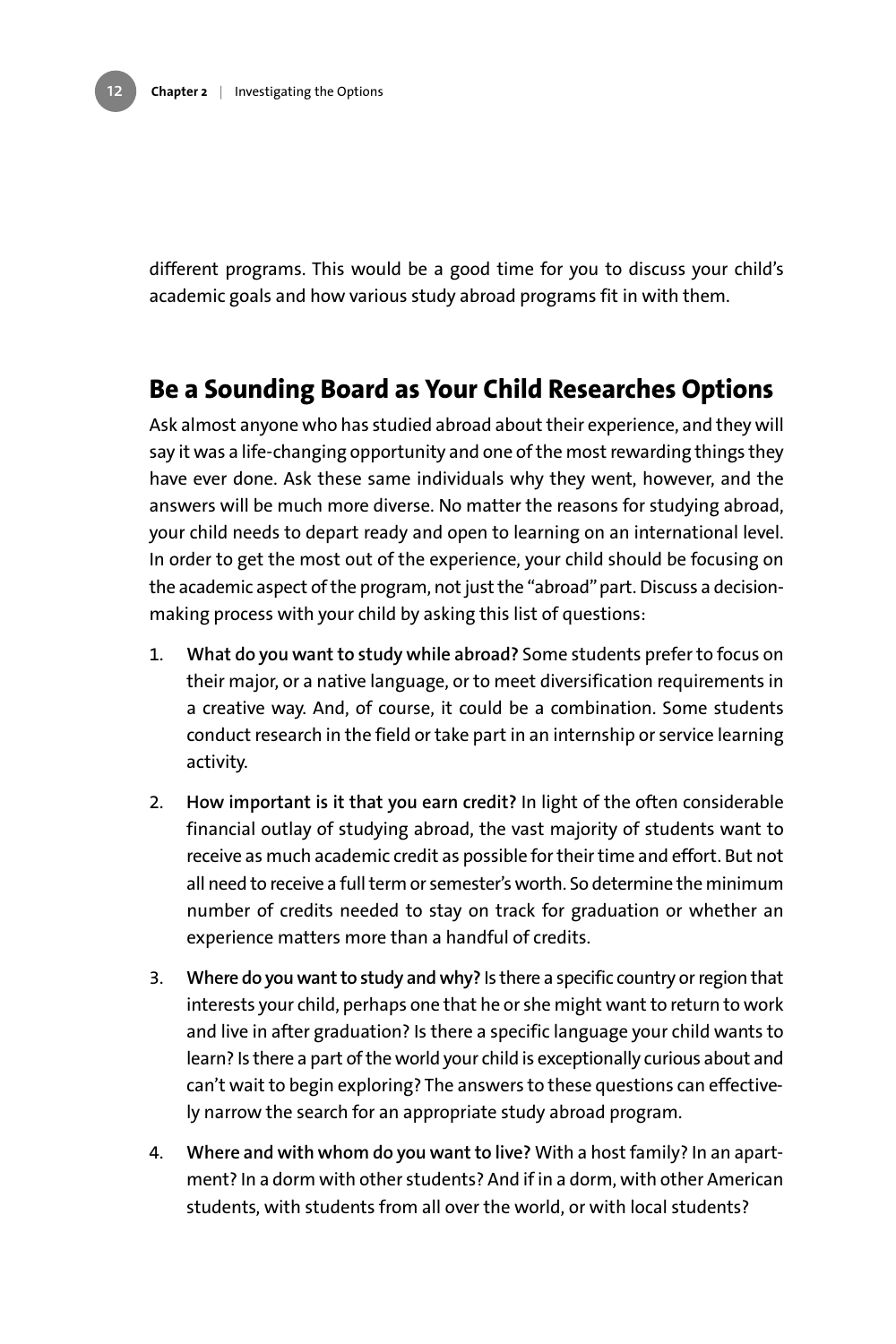- 5. **How long do you wantto be abroad?** Options typically include anything from two weeks to a full academic year. Perhaps a January or May term, or a sum- mer program. But remember, the longer the time spent abroad, the greater the learning experience.
- 6. **Whatrole does language learning play?** Your child does not need to speak the language of a country to study there. It certainly helps, but the vast majority of programs cater to English-speaking students, meaning they can take classes in English. If, however, your child is proficient in another language, the ben- efits of taking classes in that language are great and should be pursued. Whatever your child's language level, he or she should make an attempt to learn the language in order to speak with locals, since that experience alone is of immense cultural benefit.
- 7. **What is the program going to cost?** While tuition, fees, and room and board account for the lion's share of the expenses of studying abroad, there are frequently other expenses involved, and students need to plan for these as well. Among the more obvious are airfare, visa fees, international health insurance, immunizations, and everyday expenses such as food and local transportation. But don't forget to account for additional expenses such as excursions, field trips, and mobile phones.
- 8. **Can scholarships or financial aid be applied?** Most can be for students participating in a university-approved program for credit, but your child must check with the study abroad office to make sure. If not, he or she will need to find an alternative source of funding.
- 9. **How will study abroad affect campus commitments such as a job, internship, or sports?** If your child has a job or internship, he or she should find out if time off can be granted and if it will be possible to resume upon return. If your child is involved in sports, investigate the possibility of a sports-training stint abroad, or perhaps consider a summer program.
- 10. **How much freedom do you want or need out ofthe experience?** Study abroad programs differ widely in their structure, formality, and level of independence. Keep in mind that there are pros and cons to all points on the spectrum and that living in another country offers a degree of independence all by itself.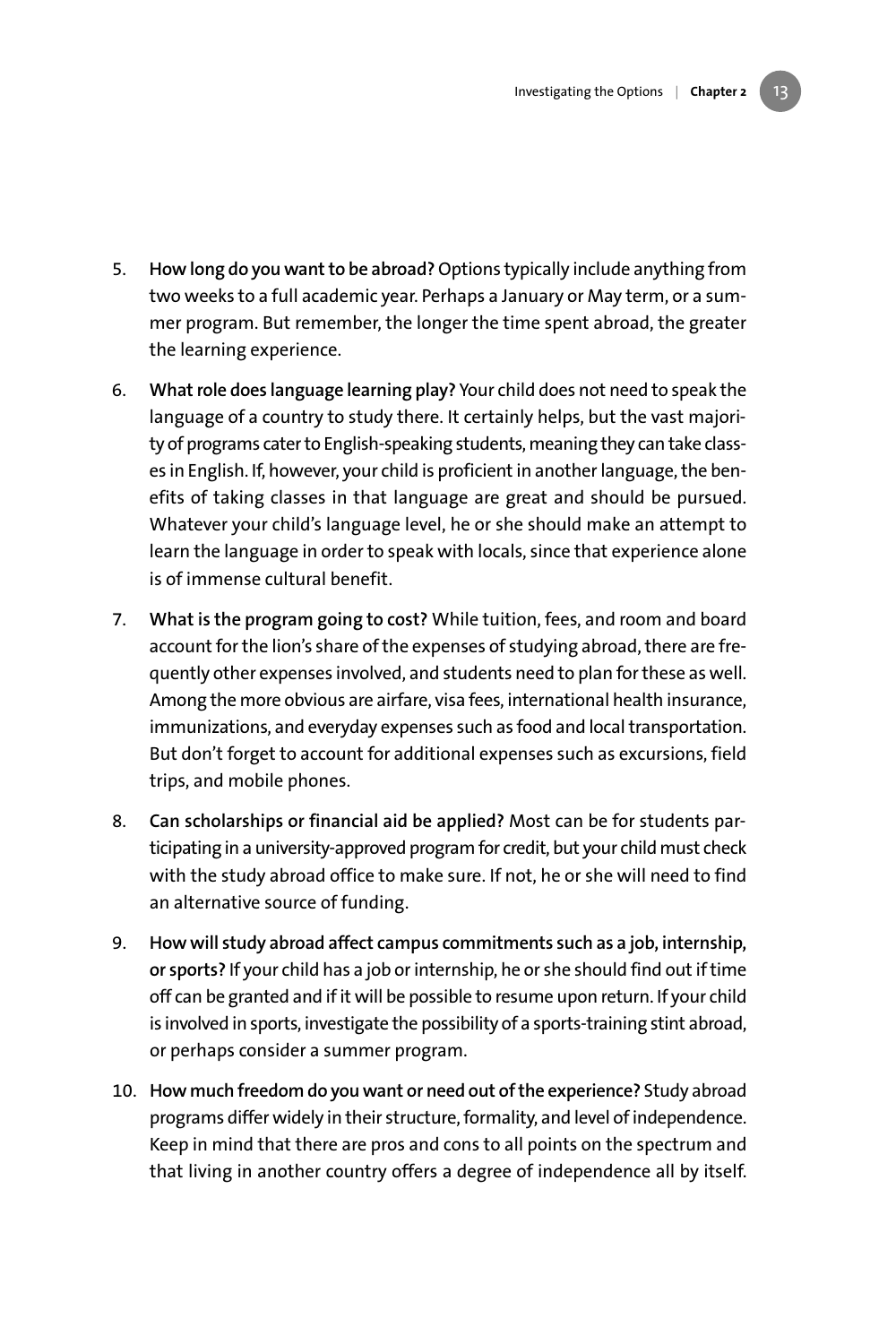- 11. **What do you want most out ofthe experience?** Ask your child to identify what he or she most wants to learn or experience so as to ensure that the study abroad program chosen will provide opportunities to achieve it.
- 12. **Do you have any special needs and can they be met?**Talkwith the study abroad office and alumni with similar experiences. Be realistic about the challenges as well as open to the possibilities and opportunities. Research specific needs, build support networks, and trust in your adaptability and resilience once abroad.

This list should help you have a meaningful conversation with your child about the study abroad experience that is best for him or her and help you both begin to sort through the many considerations involved in selecting a program. The next best step for your child is to revisit the campus study abroad office and share these objectives with a counselor who can then begin identifying key programs and align-ing them with your child's academic goals.

## **Aligning Education Goals With a Study Abroad Program**

 You may be skeptical about study abroad, as it has been criticized over the years for being an extended vacation or a lightweight academic term. Indeed, some pro- grams are run more like glorified vacations, shuttling busloads of American students from one site to the next. Increasingly, however, these programs are the ex- ception, not the norm. Yet the perception that study abroad isn't serious persists among parents, as well as others, such as professors and family friends, who may not understand the evolution that has taken place within the study abroad industry over the past few decades.

 Compounding the problem may be your child's initial tendency to focus on the "abroad"part, a word that conjures up any number of romantic personal impres- sions or fantasies. There is no doubt that some students view studying abroad as a big vacation—and for those who do, a roundtrip ticket and a backpack are a whole lot cheaper than a structured study abroad program. But it is a serious undertaking, and you are advised to help your son or daughter understand that it is an opportunity to study, learn, and build valuable skills that will challenge your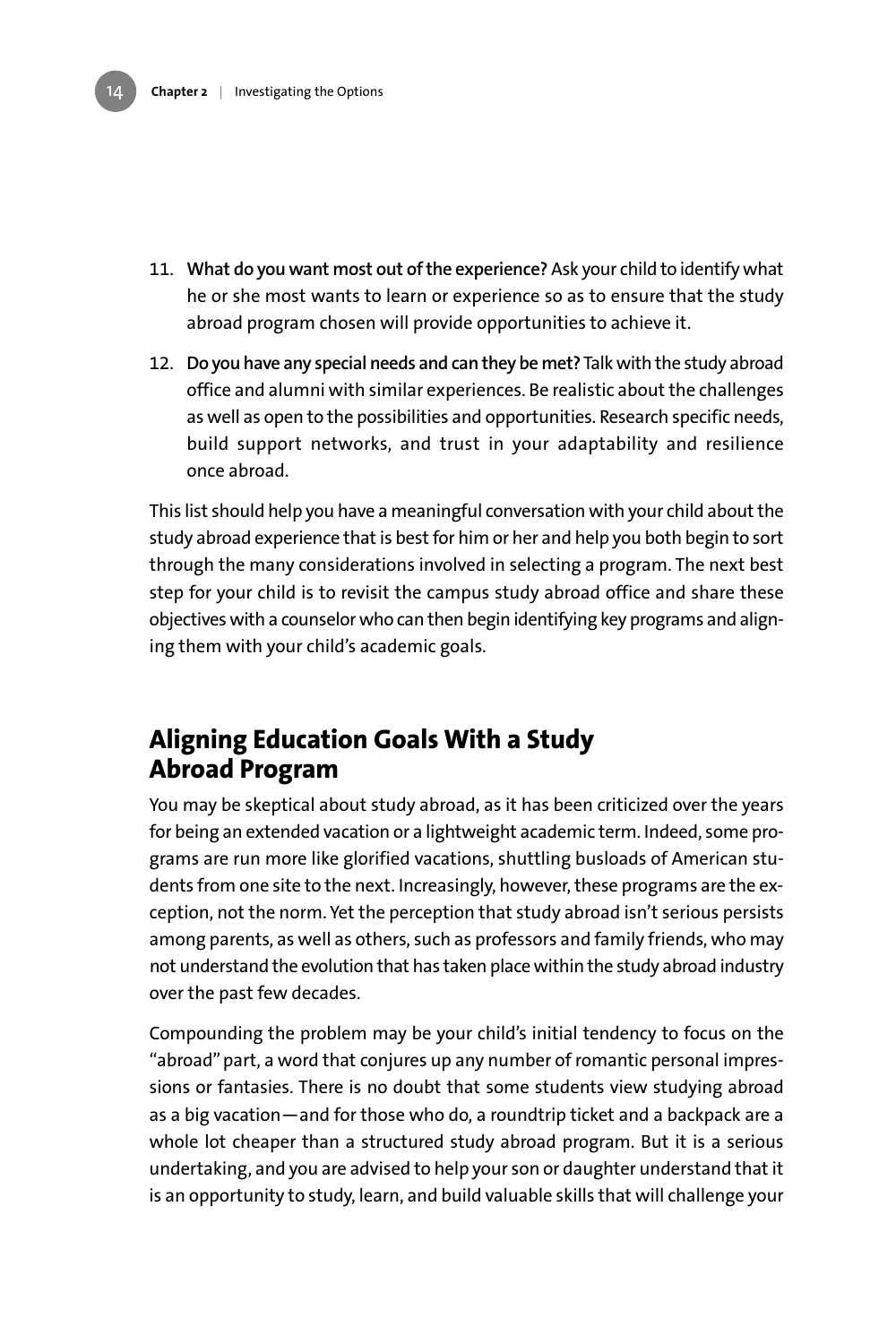child on a personal level and have an impact on his or her academic and professional careers. Although studying abroad is great fun and invariably exciting, to be tru- ly worthwhile it needs to also be academically and intellectually challenging. The best programs have solid reputations for academic rigor and cross-cultural outreach.

Too often, however, study abroad is considered an "add-on" and is not integrated within the undergraduate curriculum. To help ensure that your child gets the most out of his or her overseas experience, advise your child to investigate how best to integrate the abroad experience into his or her curriculum in order to maximize the international learning. Many programs now require language and academic preparation, research projects, presentations, or other rigorous academic work. Whether the program lasts three weeks or a full year, your child should begin with significant cultural and intellectual preparation well before leaving his or her home campus and conclude with an involved re-entry and reintegration course.

 Encourage your child to seek out study abroad programs that offer academic rigor while providing a deep, cultural dive for the richest experience possible including:

- Pre-departure courses in history, geography, economics, and politics.
- j of the destination country's history or culture and present their findings both before departure and again, with revisions, upon return. • Research assignments that require students to delve into <sup>a</sup> particular aspect
- al relations, by teaching from the perspective of a particular group, for example, customers, manufacturers, or government regulators. • Inclusion of study abroad as part of <sup>a</sup> course, often business or internation-
- ciency prior to departure. • Intense language study, the goal of which is to reach <sup>a</sup> certain level of profi-
- prepare him or her for cross-cultural interactions. • Interaction with international students on the home campus in orderto help

Once your child chooses a program, he or she will receive plenty of materials from the school, the host institution, and/or the program itself. There will be a great deal of information to absorb, so be sure to read all of the materials available and ask follow-up questions on everything from application deadlines and transportation upon arrival to class content and emergency plans. Sometimes students may not know which information to follow up on, so ask questions that your child can then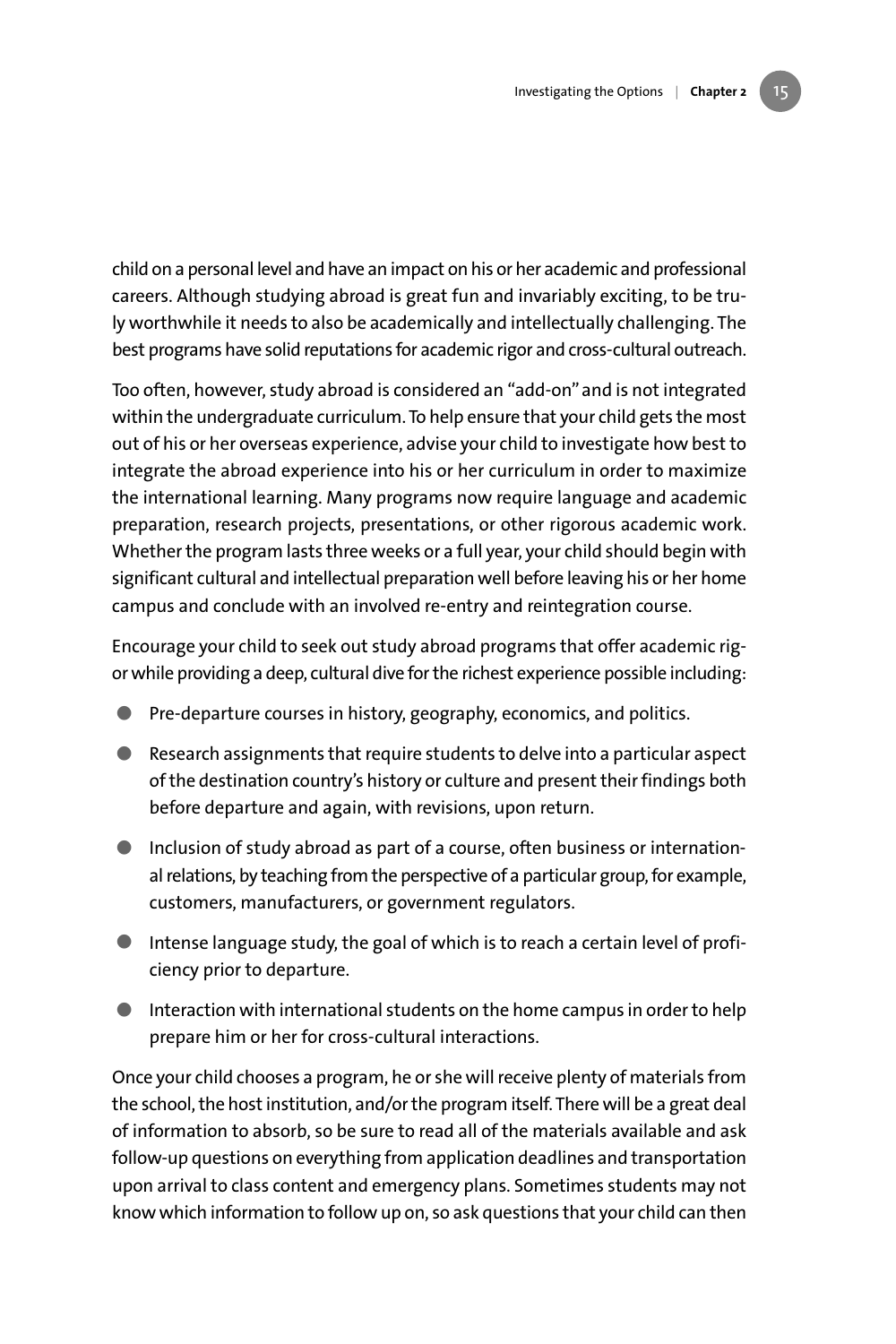ask the study abroad office or program provider. Moreover, the more you know about requirements, how the program works, the host country, and opportunities and chal- lenges, the more assured you will be and the more supportive you will be able to be. Don't hesitate to ask other parents for advice, and double check facts related to visas, safety, and health on U.S. government websites. Although you may have some reservations about your child studying so far away from home, your support is critical for his or her success. Encourage your child to go, learn a lot, and have fun!

#### **ENCOURAGE LANGUAGE STUDY**

One of the most practical and immediate benefits of studying abroad is language acquisition. Therefore, encourage your son or daughter to con- sider programs that provide an opportunity to study anotherlanguage, especially in an immersive or semi-immersive manner. In addition to the cultural insights that your child will gain, language skills are becoming an increasingly important differentiator among hiring managers. Even if your child is not proficient, a solid working knowledge of another lan- guage indicates an openness to—and appreciation for—other cultures, a critical 21st century skill. And if your child hasn't studied language much at all, encourage him or her to start learning on campus or through any one of the free online programs before going abroad and to be a dedi-cated learner on the ground.

 When it comes to language destinations, encourage your son or daugh- ter to keep an open mind. French speakers are not limited to France; French is also spoken in Belgium, Canada, Côte d'Ivoire, Guinea, Senegal, and Switzerland, among others. If your child is learning Spanish, Spain certainly fits the bill, but so, too, do Argentina, Chile, Costa Rica, Mexico, and Peru, just to name a few. These countries also have the added ben- efit of being part of Latin America, an increasingly important region to the United States on many fronts.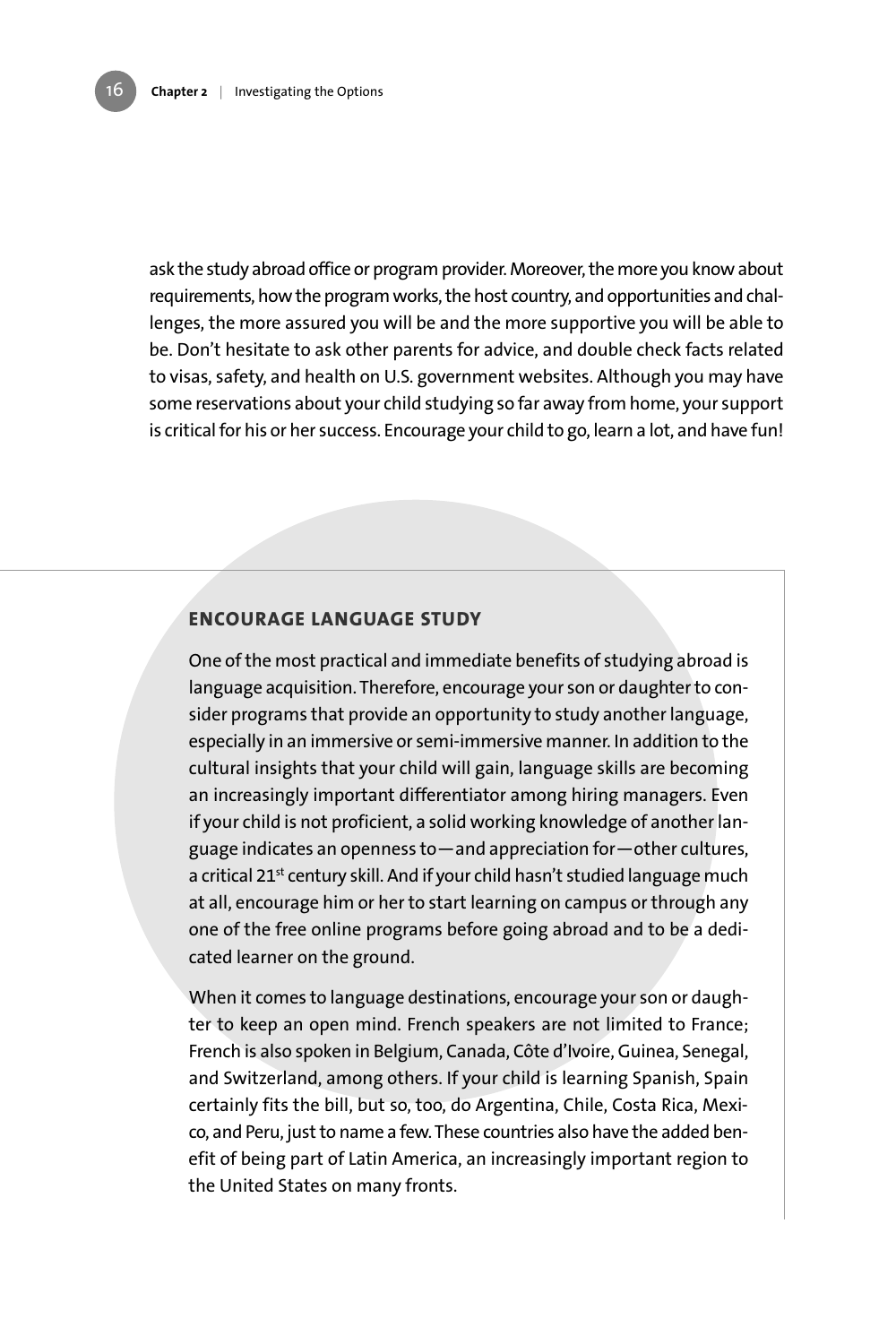C H A P T E R 3

# **Figuring Out the Financials: Cost Models, Financial Aid, and Scholarships**

Although study abroad certainly isn't cheap, it doesn't have to be cost-prohibitive either. The cost of studying abroad varies greatly depending on the type and lo- cation of the program, the length of stay, and whether the program is administered through a university or an outside agency. While the overall cost of studying abroad often exceeds that of studying on the home campus—which may lead students to consider it unaffordable—it is a mistake to make this assumption beforehand or to assume that the difference is prohibitively large. Some study abroad programs can actually be less expensive than tuition and fees for the equivalent amount of time on the home campus. Encourage your son or daughter to research financial aid, scholarships, and grants, and compare costs associated with location, time- frame, and type of program. The earlier your child starts, the more options he or she will have to compare. It is imperative, however, that your child begin at his or her own study abroad office and then keep them informed throughout the process, even if your child ends up pursuing outside opportunities.

## **Program Cost Models**

 The cost of a study abroad program is a summation of several factors. First and fore- most is the cost of the program itself, which varies based on the type of program a university-run program, a university-affiliated program offered through a study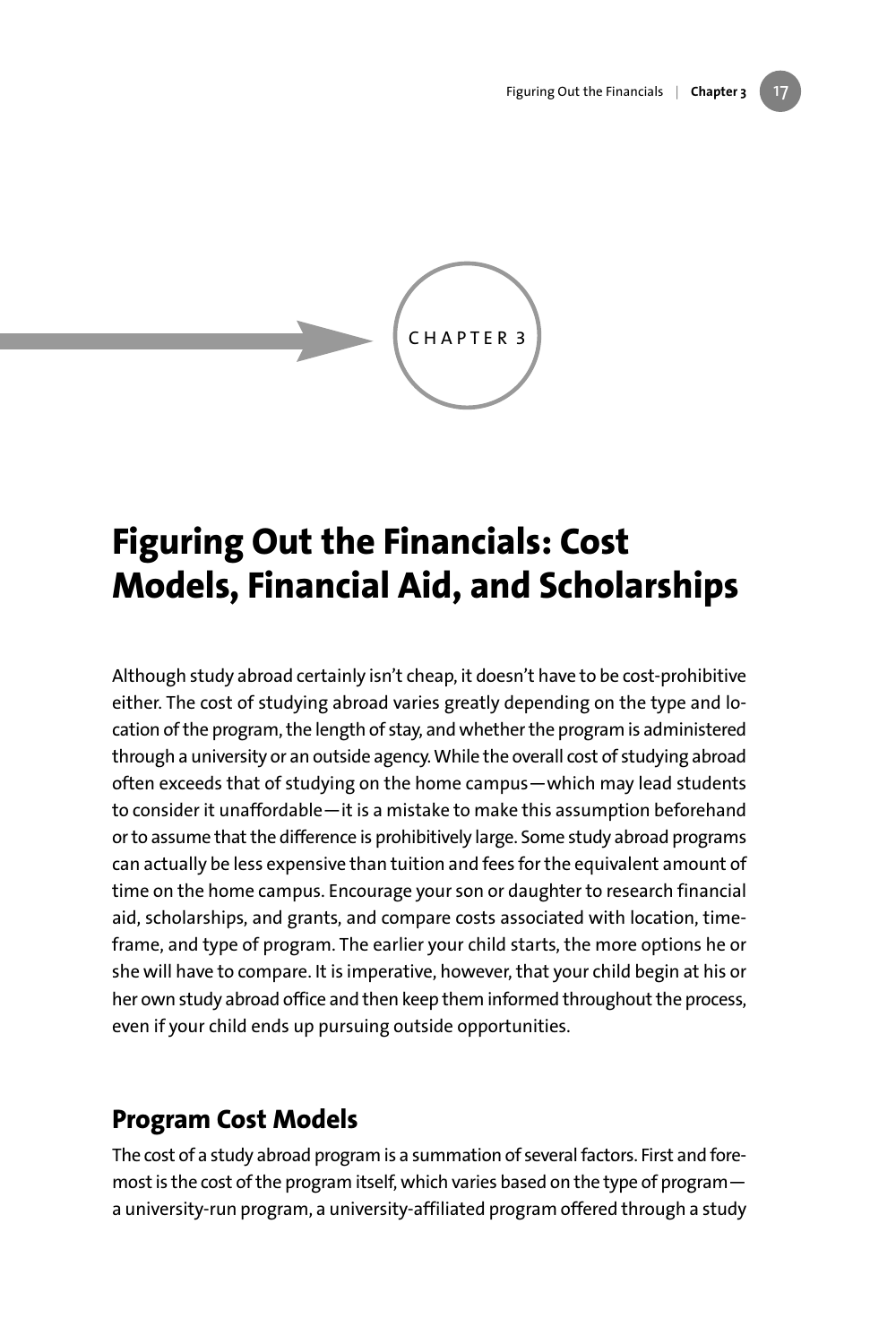abroad organization, or an unaffiliated program—and its length. Services such as local staff support, orientation orlanguage training programs, social activities, and excursions all affect the price of the program.

#### **Compare Programs**

 Many colleges and universities are committed to maintaining cost parity, meaning a semester abroad costs exactly the same as one on the home campus, at least as far as tuition and board, for programs offered by the university. Some institu- tions even reduce the price of the credit hour for study abroad programs. Gener- ally speaking, these programs will typically break the cost down into three cate- gories: what students pay to the home university, what students pay to the host institution, and estimates of additional costs. University-sponsored or university- affiliated programs will most likely charge the regular semester tuition, a study- abroad fee, and trip and/or medical insurance. The cheapest option, therefore, is usually to enroll directly at a local university or college and take its courses and make your own travel arrangements. This can be done under the auspices of the college or independently, but know that it requires significantly more time commitment and independence on your child's part than university-led programs. Your child will need to manage almost everything, from confirming student visas before depar-ture to making sure transcripts are sent and accepted upon completion.

#### **Housing and Food**

 Housing is usually an additional expense charged by the host university. But the cost will vary depending on where your child chooses to stay—with dorms, apart- ments, hostels, and homestays being the standard options. Homestays in partic- ular can significantly reduce the cost of living and offer the added benefit of im-mersion in a local family setting.

 What and how your child eats also affects costs. Preparing his or her own food in a dorm or kitchen, buying food in local markets, and eating out sparingly—lunch-es are generally cheaper than dinners—will reduce costs.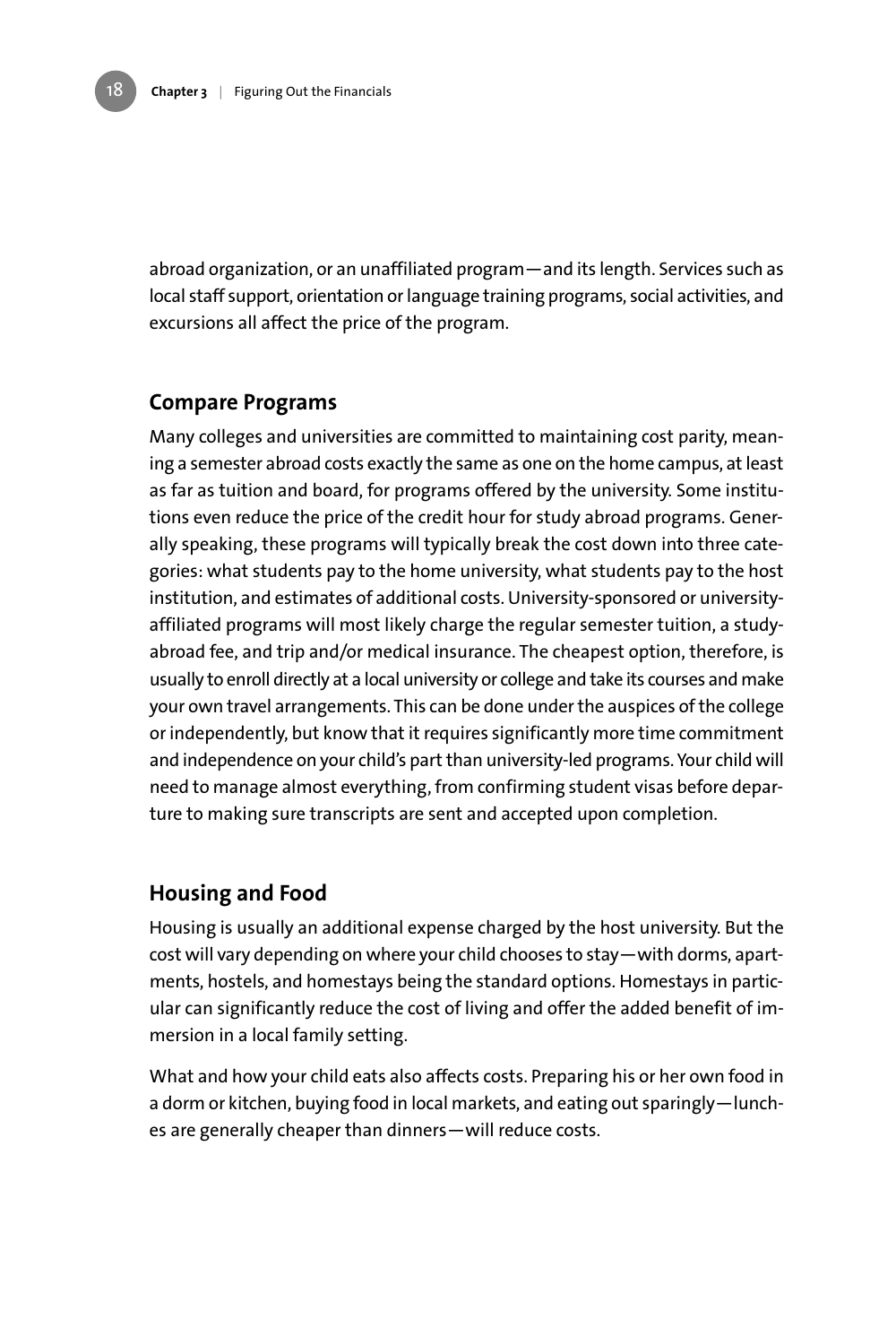#### **Location**

 Location can also make a big difference in price.Western European countries such as England, Italy, and Spain are inherently more expensive than developing countries such as Peru, Senegal, or Thailand. The difference has to do with the host country's overall standard of living and the overall cost of basic goods and servic- es. Your child should research the cost of living among target countries by looking up exchange rates, the Consumer Price Index, and cost of living statistics. Some of the more helpful websites are **Expatistan.com**, **Numbeo.com**, and **Databank.world.org**. If your child is interested in a popular destination, there may be many different types of programs offered by different organizations. As a result, prices should vary, often significantly.

#### **Length of Stay**

Naturally, the length of stay also has an impact on price, with longer programs typ- ically costing more. However, there can be exceptions, most notably when a stu- dent enrolls in a foreign university for a year, or even a semester, and pays signif- icantly less than his or her home campus tuition. Moreover, some students have spent less money over the course of their college career by taking more courses that are less expensive overseas, oftentimes enabling them to graduate in less than four years. Students who follow this path usually must withdraw from their home university and apply to another, negating any and allfees and costs associated with their home university. Taking this approach can save your child (and you) a great deal of money, but it is not without risks. Take care to ensure that all credits can be transferred and that all official paperwork is collected and copied, with back-up copies kept in a safe place.

#### **Additional Expenses**

There will be a variety of additional expenses such as airfare, meals, books and school supplies, visa and passport, immunizations, excursions, travel within and outside ofthe country, international insurance, and spending money based on the program and the student. Before even choosing a program, it is imperative that your son or daughter knows exactly what is included in the cost of the program and what is not. Study abroad offices can provide this information—as can the offices of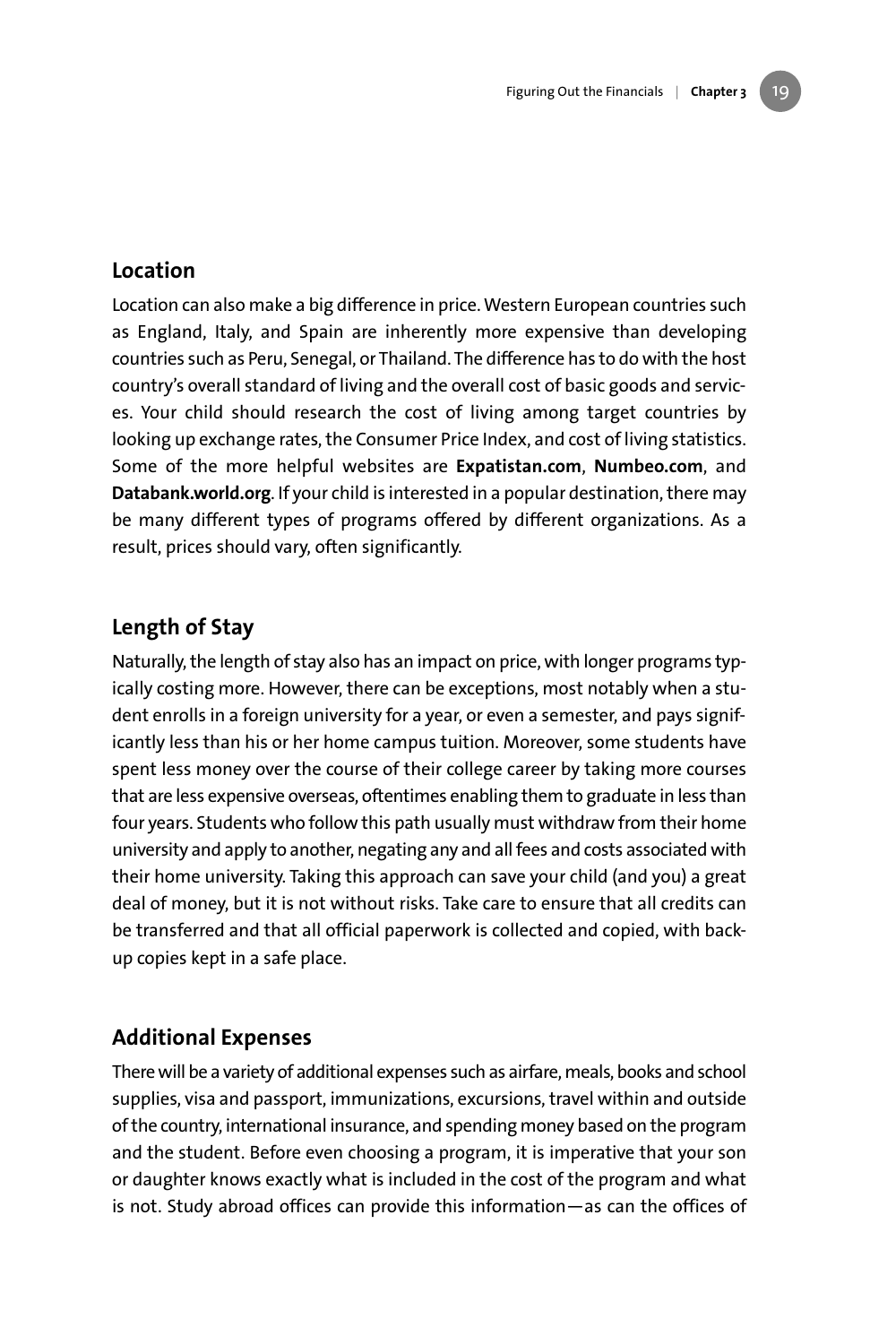nonaffiliated programs—but advise your child to read the fine print and be sure to ask about the cost of elements not included. Your child should do online research and contact program coordinators to ask for specific information.

# **Determine if Financial Aid Can Be Applied to Study Abroad**

 Any financial aid that your child is already receiving from the university should be transferable to a study abroad experience run by or affiliated with that universi- ty, since the tuition that you will be paying to study abroad probably goes direct- ly to your home university. Some institutions will also allow students to use their student aid for nonaffiliated programs, while others will not. Moreover, the amount of aid may vary depending on the type of program they choose. Just don't assume that whatever aid your child is currently receiving from his or her school will trans-fer over; he or she needs to check with the financial aid office.

Federal financial aid can be applied to any program as long as credit is earned and the home institution accepts the transferred credits. Simply have your child fill out the Free Application for Federal Student Aid (FAFSA). If your child is already receiving federal aid, he or she is usually not required to reapply. The same goes for state fund-ing; it varies from school to school, so be sure to check.

# **Private Scholarships**

Private scholarships differ in their rules regarding studying abroad, so your son or daughter may or may not be able to apply these scholarships to a study abroad program. Advise your child not to assume and to confirm the situation with the scholarship provider sooner rather than later.

# **Research Study Abroad Scholarships**

 Every year, tens of millions of dollars in scholarships are given to U.S. students to study abroad. Most universities with study abroad offices have a wealth of infor-mation about the various kinds of scholarships offered by a variety of sources.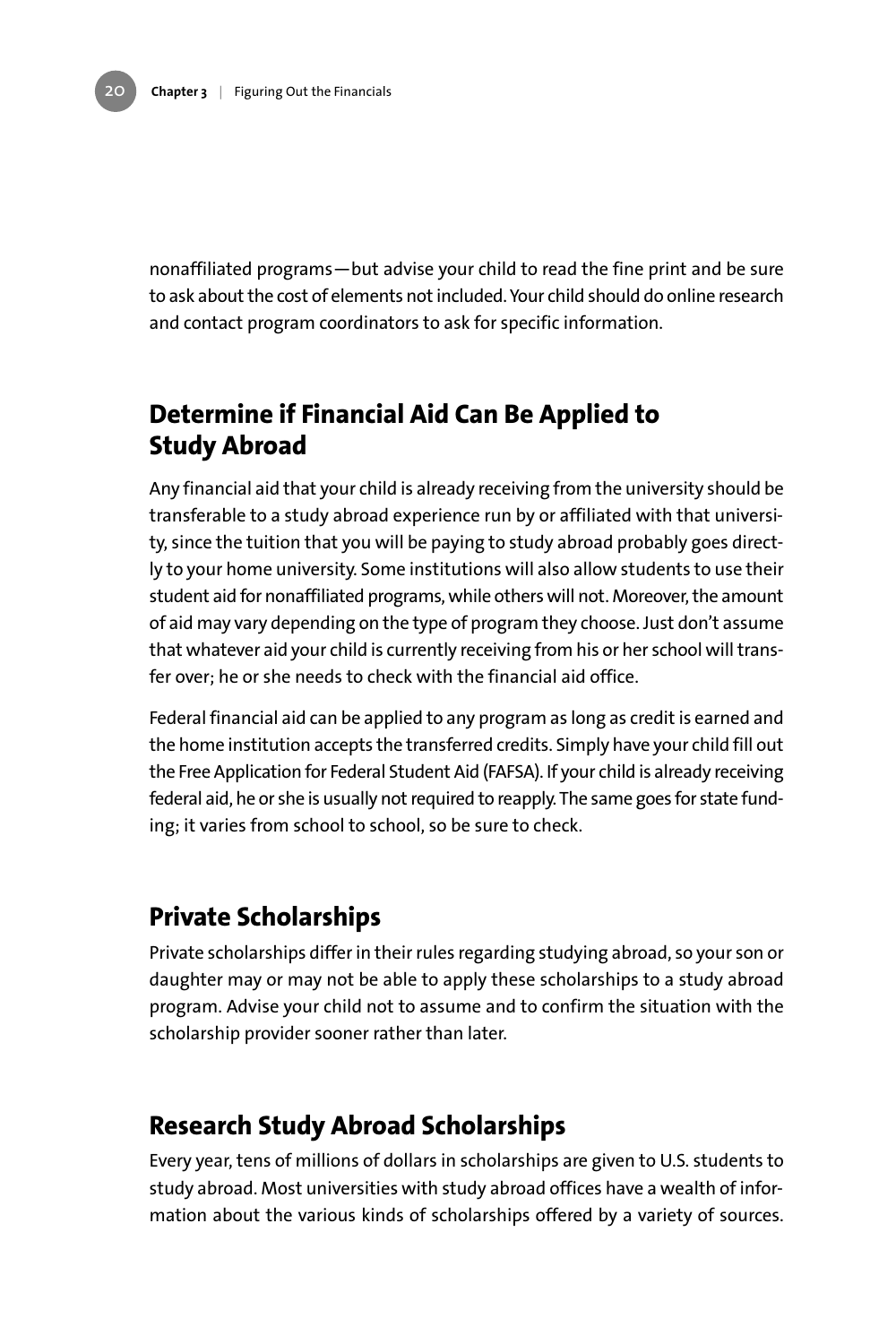Regardless of where your child wants to go or what he or she wants to study and for how long, encourage him or her to look into all the study abroad–related schol- arships and grants available as soon as possible, even beginning as a freshman. Students must apply for scholarships, and some can be very competitive.

Generally speaking, there are five types of study abroad scholarships:

- letic, or other abilities, and often factor in the applicant's extracurricular activities and community service record. • **Meritbased:** These awards are based on <sup>a</sup> student's academic, artistic, ath-
- meet certain demographic criteria, typically based on gender, race, religion, family background, or economic status. Scholarships for minority students are the most common. ● **Student-specific:** These scholarships are primarily awarded to individuals who<br>meet certain demographic criterial typically based on gender race, religion
- try to students planning to pursue a study abroad program in that country. They are awarded as an incentive to study in that country rather than some- where else. • **Destination-specific:** These are scholarships awarded by a particular coun-<br>try to students planning to pursue a study abroad program in that country
- individual study abroad programs and/or the colleges and universities that sponsor them. These scholarships are often given on the basis of academic and personal achievement, but qualifications do vary. • **Programspecific:** These scholarships are offered to qualified applicants by
- or institutions to students based on their major or field of study. These scholarships often require the recipient to enroll in subject-specific courses or conduct subject-specific research while abroad. • **Subject-specific:** These scholarships are awarded by study abroad programs<br>or institutions to students based on their major or field of study. These schol-

 Most colleges have a straightforward framework for applying for study abroad scholarships, one that lays out the potential amounts available, the process and deadlines for applying, and any restrictions that may exist. General scholarships for study abroad assistance as well as targeted scholarships for underrepresented and first-generation students and students with high financial need are usually offered.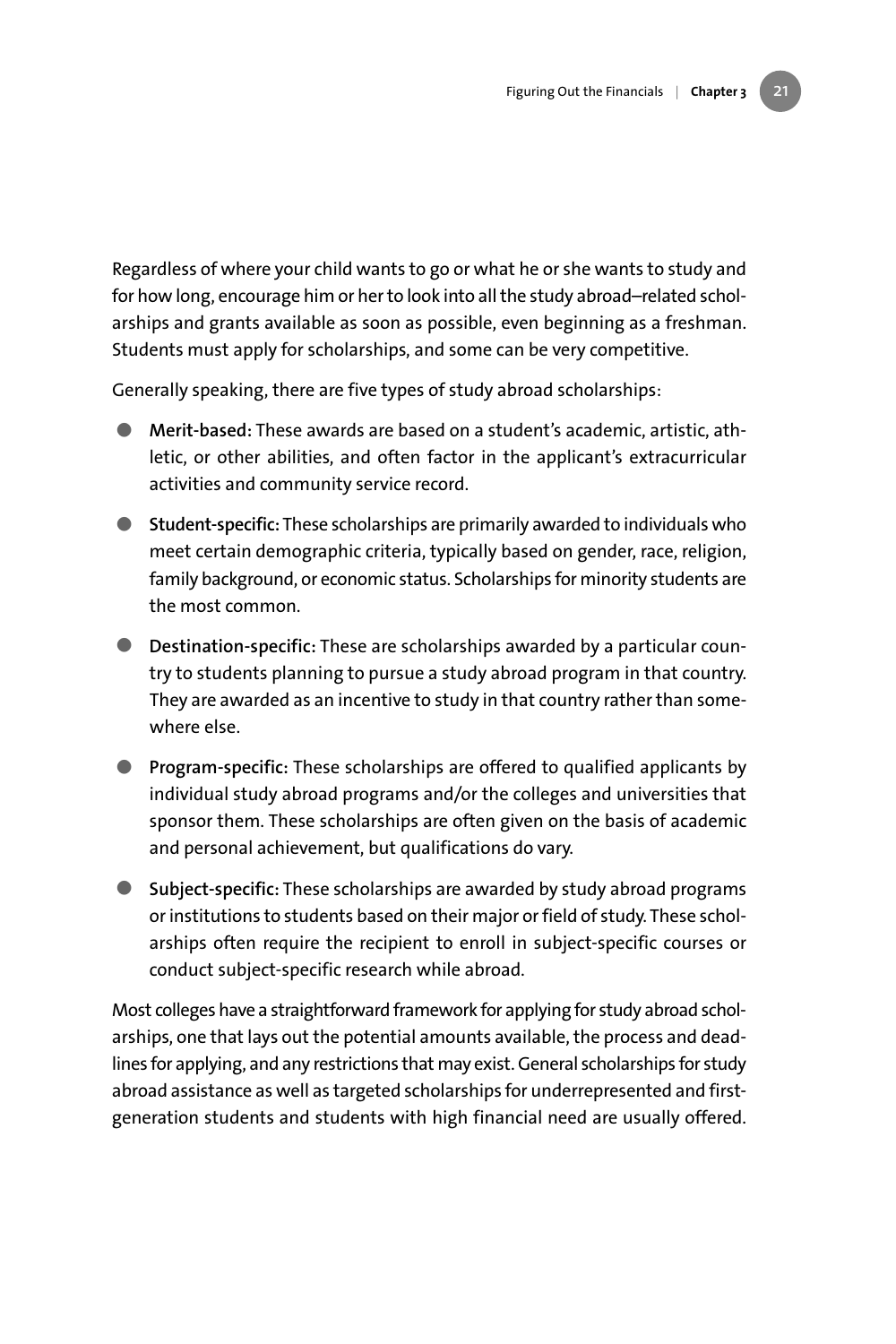#### **U.S. Government-Sponsored Scholarships and Fellowships**

#### *Benjamin A. Gilman International Scholarship Program*

 This program, sponsored by the U.S. Department of State's Bureau of Education- al and Cultural Affairs, provides scholarships to American undergraduates of lim- ited financial means to pursue international exchange programs, including study abroad, international internships, and service-learning, from four weeks to one ac-ademic year for academic credit. **www.iie.org/gilman**

 *Studyabroadfunding.org offers detailed descriptions of hundreds of study abroad scholarships, fellowships, grants, and careeroriented internships for U.S. undergraduate, graduate, and postgraduate students, as well as professionals.*

#### *Fulbright U.S. Student Program*

Established by Congress in 1946 and sponsored by the U.S. Department of State's Bureau of Educational and Cultural Affairs, the Fulbright Program supports edu- cational exchanges that strengthen mutual understanding between the United States and more than 140 participating countries for one academic year. It is a part- nership program in which the U.S. and foreign governments jointly set priorities. **www.fulbrightonline.org**

#### *Critical Language Scholarships for Intensive Summer Institutes*

 A program of the U.S. Department of State's Bureau of Educational and Cultural Affairs, the Critical Language Scholarship (CLS) offers fully funded, group-based intensive language instruction and structured cultural enrichment experiences abroad for seven to ten weeks for U.S. citizen undergraduate, master's, and PhD students in thirteen critical needs languages: Arabic, Azerbaijani, Bangla, Chinese, Hindi, Indonesian, Japanese, Korean, Persian, Punjabi, Russian, Turkish, and Urdu. **www.clscholarship.org**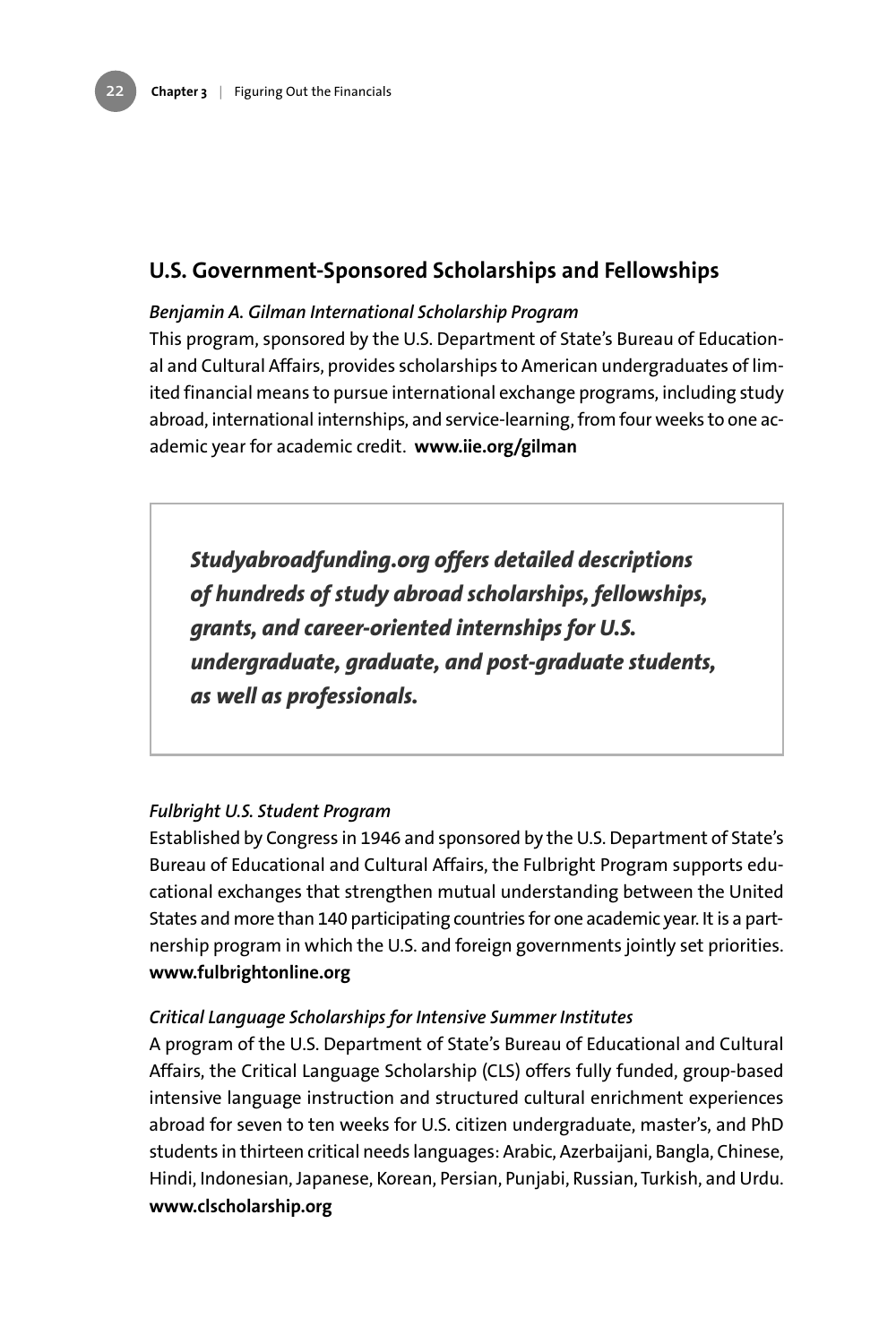#### *Boren Awards for International Study*

 The David L. Boren Scholarships and Fellowships, sponsored by the National Se- curity Education Program, provide funding opportunities for U.S. undergraduate and graduate students to study in world regions critical to U.S. interests and un- derrepresented in study abroad. Boren Scholars and Fellows represent a variety of academic backgrounds, but all are interested in studying less commonly taught languages. Boren Awards promote long-term linguistic and cultural immersion, and thus the majority of recipients study overseas for at least six months. In ex- change for funding, recipients commit to pursuing employment with the federal government. **www.borenawards.org**

#### **Funding Offered by Private Organizations**

 Funding is also available from foundations and other sources that support inter-national study and research. A few examples include:

- AIFS Scholarships
- CIEE Grants and Scholarships
- Rotary Foundation Scholarships
- Whitaker International Fellows and Scholars Program

#### **Scholarships Offered by Foreign Governments or Organizations**

 Foreign governments and private organizations also can be a great source offund-ing for your child's study abroad program. A few examples include:

- German Academic Exchange Service (DAAD)
- Chinese Government Scholarship Program
- French Embassy Benjamin Franklin Travel Grant
- US-Japan Bridging Foundation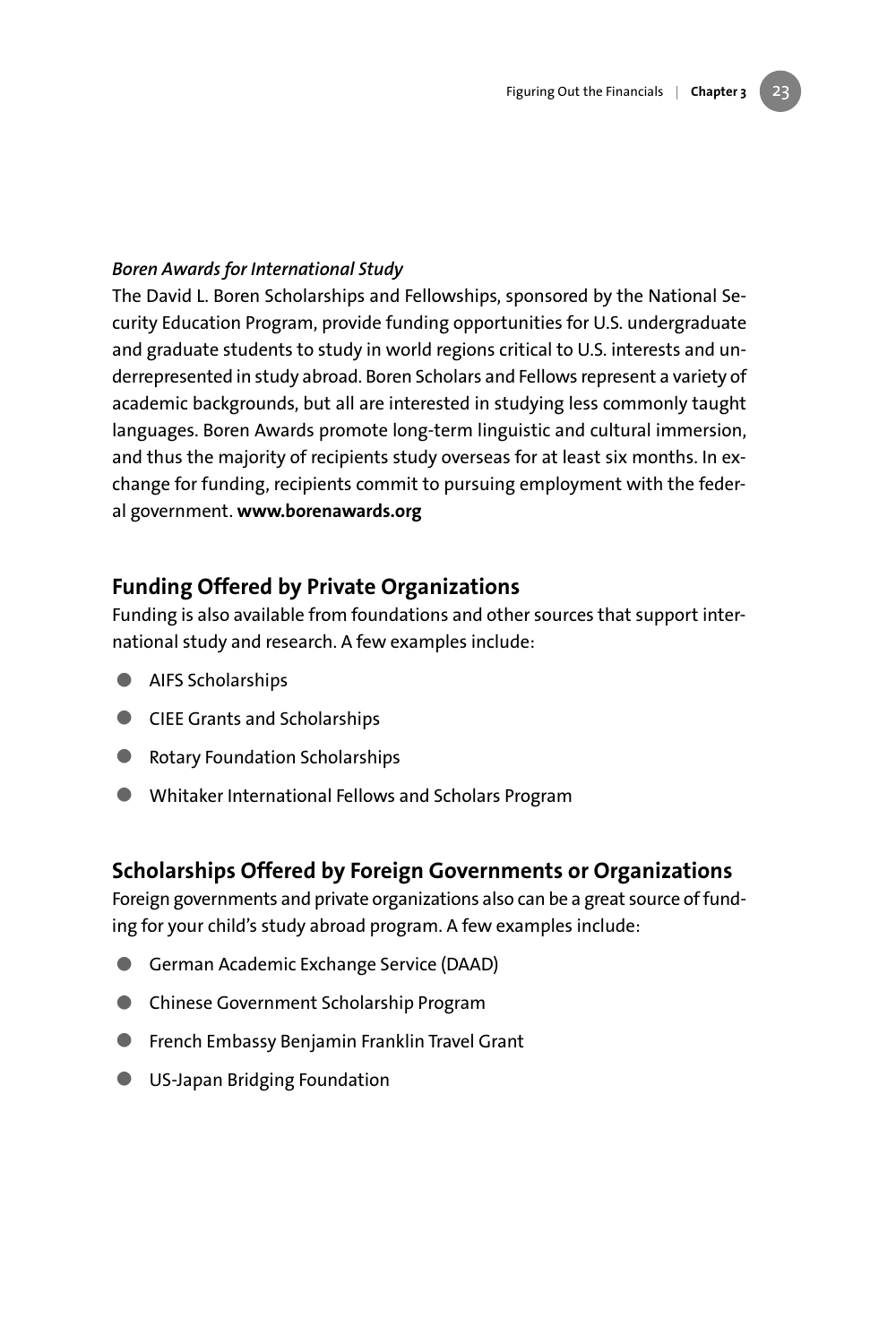#### **CROWDFUNDING**

 Students have been fundraising for causes for decades, but social media has enabled them to move beyond washing cars and selling candy door-to-door to tap into a global network of potential resources through crowdfunding. Students choose a crowdfunding site, post their pitch— their program, dates, and the purpose ofthe funds such as airfare, course costs, visa fees—as well as upload a photo or video, and promote the link to family and friends. Kickstarter, IndieGoGo, and Fund My Travel are some of the most popular.

## **Ways to Save Money on the Ground**

Although program costs are fixed, there are many ways to save money on the ground, depending on where your son or daughter is studying:

- • Open a local bank account.
- Buy <sup>a</sup> local SIM card or possibly <sup>a</sup> cheap local phone.
- j • Ask for student discounts.
- Bargain, haggle, and negotiate.
- Use Skype or other free online services to communicate back home.
- Live like a local.
- Be smart about transportation, biking or walking most places.
- Be a thrifty traveler.
- Set a budget and track expenses.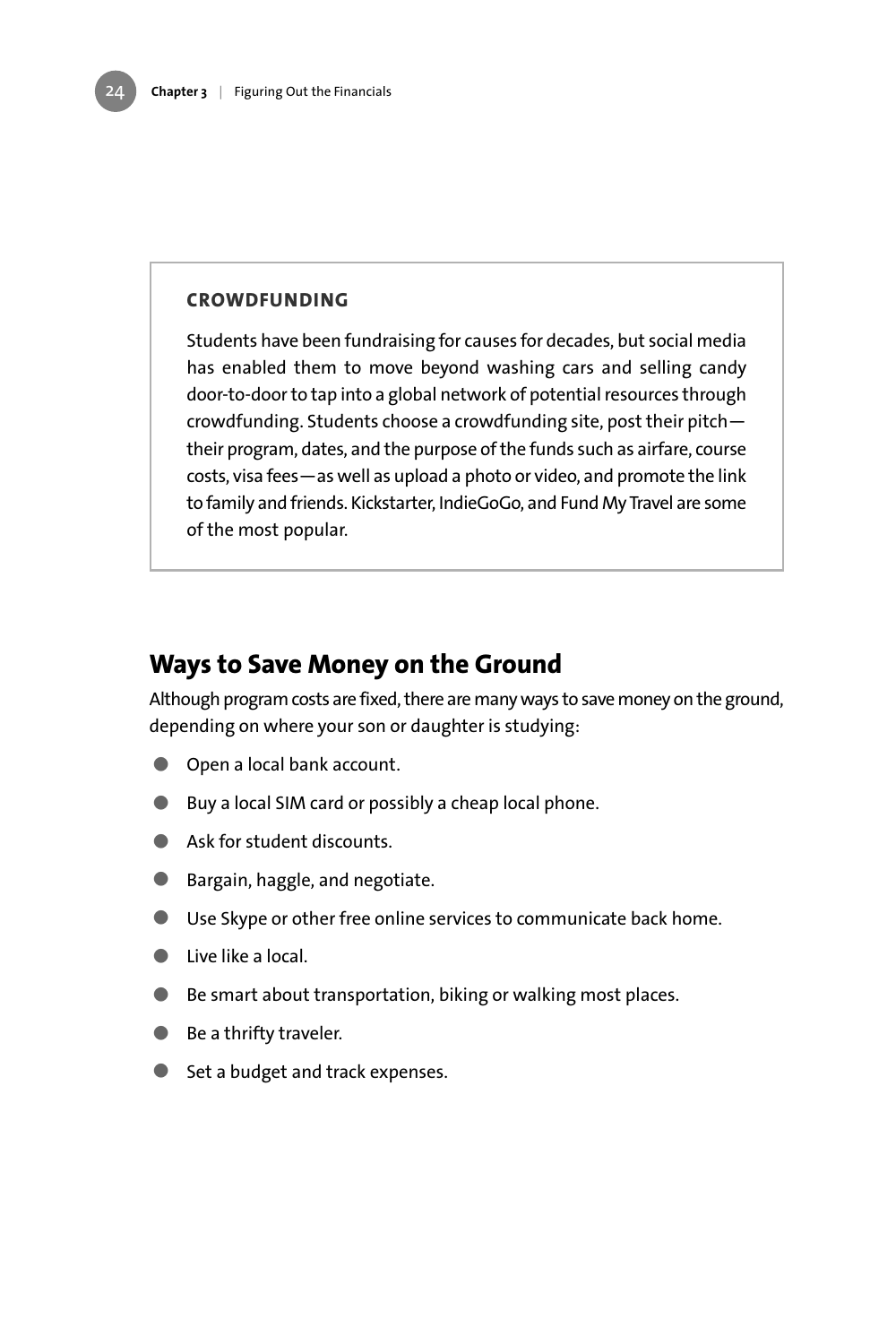# **Listen to Those Who Know**

As a parent, you should make a point of talking with other parents who have children who have studied abroad, and you should encourage your child to do the same with other students on campus. Someone who has been to the location recently will be able to tell you how much things really cost and how much he or she spent above and beyond the "posted" price of the program. Advice specific to the coun- try your child is visiting or the currency he or she will be using will be especially helpful. But don't just accept everything you are told. Each person's experiences will be unique, and not everyone's advice will apply to your child.

 Studying abroad can be affordable. The vast majority of costs are going to be pre- determined before your child departs, but there are plenty of ways to save mon- ey on the ground.Doing research and working with the study abroad office will be critical to success. It is up to your child to sort through the information and select a cost-effective program. Either way, it is a great investment in your child's future.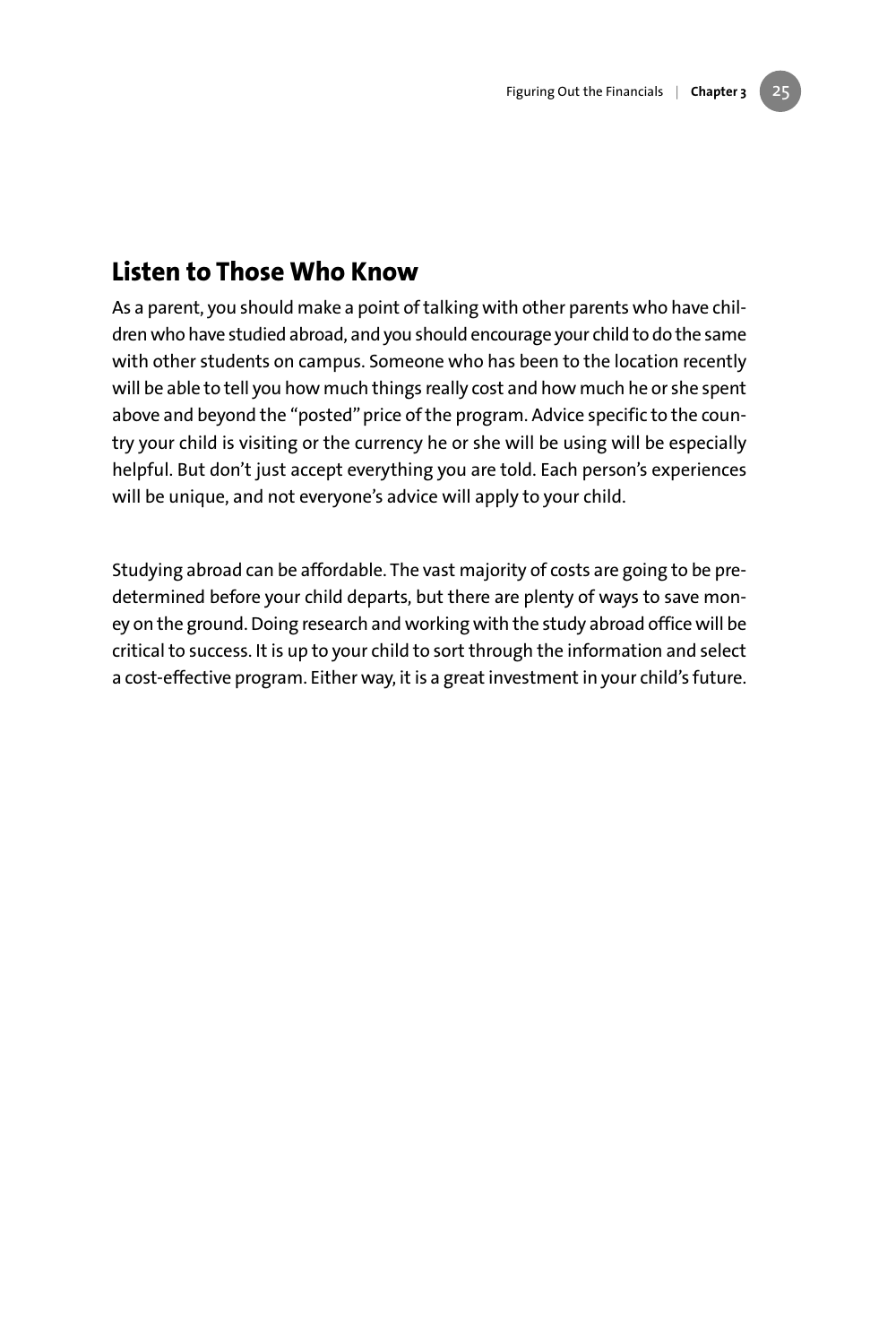

## **Chapter 3** | Figuring Out the Financials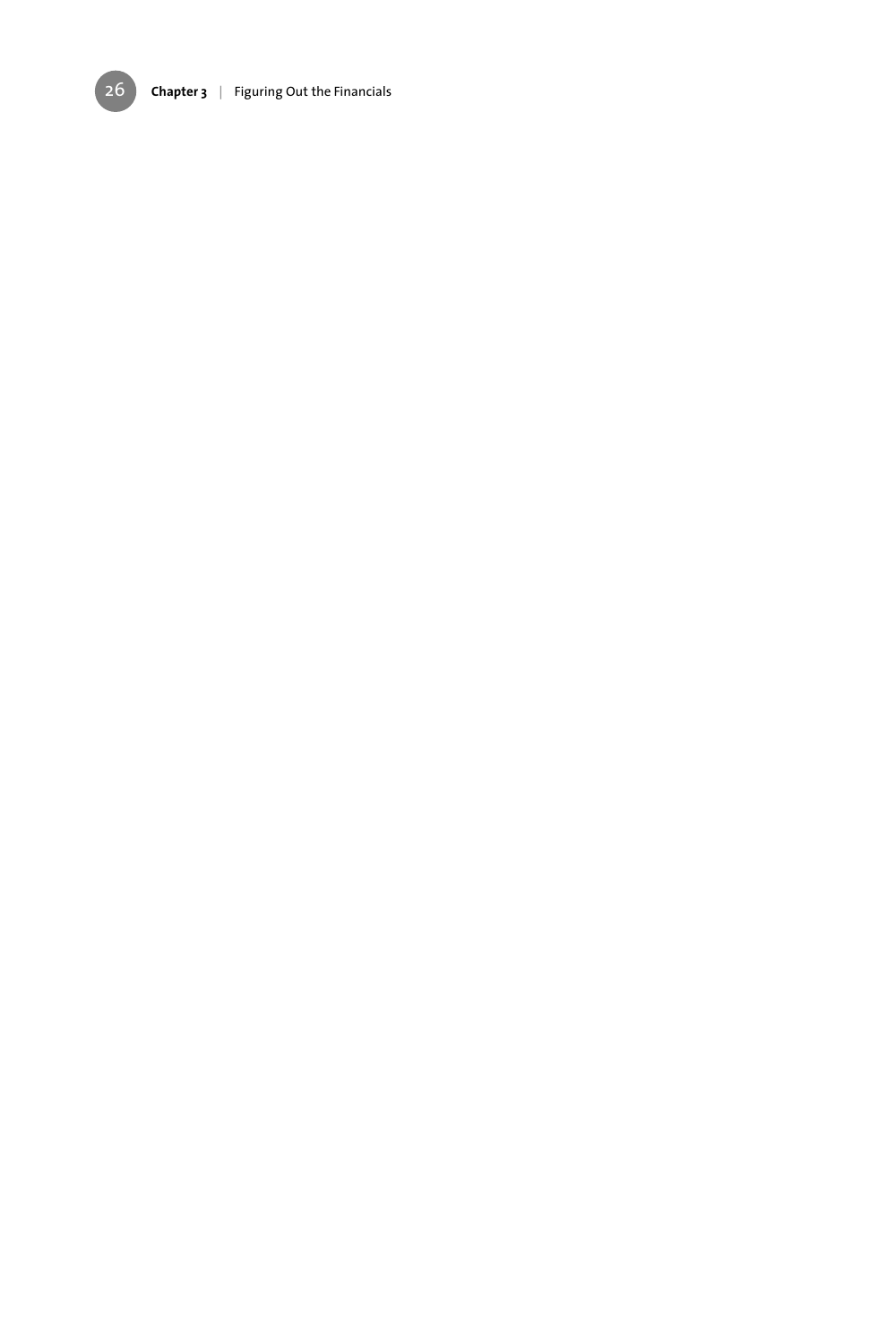

# **Staying Safe and Healthy While Abroad**

 While the benefits of studying abroad are immense, the thought of one's child liv- ing in another country can rattle the nerves of even the most easygoing parents. Rest assured that the odds of your child's having a safe and incident-free study abroad experience are in your favor, regardless of where your child goes. Indeed a major-ity report feeling safer abroad than they do in the United States.

 Still, there are inherent risks in traveling, studying, and living abroad, and your son or daughter needs to be prepared for them. It is important to remember that there are bad actors everywhere and that there is no such thing as a completely safe des- tination, be it abroad or here in the United States. And while some criminals do prey specifically on tourists and students, the vast majority of problems students have while studying abroad are either minor (such as petty theft or minor illness) or self- inflicted (such as drinking too much or financial crisis brought on by poor money management). Even if your child feels completely comfortable with the inherent risks, they must still think about personal safety. Common sense and good judg- ment are the best tips for staying safe anywhere in the world, so one of the most important things you can do for your child is to make sure he or she is mature enough to study abroad and that he or she approaches the experience seriously.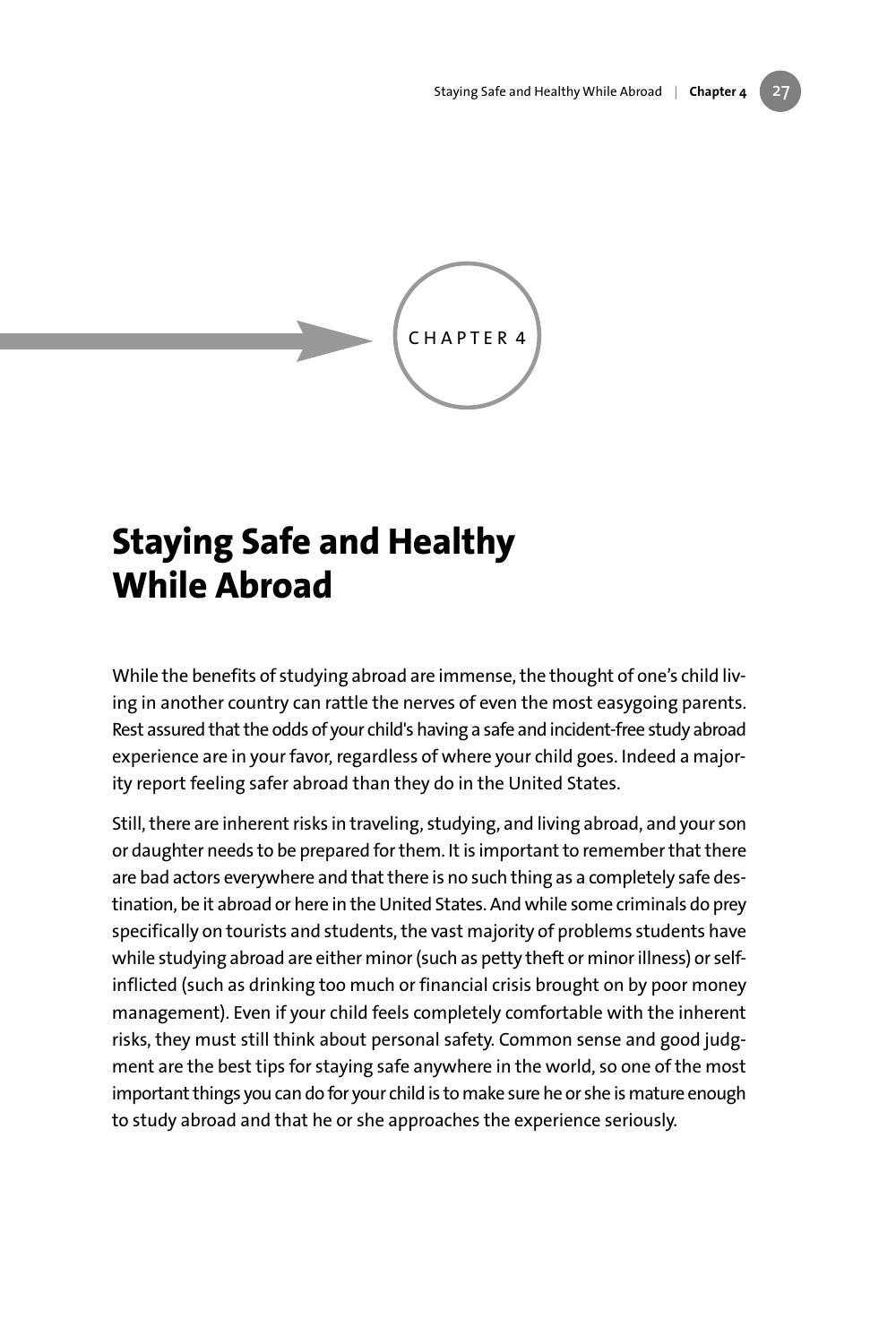# **Research the Risks**

Crime knows no borders; it takes place around the world. Natural disasters can strike anywhere, and their effects can be exacerbated by the inferior infrastructure found in poorer countries. Political unrest can break out and suddenly cut students off from friends and family back home. While you may not approve of your child's studying in a place that is perceived or even documented to be dangerous or unhealthy, it is important to check the facts. For example, crime and disease statistics are almost always given for the overall population—not the small subset of tourists or international students that your son or daughter will be among. Some of the best sources of truly helpful information are:

- and up-to-date information on health and safety issues, especially in those countries where extra caution is warranted. The site also offers safe travel tips—a comprehensive list of action steps to take both before departing and while traveling. • The U.S. Department of State, which issues country-specific travel advisories<br>and un-to-date information on health and safety issues, especially in those
- information on staying healthy while traveling, including—but not limited to—lists of required immunizations and other health recommendations, tips on food and water safety, and confirmed outbreaks of disease. • The Centers for Disease Control and Prevention (CDC), which provides detailed<br>information on staving healthy while traveling including—but not limited
- and safety information, not only about countries or cites in general, but also about specific locations. • Travel guides, books, andwebsites focused on living abroad offer valuable health

## **Be Informed**

 One of the best ways for your child to stay safe is to be as informed about his or her destination as possible before arriving. Encourage your child to seek out in- formation from official websites such as those listed above, as well as from fellow students who have studied abroad there. Students who have been there will not only be encouraging and supportive, they will be able to offer practical, relevant, and recent information. Here are a few other tips to suggest to your child:

 religion, geography, and climate.• Research current events, customs and culture, politics, economics, history,<br>religion, geography, and climate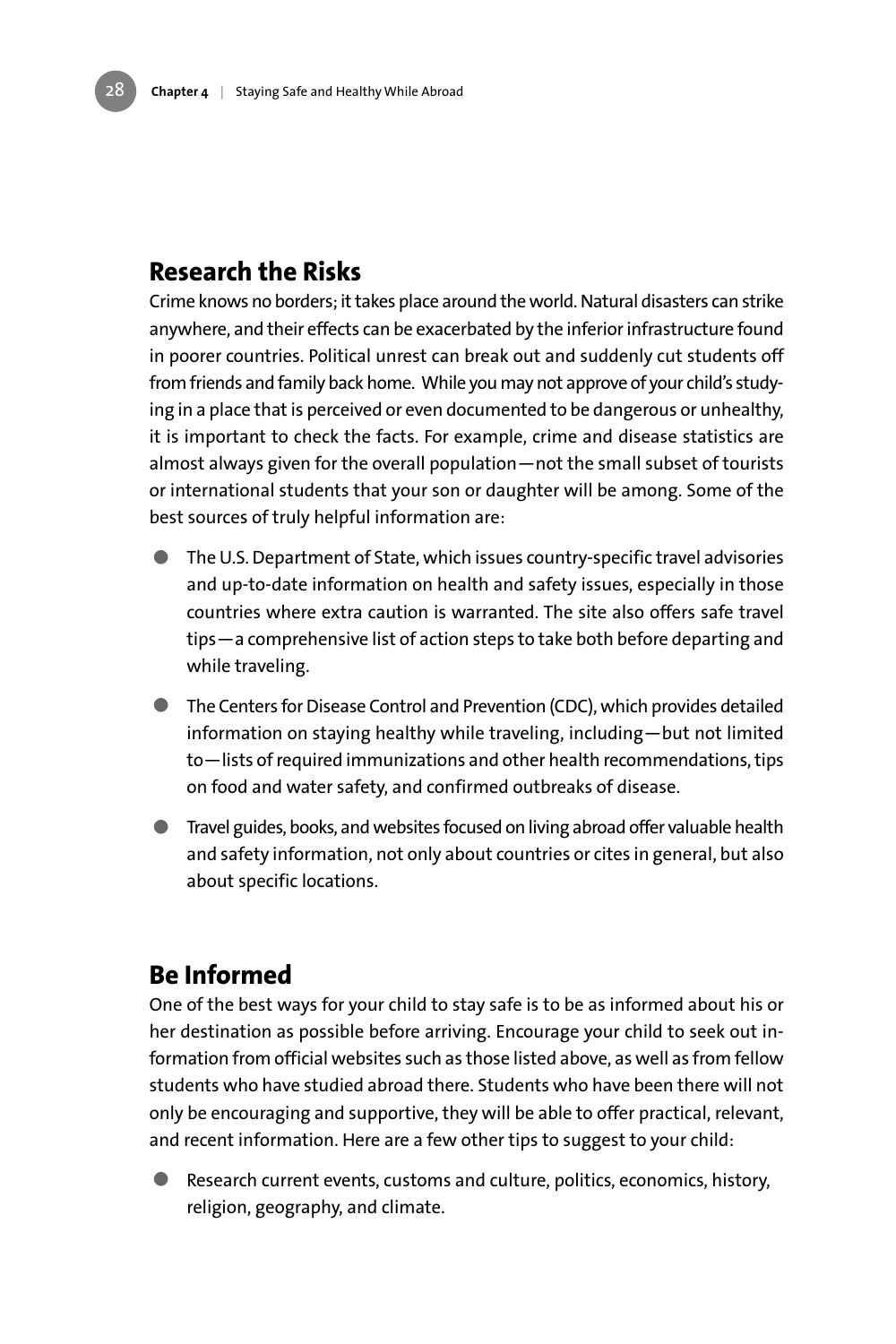- departure and from several different sources. • Read about the everyday behaviors and practices of the people well before
- j country where they are going and ask them specifically about differences in social behavior to be aware of. • Talk to people who either grew up in or spent considerable time in the
- abroad and how to deal with them. • Ask about U.S. stereotypes people may have encountered while studying
- host country. • Read evaluations written by students who have studied abroad in the

## **Talk About Health and Safety**

Whether your child is a seasoned traveler or a first-timer, he or she must think about personal safety and understand the risks inherent in being a strangerin a foreign land. A little bit of planning and a lot of awareness on the ground can go a long way in keeping your child safe. In addition to your child doing research on his or her destination, you should talk together about the importance of staying safe and healthy in an unfamiliar environment. Advise your child to:

- especially alert upon arrival. A combination blind your child to the dangers that may be lying in wait upon arrival. Have a prearranged plan to leave the airport or train station. • **Be especially alert upon arrival.** <sup>A</sup> combination offatigue and excitement may
- familiar with local laws. Once country's laws. He or she should know the local laws, follow them, and pay attention towhat's going on by reading the local newspaper and asking friends and campus advisers any questions they may have. • **Be familiar with local laws.** Once on foreign soil, your child is subject to that
- to know the neighborhood. Become as quickly and conveniently as possible. • **Get to know the neighborhood.** Become familiar with the new surroundings
- carrying important or valuable items. His ables) should remain in a safe, locked place, though your child should carry a photocopy of the passport whenever he or she goes out. Keeping small amounts of cash in more than one place, such as a wallet or purse and tuck- ing a few small bills into a pocket for easy reach are wise practices.• **Avoid carrying important or valuable items.**His or her passport(and other valu-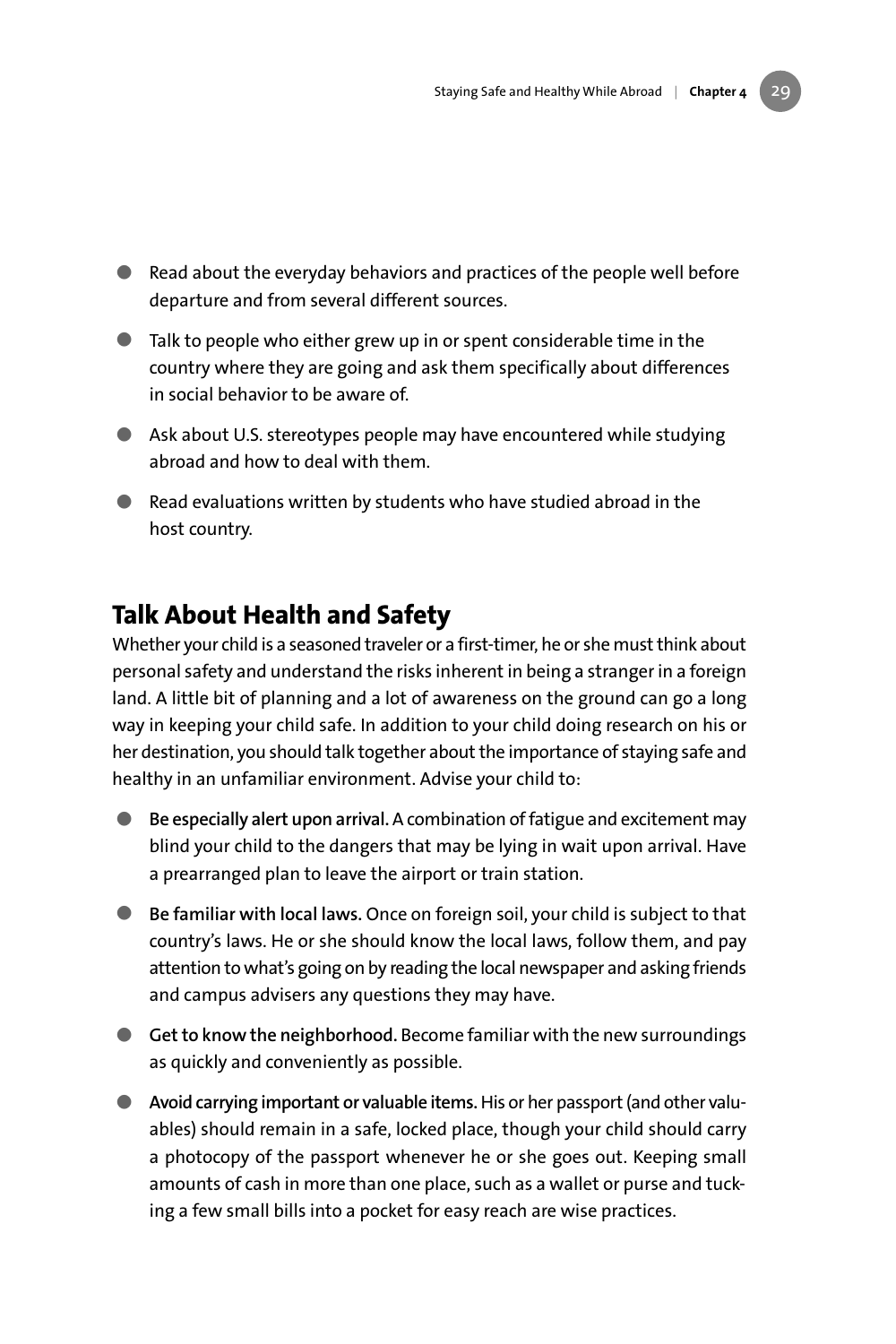- fit and healthy. Encourage exercise, drink moderately, stay hydrated, and get plenty of sleep. • **Stay fit and healthy.** Encourage your child to make healthy food choices,
- careful on the roads. Advise has to, avoid taxis without seatbelts, and only take buses from an established and recommended company, opting for the safest route rather than the fastest. • **Be careful on the roads.** Advise your child not to rent <sup>a</sup> car unless he or she
- aware of cultural norms. Encourage local cultural standards, respect them, and be ready to reflect those standards in their own actions where appropriate. • **Be aware of cultural norms.** Encourage your child to become familiar with the
- against pickpockets and petty theft. Teach his or her surroundings while out and to be wary of anyone asking for help or offering currency exchange or tour services. • **Guard against pickpockets and petty theft.** Teach your child to be aware of
- a contingency plan for everything from lost luggage to **evacuation.** Your child will be less likely to panic when confronted with a prob- lem if he or she already has some idea of the best steps to take. • **Develop <sup>a</sup> contingency plan for everything from lost luggage to emergency**

## **Encourage Common Sense**

 No matter how well your child knows the local language and his or her way around, plain-old common sense will play a key role in staying safe.

- j going out, including his or her passport, unless the situation requires it. A pass- port photocopy, however, should be carried at all times, saved as a photo on his or her phone, and saved in an email. Your child should also email himself or herself important information, such as credit card numbers and bank accounts, to retrieve should they be lost or stolen. Encourage your child to use a money belt and carry small bills in readily accessible places for quick • **Protect valuables.** Encourage your child to leave anything valuable homewhen purchases.
- smart with money. Teach what things cost, not to wave money around, and to stick to a budget. • **Be smart with money.** Teach your child to manage his or her money,to know
- family or friends apprised of his or her whereabouts, especially **traveling.** If other people know generally where your child is and his or her ex- pected arrival times, they can sound the alarm in a timely manner.• **Keep family or friends apprised of his or her whereabouts, especially when**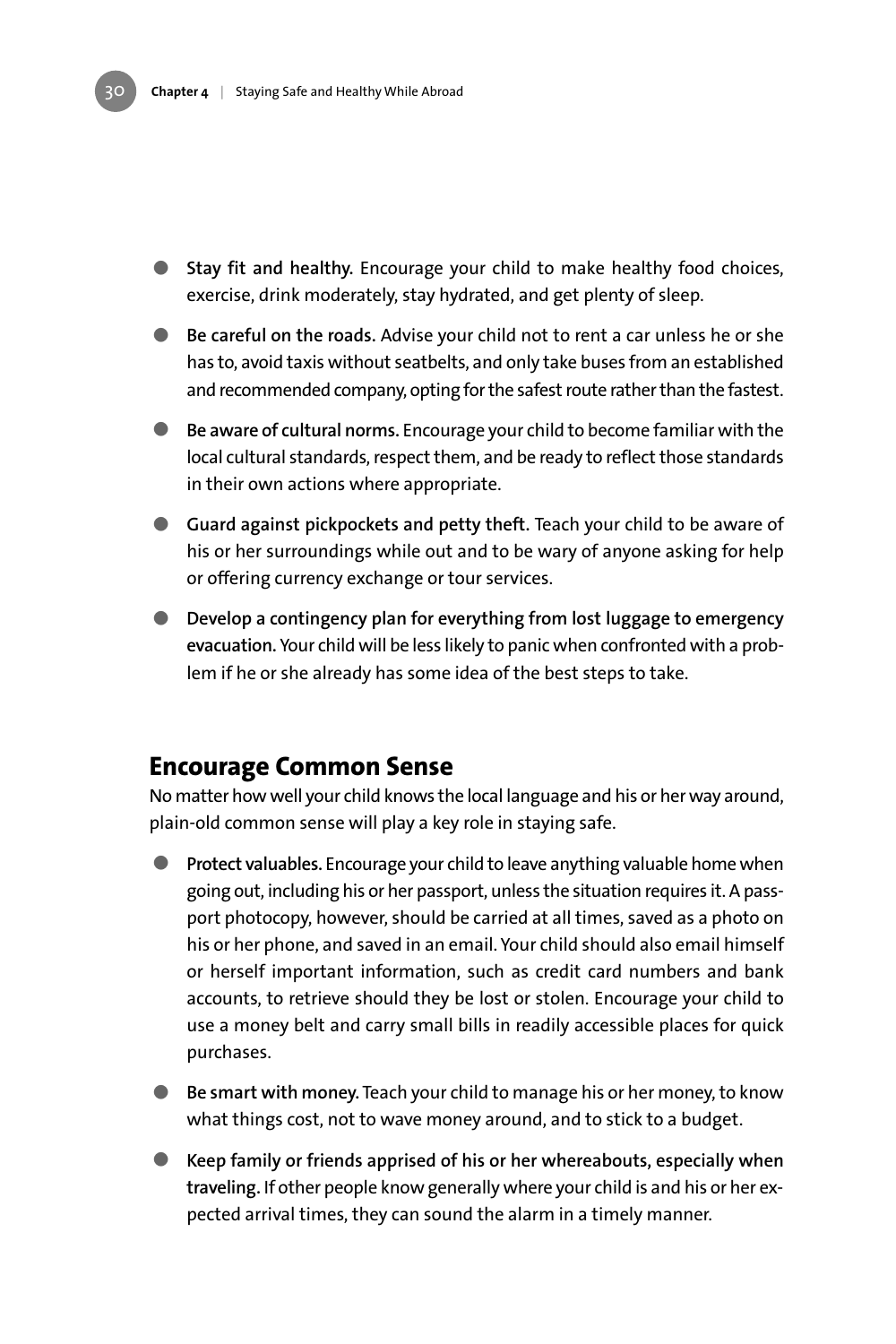- a low profile. Clothes, mannerisms, books and maps will make your child stand out as a nonnative. By blending in, your child is less likely to be singled out as a potential target of crime. • **Maintain <sup>a</sup> low profile.** Clothes, mannerisms, language, and especially guide-
- walk around at night alone. Your try may be safe, but why court trouble? No place, after all, is safer at night than it is during broad daylight. And there is always more safety in numbers, es- pecially if your child gets lost or encounters difficulties. • **Don't walk around at night alone.** Your child may feel safe and the city or coun-
- take shortcuts, back alleys, or poorly lit streets. Even ter is in a hurry, it is better to be late than waylaid. Stick with wide, well-trav- eled streets that are well lit and well known. • **Don'ttake shortcuts, back alleys, or poorly lit streets.** Even if your son or daugh-
- accept food or drinks from strangers. If orintoxicated, he or she should immediately alert a friend or an official such as a police officer. Since there will be no way of knowing the cause of his or her symptoms, your child may need to go to the hospital. • **Don't accept food or drinks from strangers.** If your child starts to feel strange
- get drunk. It's or her new friends. Tell your child to go easy and stay in control. • **Don't get drunk.** It's only natural that your child will want to party with his
- use drugs. If is already familiar with them and their effect. For starters, some countries' laws are extremely strict, and there may be no way to plea bargain out of being caught with them by saying "I'm not from here". In addition, they may be adulterat- ed or of poor quality. And even where drugs are legal, stay away and stay in control. • **Don't use drugs.** If drugs are illegal, don't use them—period—even if your child
- safe sex. Travel • **Practice safe sex.** Travel prepared with condoms, and don't take risks.
- get cornered. Your should avoid certain situations and locations, such as a car, an apartment, or a deserted beach or park. • **Don't get cornered.** Your child, if with someone he or she doesn't know well,
- away from high-crime areas. If town are unsavory, he or she should stay away from them. If your child really must go there, a trusted local friend should come along and only during day- light hours.• **Stay away from high-crime areas.** If your child is aware that certain parts of<br>town are unsayory, he or she should stay away from them. If your child real-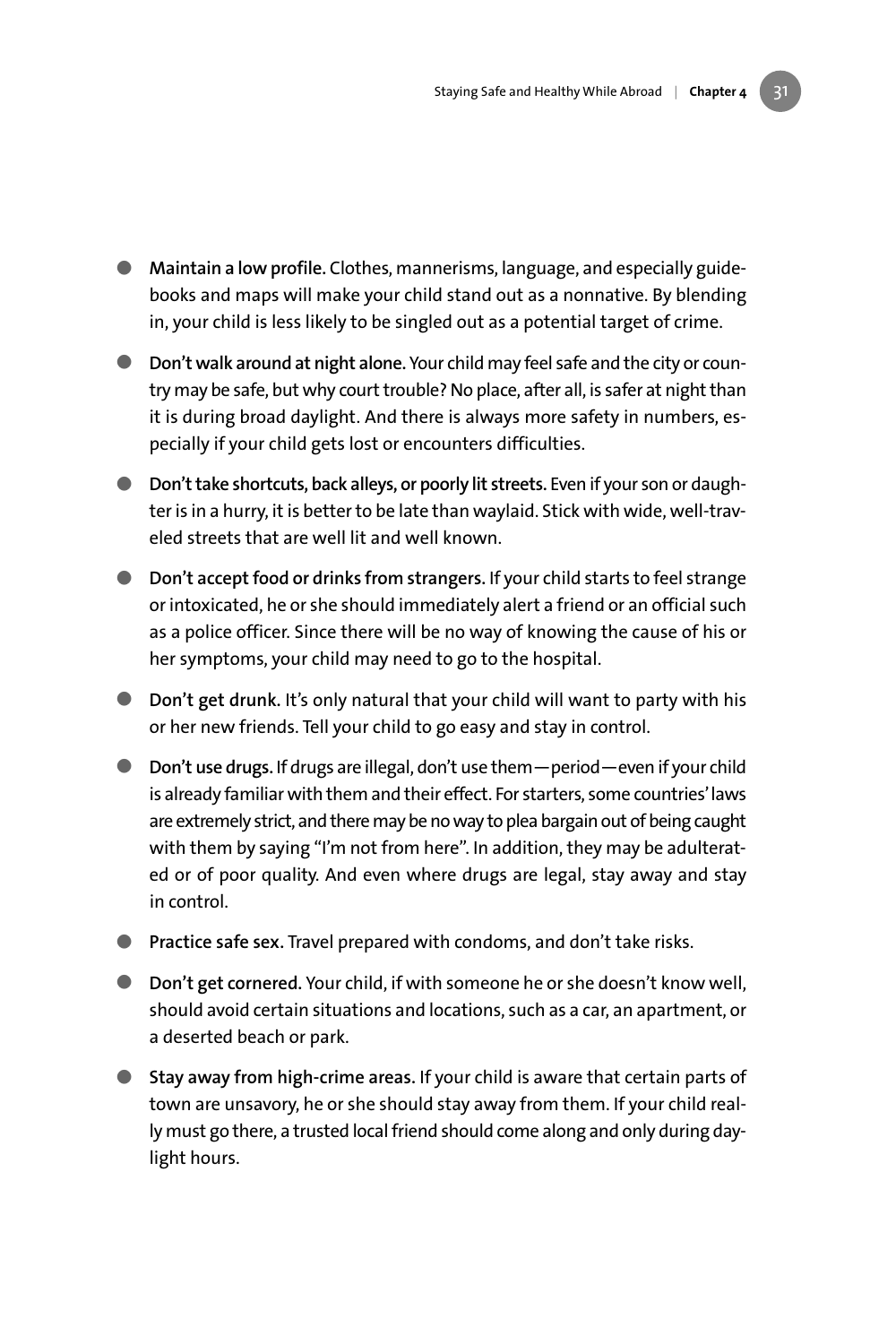- aware of anti-American sentiment. There pervasive or persistent anti-Americanism. But your child can downplay being conspicuously American and try to look like he or she could be from any num- ber of Western nations. Register with the STEP program on the U.S. State Department's website, and use the buddy system. • **Be aware of antiAmerican sentiment.** There is little that can be done about
- attention to the news. What should keep up with local events. For example, a transportation workers'strike might leave him or her stuck somewhere. Imminent elections may spark po- litical demonstrations. Or there may be a fresh rash of robberies on certain modes of public transportation in certain areas. • **Pay attention to the news.** What you don't know can hurt you, so your child
- out for scams. Unfortunately, any number of scams designed to get them to part with their money. Your child should be wary of giving or lending people money, and watch out for any bar- gain that looks too good to be true—it probably is! • **Look out for scams.** Unfortunately,travelers of alltypes have fallen victim to

# **Advice for Women Abroad**

It is an unfortunate and unfair fact of life, but women must be more careful than men when it comes to staying safe abroad. And this means not taking chances, even ones that they might feel perfectly justified taking at home. Growing up in the United States has given your child a perspective on gender roles that may be significantly different from those of your child's host country. In addition, most cultures will have impressions of "what American women are like"—impressions acquired mostly through movies and television shows. We all know how unreal- istic those tend to be, but the foreigners who view them may not. So your child specifically your daughter—needs to know what those perceptions are and be prepared to encounter them. The most pernicious of these, and the one that they need to be most on guard against, is that American women are "easy."

 Unfortunately, a woman can find herself enforcing that stereotype without even meaning to by the way she smiles, makes eye contact, strikes up conversations, or just consorts with male students. This is because cultural norms can be de- ceptively different.What may signify absolutely nothing to an American may speak volumes to foreigners, especially those from restrictive cultures. It is important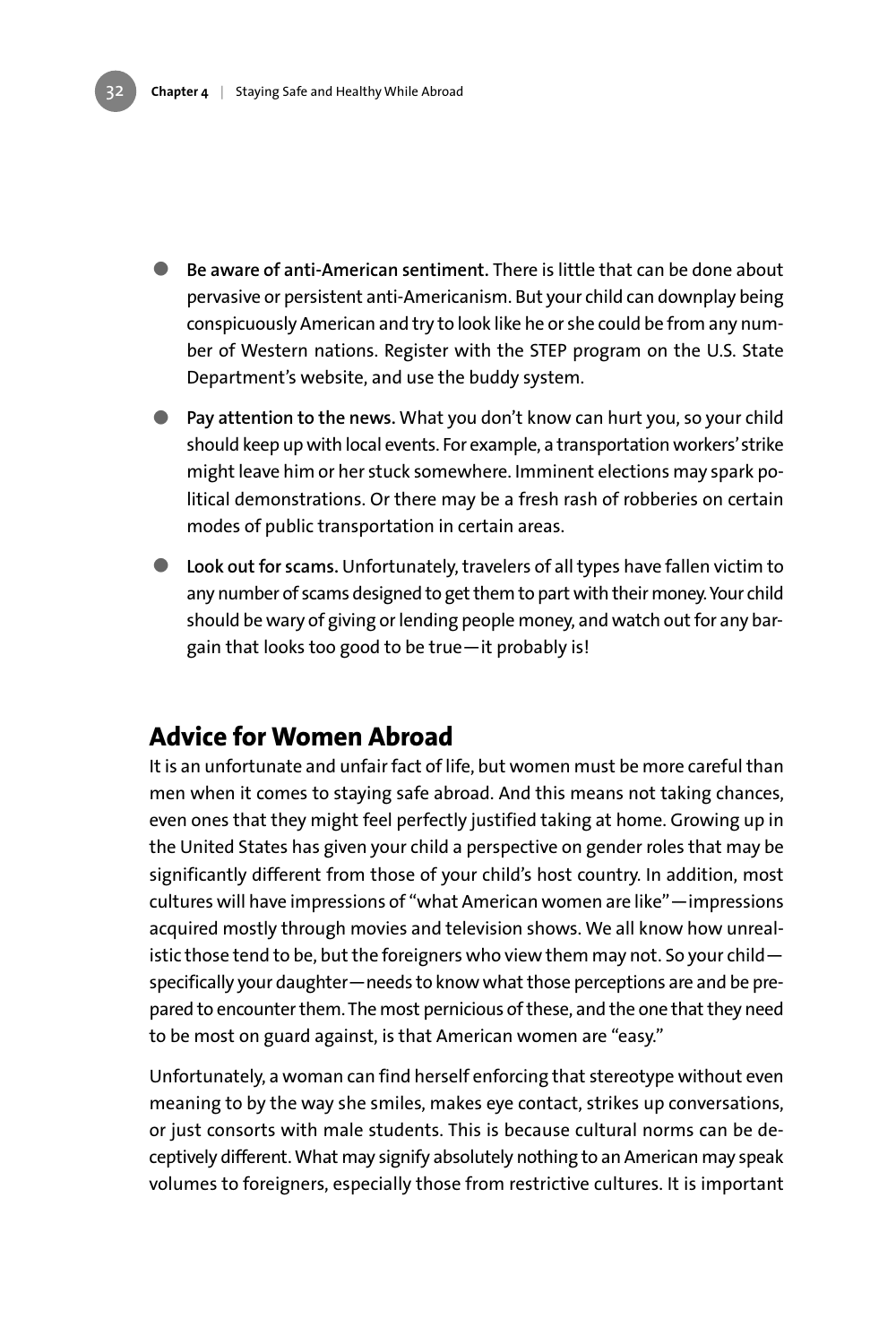#### **WILL MY CHILD BE TREATED UNFAIRLY WHILE ABROAD?**

Each student's experience is different, but regardless of race, religion, gender, physical disability, or sexual orientation, it is possible that your child may face discrimination abroad.The possibility is the same as on your child's home campus or even hometown. While most students have had positive experiences abroad, the following tips can help you prepare to deal with discrimination while abroad.

### **Tips for Dealing With Discrimination While Abroad**

- **Do your homework together**. The best way to deal with discrimination abroad is to prepare yourselves by learning about the historical and cultural dynamics of the host country. This can provide clues about what to expect while abroad. Working with your child to identify current news outlets, blogs, or other online resources can help you keep up with the cur rent cultural issues of the country.
- **Ask around.** If your child believes he or she has experienced discrimination, advise your child to explain the situation to someone he or she trusts from the host country, such as the program staff or host family. It's important to get a local perspective before making assumptions about the meaning of those particular actions. Many parts of the world are not as diverse as we are in the United States, so being different may incite genuine curiosity, such as staring or touching, though these actions are not done with malicious intent.
- **Report it.** If your child is harmed in anyway, he or she should report the incident to the program staff immediately. They should be able to direct your child to the nearest legal authorities. Make sure everything has been documented, so the details can be reported thoroughly.While racism and discrimination do not receive the same legal treatment in other countries as they do in the United States, reporting the incident allows your program directors to address the issue to the best of their abilities.

Special contribution from *Diversity Abroad*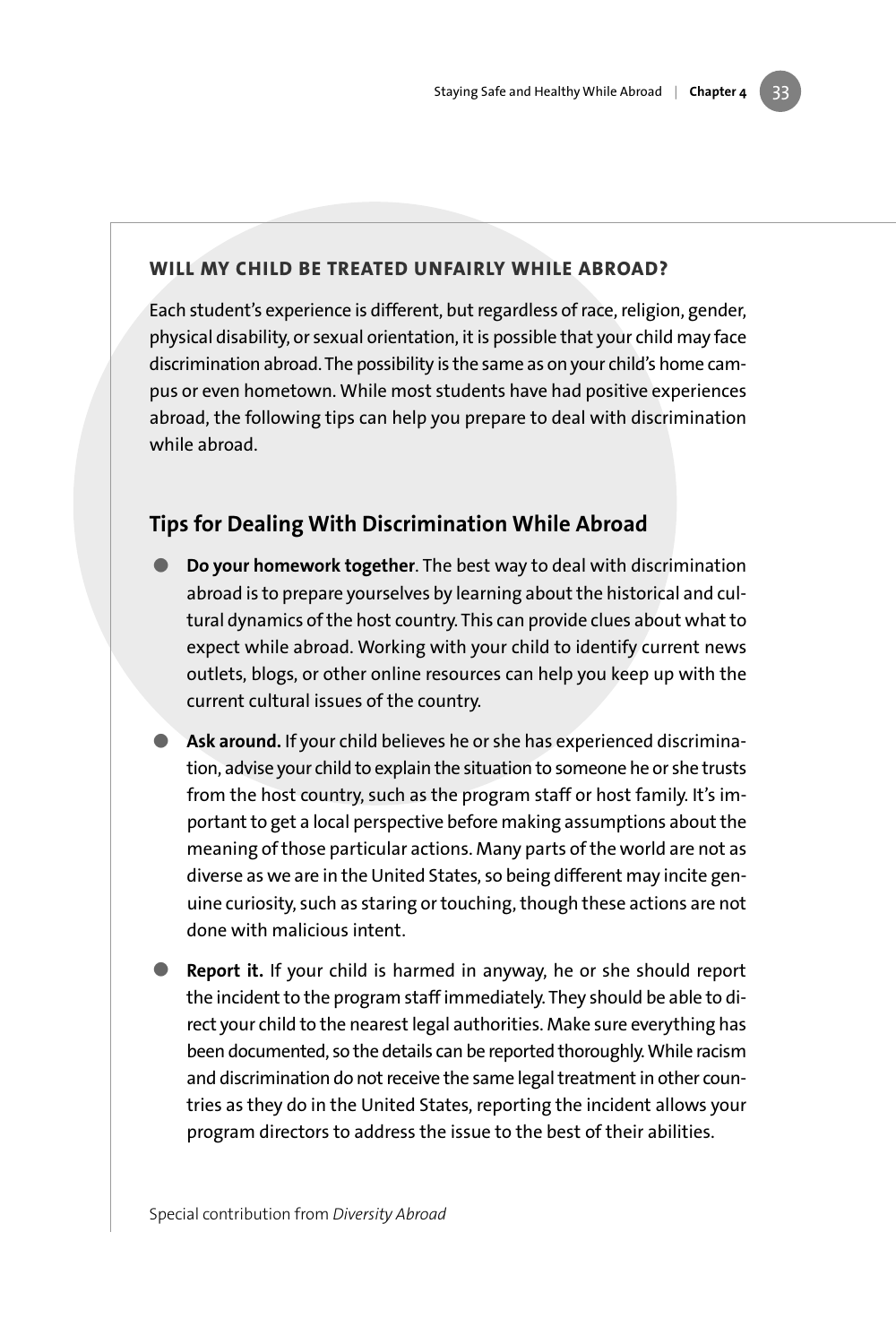to remember that local people will view your child through their cultural lenses. And for women especially, misinterpretations can have unpleasant and even dangerous consequences.

 Your daughter should therefore respect the culture of her host country by dress- ing and behaving appropriately. It's best to err on the conservative side until she completely understands local norms. Here are a few tips for staying safe as a woman while abroad:

- $\bullet$  Be aware that in many countries, women do not have equal rights.
- Don't be caught by surprise; be aware of your surroundings at all times.
- Err on the side of caution when it comes to strangers.
- • Carry cash in <sup>a</sup> discreet place.
- Dress conservatively, especially at night and when it's hot outside.
- Don't plan to arrive late at night or alone at an unfamiliar place.
- Always use the front entrance to your hostel or apartment.
- Don't walk alone at night unless it is absolutely necessary.
- Use common sense and put safety first.

## **Emergencies**

In the event of an adverse situation affecting U.S. citizens, the local U.S. embassy will post notices on its website, broadcast information through local media chan- nels, and contact U.S. citizens using any known email addresses or phone num- bers or via the STEP program if your child has registered, as they should have (see Page 40). In the rare case that the situation is potentially life threatening, the em- bassy will advise all U.S. citizens to leave the country, and it may be able to offer some assistance in doing so. If your child is studying in or traveling to a country that is prone to natural disasters, such as volcanic eruptions or floods, or places where political and social upheaval is commonplace, he or she should take extra precautions by becoming familiar with evacuation plans on the country's website. In most cases, your child—or his or her program—will need to arrange for commercial transportation.

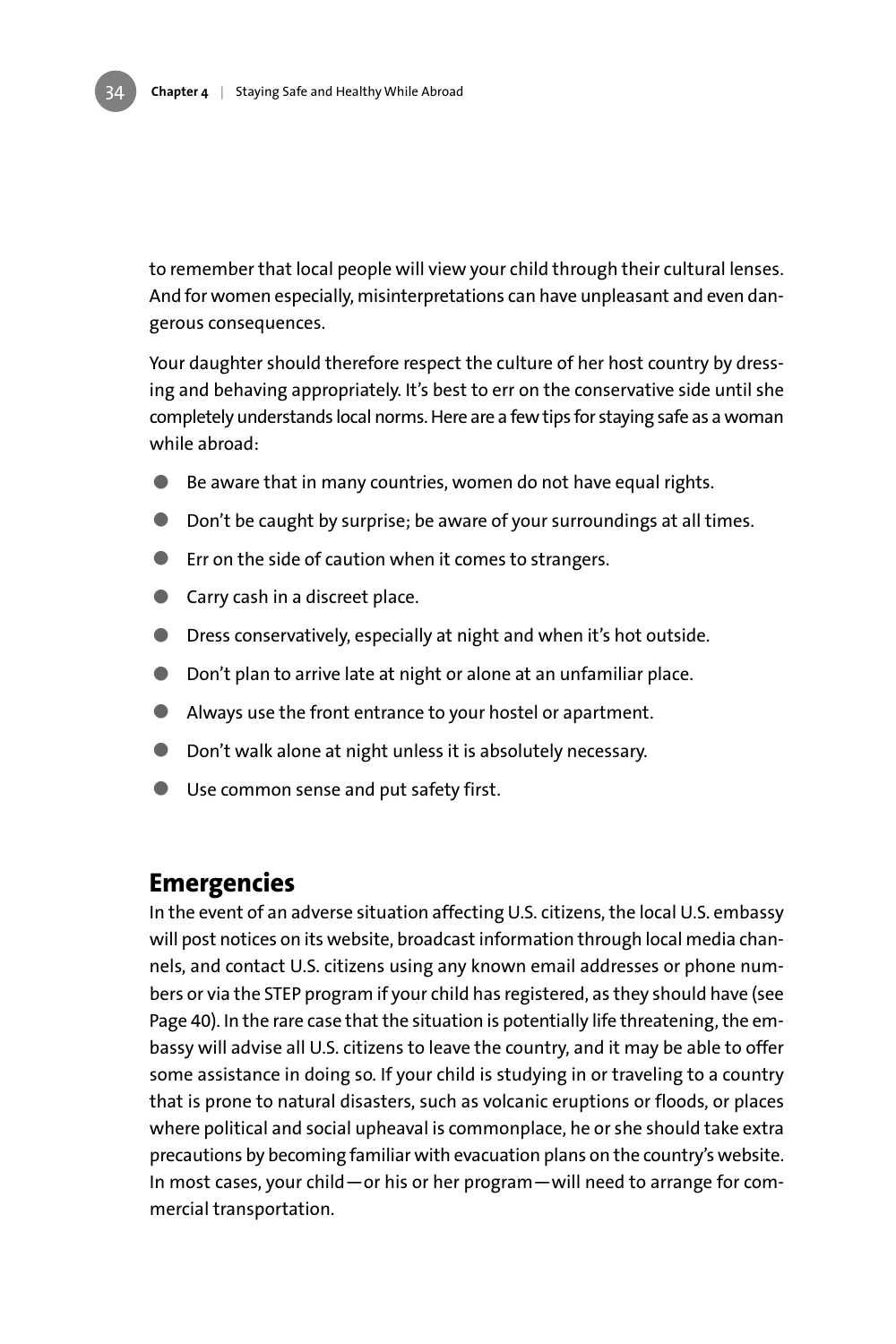### **Medical Treatment**

 Medical practices vary widely throughout the world, and it is important that you and your child understand the basic healthcare system of his or her host country. Your son or daughter can always check in with the local U.S. embassy or consulate to inquire about recommended doctors, clinics, or hospitals.

If your child takes the proper health and safety precautions before leaving the Unit- ed States and does his or her best to stay healthy, odds are he or she will have an incident-free experience abroad.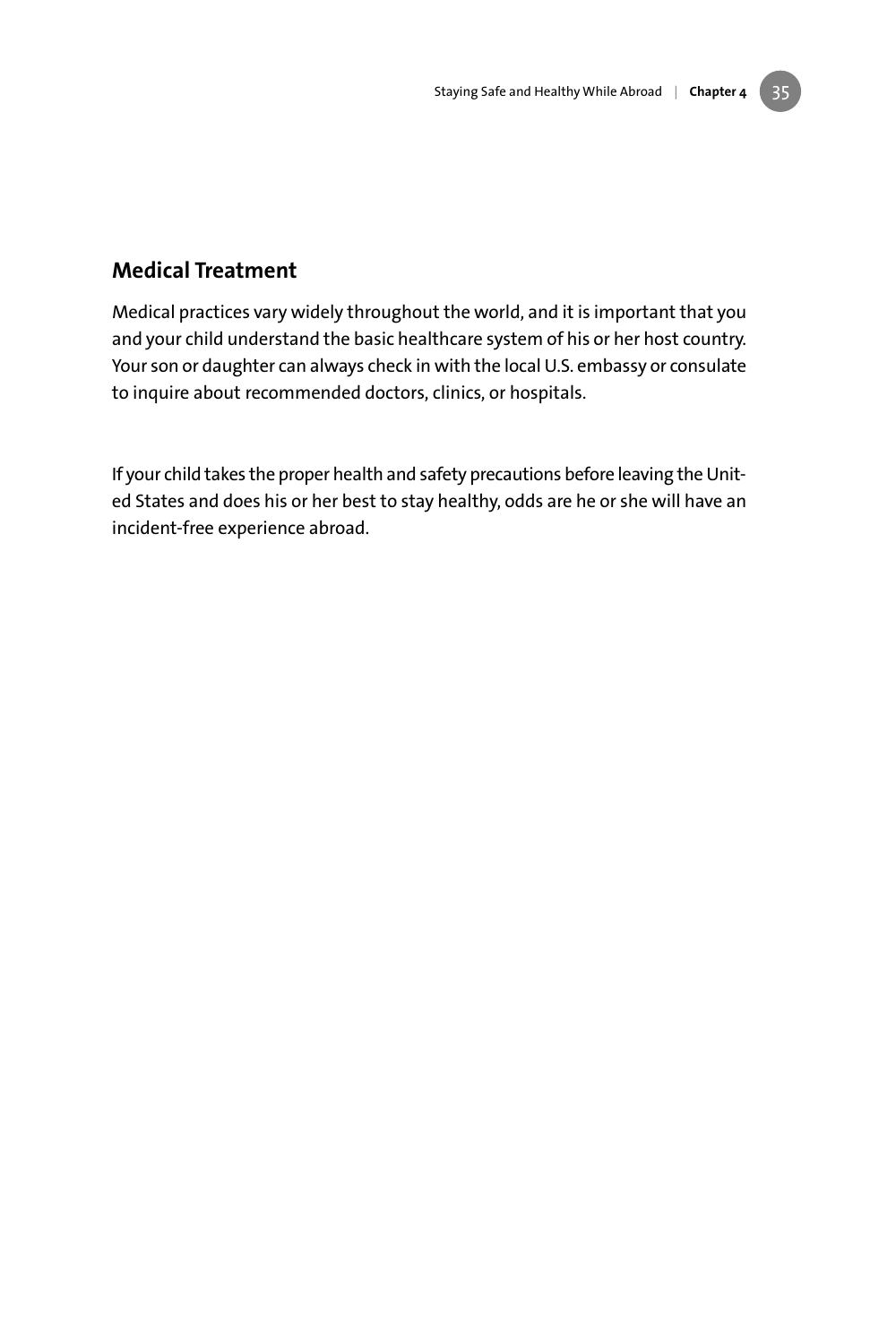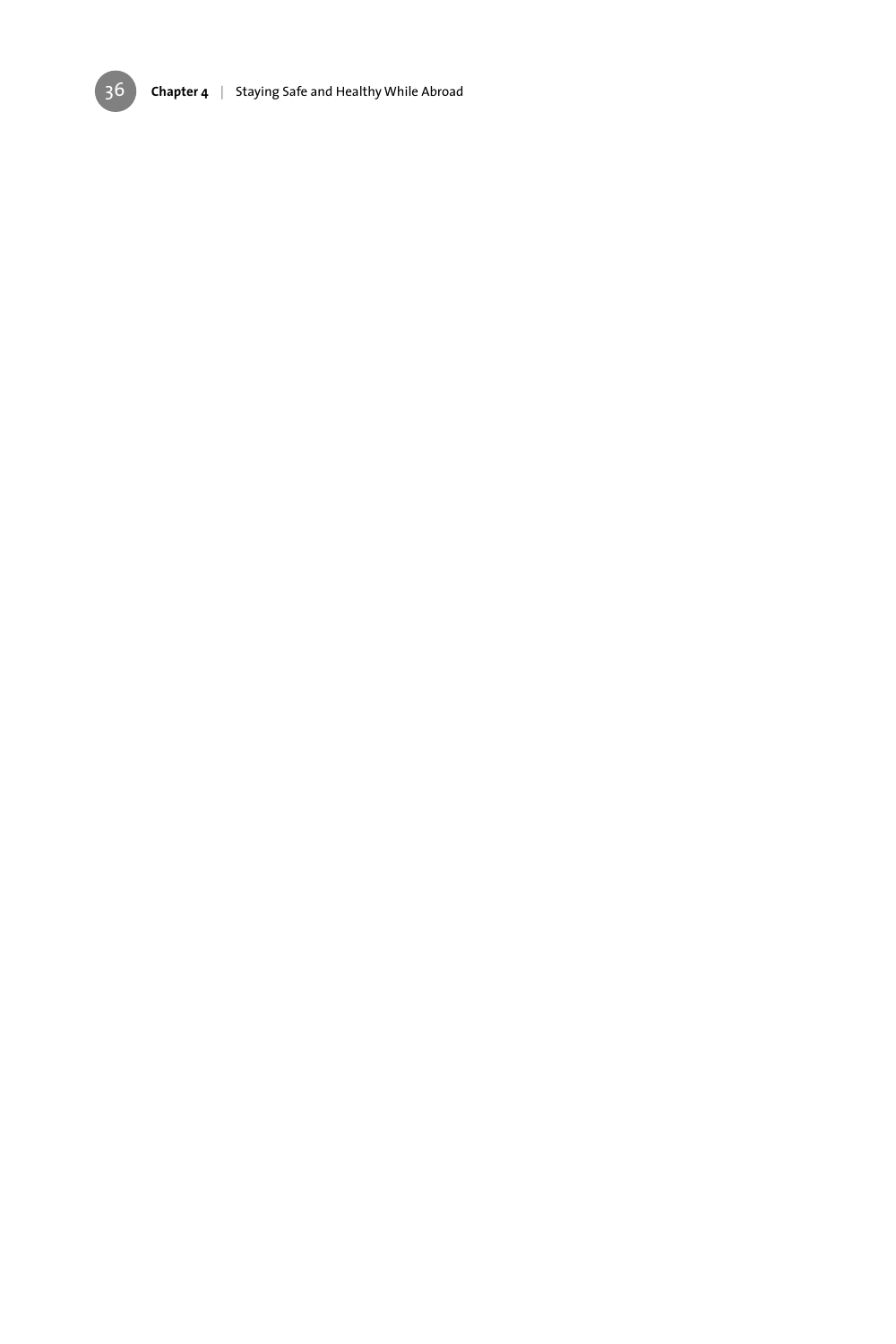

# **Preparing Your Child for Success Abroad**

 Once your child has chosen a program, there is still much to do before departure, and waiting until the last minute is always a big mistake. In addition to making sure your child completes the application on time, applies for or renews a passport, and secures any necessary visas, he or she needs to start considering the intellectual, emotional, and physical aspects of the upcoming study abroad experience.

 Preparing, though, is more than just buying a ticket, selecting courses, and saying goodbye to friends and family. Relocating to another country, under any circum- stances and for any length of time, is a serious undertaking. Your child must take initiative to research the country, culture, and people in order to gain the knowl- edge and information necessary to have a successful study abroad experience. You may be helping a great deal or simply kept "informed."Make sure you know what you need to know and what your child needs to do well before departure.

# **Help Your Child Get Organized**

 Once your child has selected a program, made sure that he or she meets any and all eligibility requirements, and confirmed that the program matches his or her per- sonal and academic objectives, an application must be submitted, generally be- fore a fixed deadline. Once your child has been admitted, acceptance paperwork, including a legally binding contract and course selections, must be completed. Be sure to read the entire contract carefully with your child, especially payment and refund policies.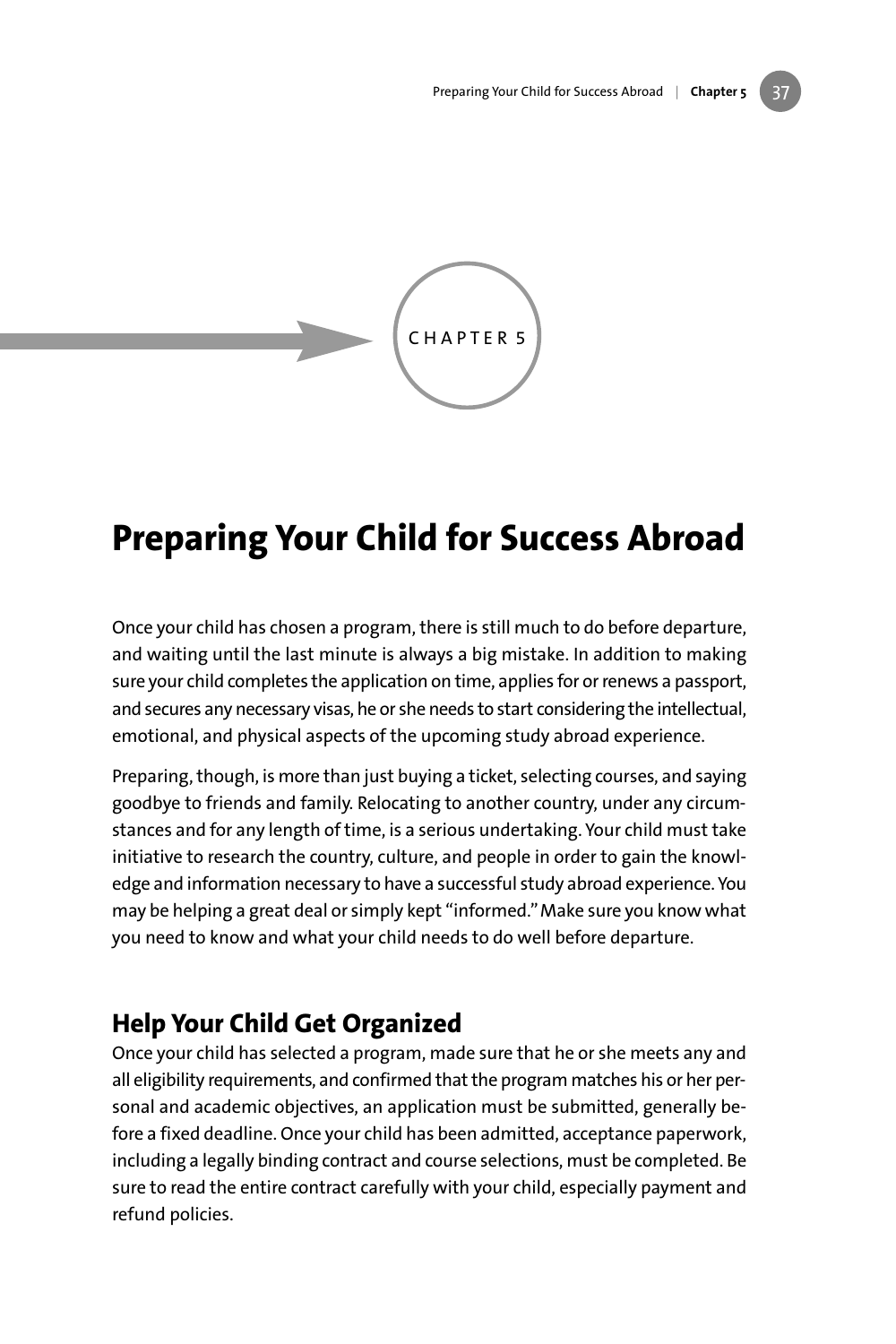### **Travel Arrangements**

If your child is going abroad with his or her college or any U.S.-based program, out- bound travel arrangements will probably be taken care of by the sponsoring in- stitution, though your child may have a few options to select such as departure city and carrier. If your child needs to make his or her own arrangements, however, make sure they are made as soon as possible, particularly if traveling during peak seasons. Regardless of whether your child is buying his or her own ticket or going with a group, inquire about the possibility of leaving the return open, so that your child has the option of staying on afterward to travel. In any case, the return trip should always be scheduled a few days after final exams to allow time to pack and complete any administrative or physical obligations, such as cleaning out a dorm room or apartment.

 If your child is not being met at the airport, make sure he or she has a workable plan for leaving the airport in order to reach the final in-country destination. You should also agree on how and when your child will contact you upon arrival.

#### **Passport**

You will want to be sure that your child has a valid passport and, depending on where he or she is going, a visa. Most countries require that a passport be valid for at least six months beyond the date of a return ticket; if not, it must be renewed. Both getting a new passport and renewing an old one are a lot easier than most people think, but it takes time, money, and the acquisition of certain documents, most notably an authorized copy of a birth certificate. For detailed instructions and information, go to the U.S. Department of State's website on passports. Note: parents should have a valid passport as well, in case an emergency trip is needed.

#### **Visa**

 A visa is an official stamp, seal, or document affixed in a passport that allows entry into another country for a specified amount of time and for a specific purpose. A visa is required for a stay longerthan 90 days in most countries, and some countries require students to have a study visa regardless of the length of time. U.S. citizens can determine if they need a visa by visiting the website of the country or by going to the U.S. Department of State's website and clicking on "Country Specific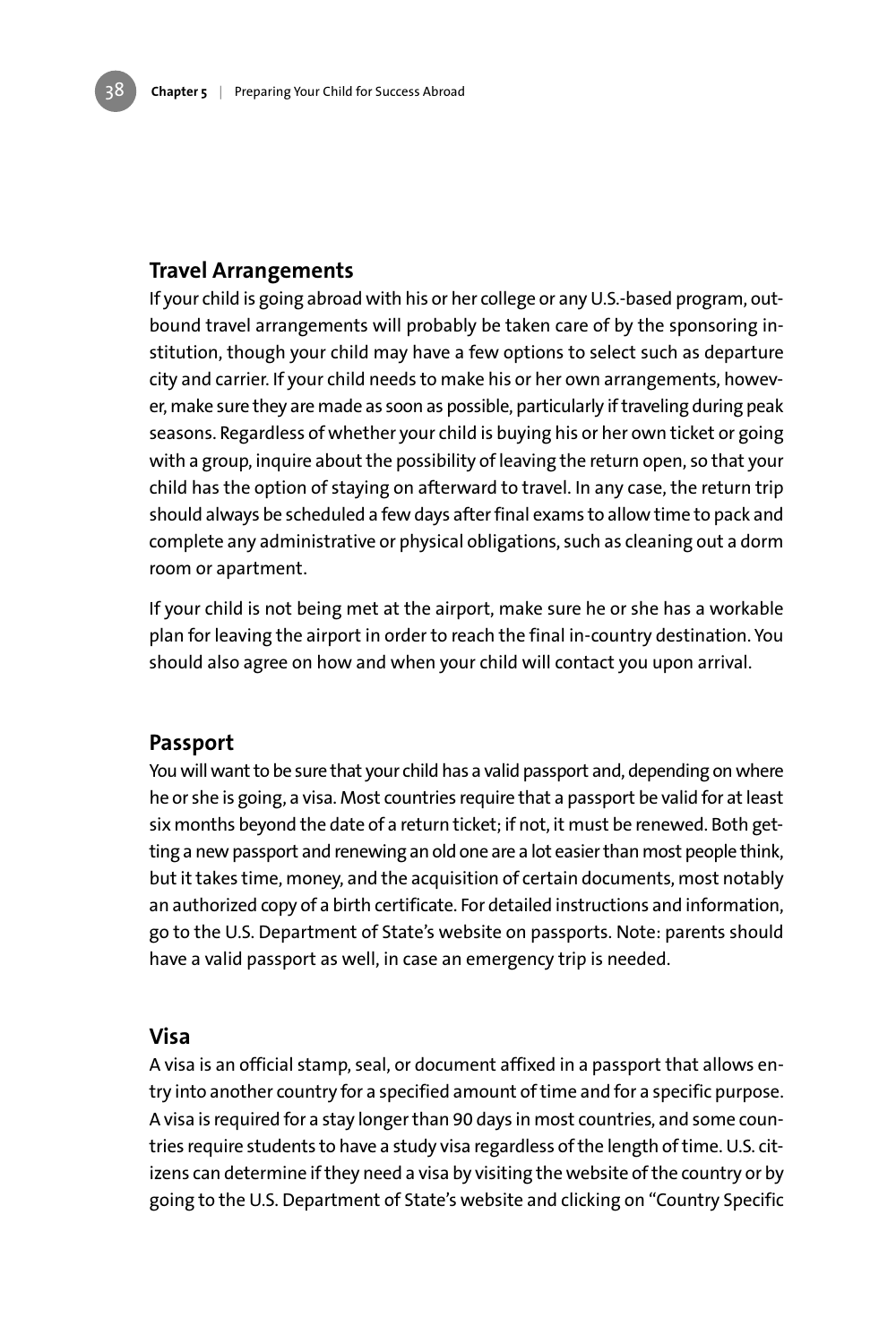Information." If a student requires a visa before departure—and your program should inform your child if it is (but always double check the information)—the student is responsible for obtaining it. He or she will need to know where to apply, what materials are required, and when to apply. Depending on the country and access to a consulate or embassy, the application process may take anywhere between a week and a few months and can sometimes be a protracted process. It is very important to consider the timeline for applying for a visa and to submit the applica-tion as soon as possible.

 Depending on your child's destination, his or her program adviser may advise the student to *not* apply for a visa prior to leaving the United States, but to extend his or her visa once in country before the 90 days expires. Carefully verify this advice with the U.S. Department of State's website. If your child does not have the nec- essary visa, he or she may be denied boarding the plane, or denied entry upon arrival in country. Visa rules can change, and it is up to your son or daughter to make sure he or she has the most up-to-date information.

### **Healthcare**

 Before departure your child should have a general physical and arrange for any required or recommended vaccinations. Any pending dental work should also be done before going abroad. Make sure he or she packs a complete medical record, any prescription medications, and an extra pair of glasses, if applicable. Even if your child will have other coverage while studying abroad (many study abroad programs require it), continue carrying your child as a dependent on your health insurance policy. Be aware that in many countries the patient must pay the cost of medical services in advance, or treatment is denied. The Centers for Disease Control (CDC) website offers comprehensive health and medical information fortravelers on required immunizations, staying safe in country, and what to do if travelers become ill or injured.

#### **Important Information and Documents**

 Encourage your child to make several copies of important documents. Have him or her leave a copy of each document with a trusted family member or friend at home and scan and save them to his or her hard drive or upload them to a secure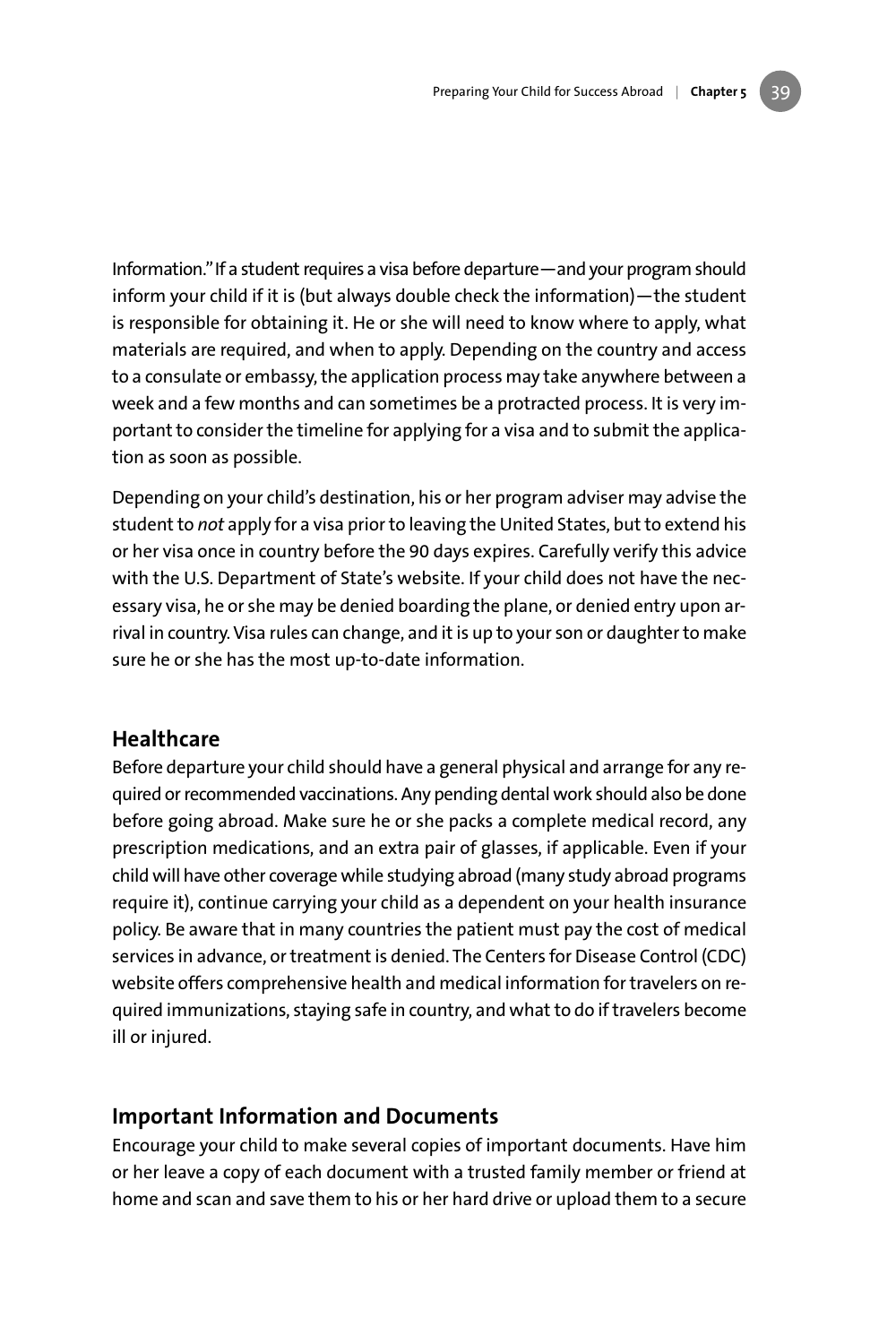location to allow digital access. Important documents include passport, visa (if applicable), credit or debit cards (both the number and the contact information), and emergency contact information on the ground in the host country: the 911 equiv- alent, the U.S. embassy or consulate, and emergency services for both home and host institutions.

### **U.S. STATE DEPARTMENT'S SMART TRAVELER ENROLLMENT PROGRAM (STEP)**

Two to three weeks before your child leaves, have him or her register for the Smart Traveler Enrollment Program (STEP) on the U.S. State Department website. It is easy to do; travelers fill in their name, destination, length of stay, and how they can be reached overseas. The State Department will use this information to send important security or emergency messages, whenever warranted. These could include safety alerts (strikes, civil dis- turbances, protests), health warnings (disease outbreaks), and significant changes in bilateral relations. If your child plans on traveling beyond the host country, simply update the STEP profile to reflect new dates and des- tinations. You and your child can download the free "Smart Traveler"app at the State Department website.

# **Help Your Child Create a Workable Financial Plan**

 Once your child has chosen a study abroad program and decided how to pay for it, the next step is to determine how much money will be needed for incidentals such as airfare, visa, healthcare, and living expenses. The first three need to be assessed and planned prior to departure, and each will have a known cost. The last, living expenses, is much less predictable. The country's cost of living plays a large role in determining how much your son or daughter will end up paying for housing, meals, transportation, and other day-to-day expenses. It will also affect the amount of spending money your child will need to bring and manage.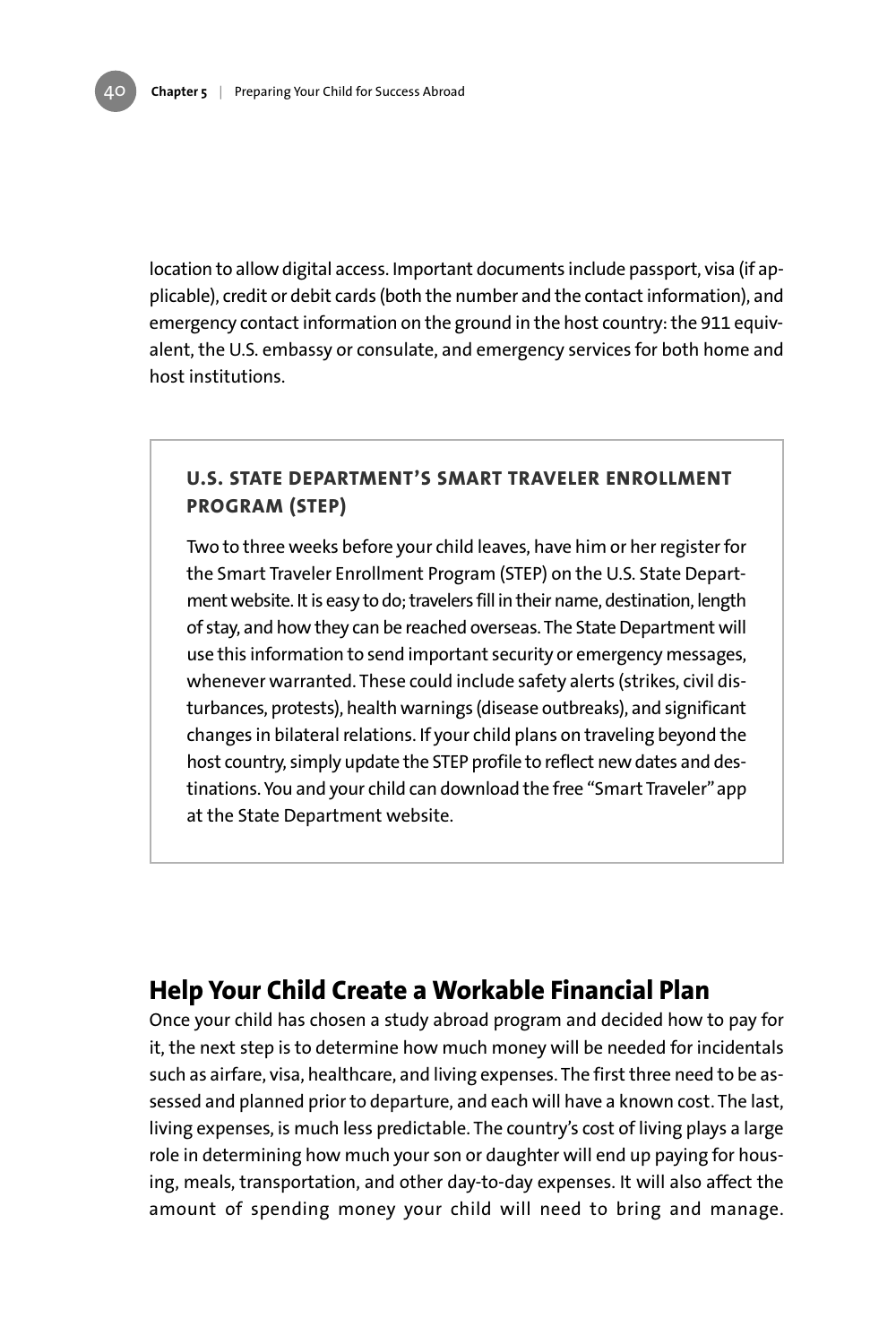For starters, he or she should look at the exchange rate, compare the cost of liv- ing between the host country and the United States, and ask other students who have gone before for advice. Sometimes students fall into the trap of spending more money than they realize because the currency is different.

#### **Create a Budget**

 Next, create a budget with your child in the currency of the host country. Identify the expense categories and set a budget for each, or create a master budget for the entire time, and set a daily allowance. Whichever your child uses is personal preference, but in either case, he or she will need to track expenses and monitor spending on an ongoing basis. If your child begins to go over budget, advise him or her to put the brakes on spending until the budget can be readjusted, which should be done immediately. Busting their budget is perhaps the easiest way that students can get into trouble overseas, and one that will quickly compromise the enjoyment and hence value of the study abroad experience.

#### **Accessing Money**

 Decide how to access money for both everyday financial needs and in the case of emergencies. One of the most cost-effective ways to manage money in another country is to open a local bank account. If that is not feasible, have your son or daugh- ter ask his or her bank if its ATM card will function abroad and what extra fees are involved, and inform the bank before leaving of the impending travel so it doesn't suspect fraud and freeze the account. Discuss the pros and cons of with- drawing large and small sums of cash; larger amounts minimize transaction fees, but entail greater consequences in case of loss or theft. Consider the option of bringing credit cards or preloaded debit cards—those that require showing a passport— with money that can be added by a family member back home. Although both are safer than carrying cash, using them may incur fees, and they may not be accepted often enough to be worthwhile.

#### **Spending and Saving Money**

 Have a conversation with your child about ways to save money on the ground. As noted in Chapter 3, some tips include buying food in local markets as opposed to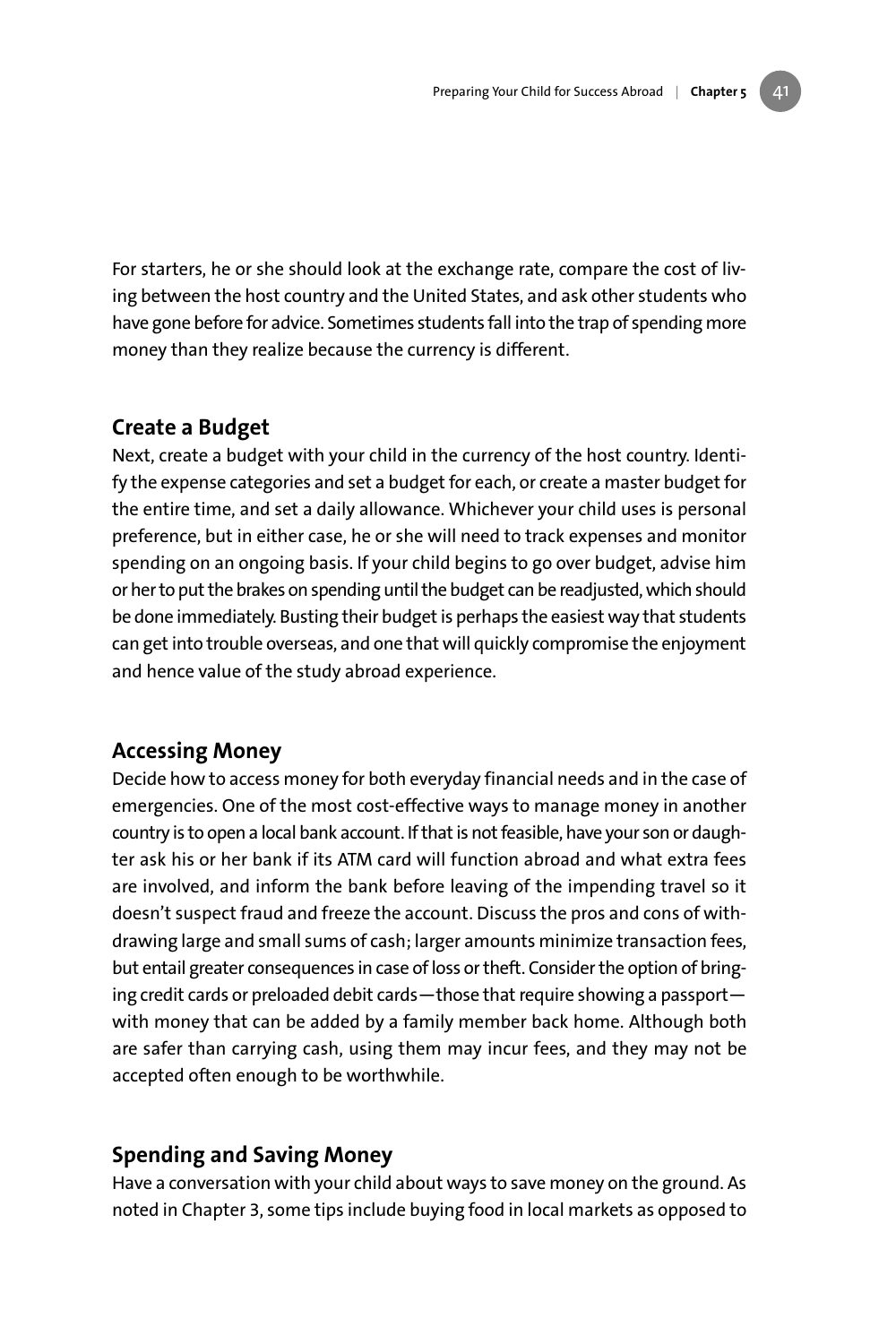eating in restaurants, taking public transportation instead of taxis and walking or riding a bike as often as possible; asking about student discounts (and carrying a student ID with them at all times); using Skype to stay in touch with family and friends; finding the best mobile phone option or if he or she needs to bring it at all; using cash whenever possible, and bargaining whenever appropriate.

#### **USING MOBILE PHONES ABROAD**

Mobile phones are common all over the world and are helpful during emergencies and communicating with local friends. Explore all options to determine which phone will work best for your child based on the amount of time abroad, the location, and his or her budget. Most U.S. cellular providers offer supplemental services and plans for overseas usage, but some may be quite expensive or require mobile phones that are incom- patible with foreign networks. Your child may also buy a local SIM card for his or her U.S. phone, though the card will only work in an unlocked tri-band or quad-band phone. Another option, probably the most popular and cost-efficient for students staying a semester or more, is to buy a local cell phone (and SIM card) upon arrival. Former students and/or program organizers can provide details on the best local stores and service plans.

## **Help Your Child to Think Globally**

As a parent, you can also help your child prepare for the intellectual, social, and psy- chological experience by encouraging him or herto develop a global mindset. Developing a global mindset means thinking globally about schoolwork, friends, the foods they eat, the news they read, the clubs they join, communication and interaction with people who are different, and their future. In essence, students should consider studying abroad as an opportunity to open their minds to the world and its people, places, ideas, and events. Research the host country with your son or daughter both to demonstrate interest and become informed. Encourage your child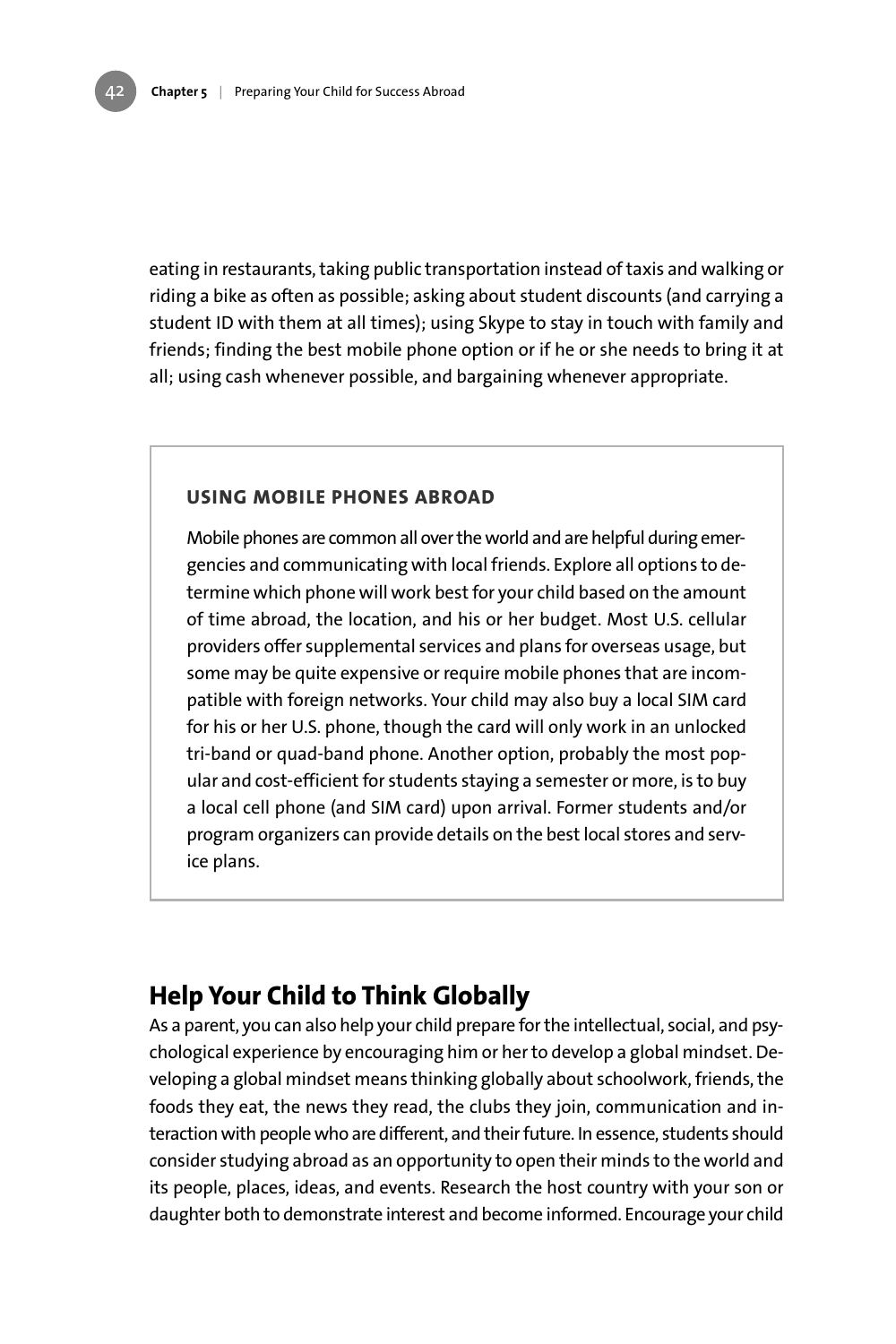to prepare for the cross-cultural exchanges by enhancing his or her global persona before, during, and after studying abroad by:

- Paying attention to world events and international news.
- Monitoring global political trends.
- Cultivating listening skills and other personal skills that enhance cross-<br>cultural interaction. cultural interaction.
- Learning or practicing <sup>a</sup> second language.
- Following national news online for the relevant country and region.
- Joining local and virtual international clubs.
- j • Making friends with international students on the home campus.
- Paying attention to issues around the world they care about.

#### **PACKING**

When it comes to packing, it may be best for you, as a parent, to minimize your involvement. Your child will probably be given packing recommendations from the school or program and probably knows the basics of what he or she needs and can live without, or buy upon arrival. If you want to prevent big packing blunders, o ffer your child this general advice:

- Make a checklist so as to not forget anything.
- Pack only what you can carry (one medium suitcase with wheels, one large backpack, one daypack/carry-on).
- Don't pack valuables in checked luggage.
- Attach sturdy ID tags to luggage, plus a colorful ribbon or tie for easy visual identification.
- Check the airline's baggage policy and weight limitations.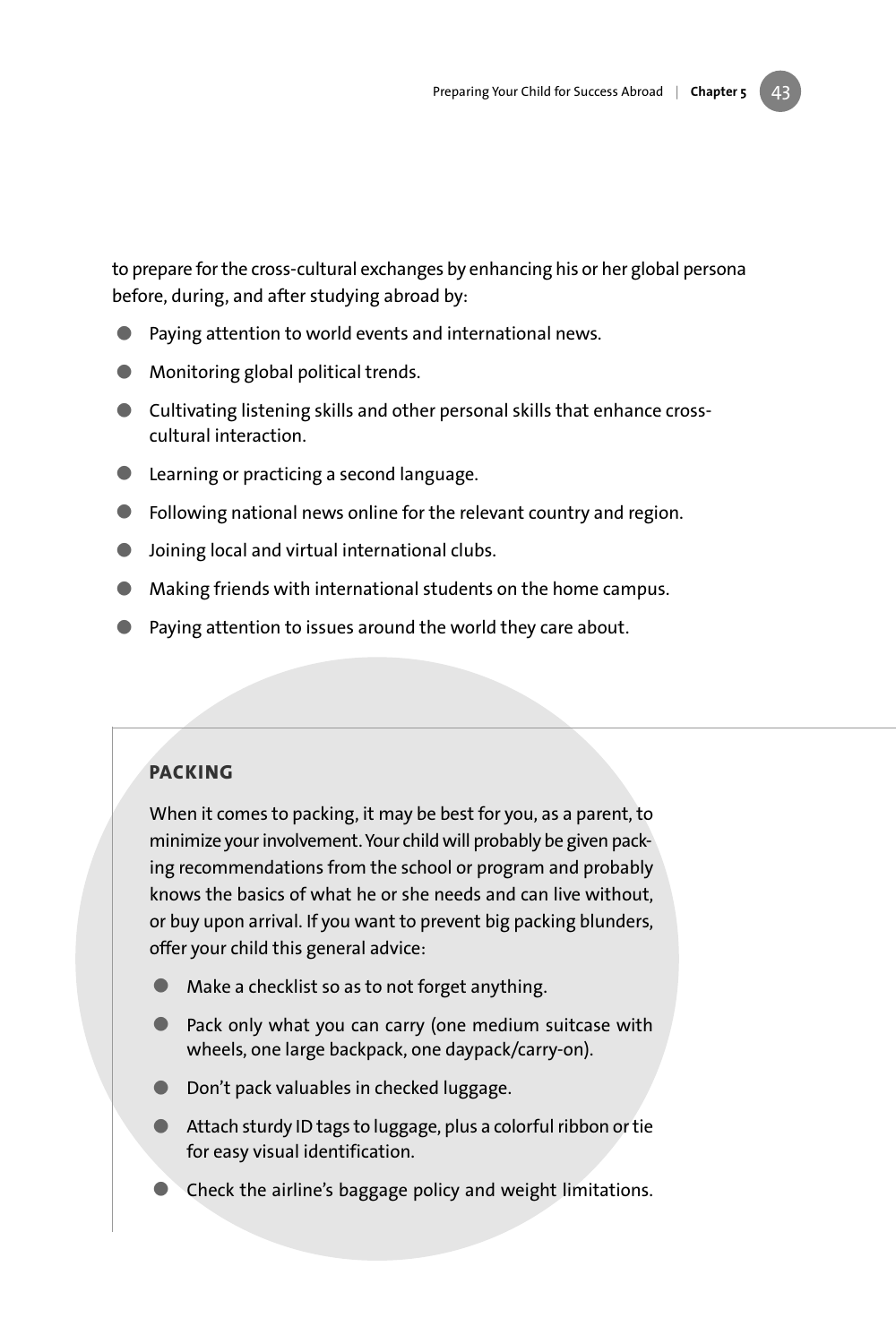# **Encourage Your Child to Seek Out Cross-Cultural Training**

One of the benefits of studying abroad is acquiring cross-cultural competency. To do so requires first understanding the many differences between one's own cul- ture and the new culture one is entering. Some differences are clear and obvious, others subtle and much less so. Culture constitutes the cornerstone of our identities—who we think we are, the ways we make meaning, and what is important to us and why. Cultural differences are a key source of conflict between people.

Cultural differences can and often do interfere with communication and interpersonal relationships. Evidence collected over several decades by anthropologists and cross-cultural experts shows that most people would benefit from some sort of preparation and training before crossing cultures. Exposure to short introducto- ry information sessions alone may not be enough to prepare your child forthe dif- ferent environment he or she will encounter overseas. Failure to prepare properly can prevent your child from getting the most out of his or her investment. Good training programs can help students better adapt to new environments by giving them a specific framework to:

- • Understand differences between/among cultures.
- Learn cross-cultural communication dos and don'ts.
- Develop skills to adapt to new environments.
- Work within diverse teams.
- damentals of the host country. • Provide an overview of the cultural, historical, political, and economic fun-

Of course one-size does *not* fit all, and training can never cover every situation. But good preparation will help your child develop problem-solving techniques that can help him or her excel academically and live and work successfully across cultures.

Unfortunately, the vast majority students who study abroad do not get proper crosscultural training. Encourage your child to seek out cross-cultural training on cam- pus and, if it is not thorough enough, have them check out "What's Up with Culture," a free, online cross-cultural training program developed by the University ofthe Pacific. Your child can also read up on cultural differences in the *Culture Shock!* series or Xenophobe's Guides available in bookstores, in libraries, and online.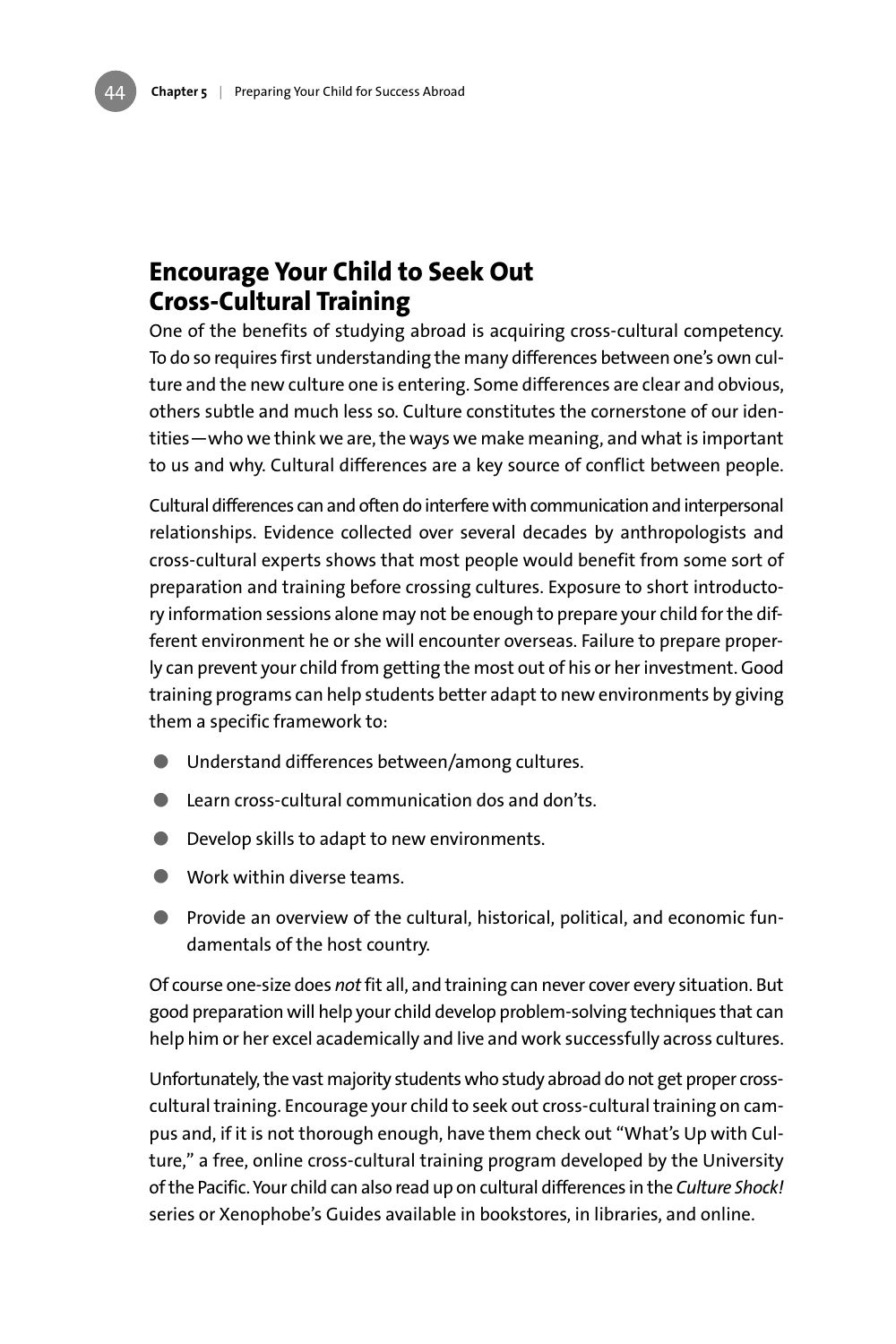# **Give Your Child Practical and Sentimental Gifts**

 Your child is going on an adventure and, as such, you and other family members may feel compelled to give them a gift. If your child is like most students, the gift of cash is usually the most appreciated, but also consider giving both practical and sentimental gifts for the journey. Some ideas include:

- passport holder with and organized. • **<sup>A</sup> passport holder** with zippered pockets to keep travel documents safe
- multi-day backpack that to fit items for 2-3 days; it should be waterproof and have multiple pockets both inside and out. • **A** multi-day backpack that is small enough to carry on a plane, but large enough<br>to fit items for 2-3 days: it should be waterproof and have multiple pockets
- **Swiss Army-type knife with**  to fit in a pocket. (Note: Knives must be stored in checked luggage when flying or they will be confiscated.) • **ASwissArmytype knife**with <sup>a</sup> sharp blade and multiple tools yet small enough
- universal power adapter because region and are often incompatible with U.S. equipment. • **<sup>A</sup> universal power adapter** because electrical outlets vary by country and
- destination such as travel or culture guides, literature or fiction, or history or other nonfiction, all either digital or paperback. • **Books/Literature** are great travel companions and should be specific to <sup>a</sup>
- journal to too fancy to draw attention but perhaps includes a few special photos or hand- written sentiments by you. • **<sup>A</sup> journal**to log thoughts, impressions, emotions, and hesitations that is not
- comforts of home: Sentimental ed, such as a hand-written packet of letters to be opened once a month; a family picture set in a light, unbreakable frame; or a small care package of favorite foods or candies to be savored when the taste of home is most desired. Depending on the length of your child's stay, you may want to send such gifts along after your child arrives; just be aware of the timeframe involved and the cost of shipping packages. • **Creature comforts of home:** Sentimental gifts from home will be appreciat-

  Another practical gift is *A Student Guide to Study Abroad,* a comprehensive, prac- tical "how to"book filled with information and offered in a fun and engaging style. All aspects of study abroad are covered in detail including what students should do before they go, while abroad, and when they return. This hands-on resource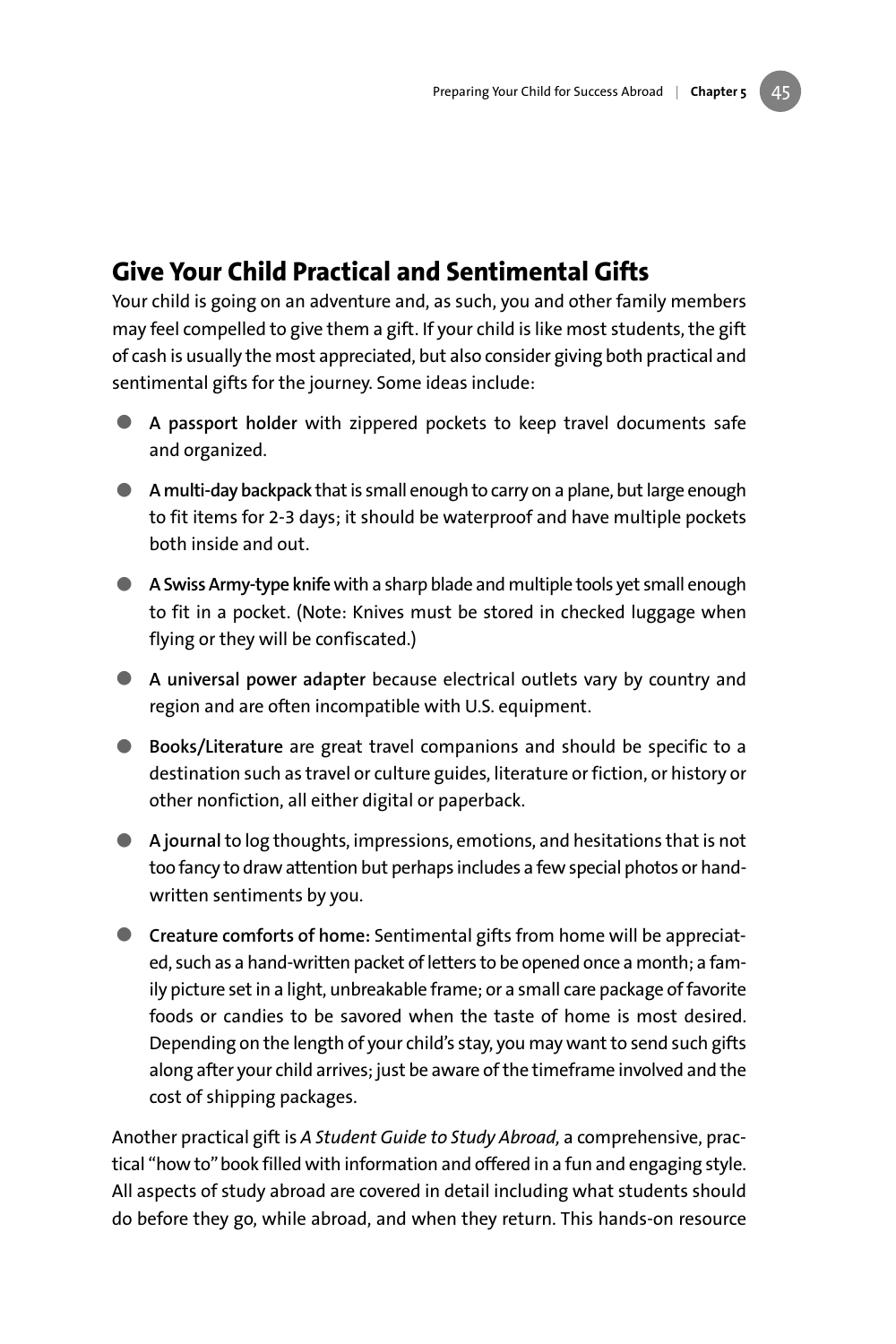includes 100 easy-to-follow tips and dozens of real-life stories. Each chapter fea- tures useful quotes and anecdotes from a diverse collection of students, advisers, and professionals.

## **Reassure Your Child**

 As the date of departure nears, your child may begin to doubt himself or herself and express concerns and fear. He or she may even contemplate backing out. This is completely normal; traveling overseas, saying goodbye to family and friends, and managing numerous details, big and small, can be overwhelming. Don't dismiss these reactions as silly; they are real and your child needs to hear that you have confidence in him or her and his or her ability to handle this big adventure. Your child has grown a lot since arriving as a freshman. Tell your child that you are confident he or she is capable of handling whatever might arise during his or her time abroad, and that if not, there are resources available.

As a parent, you should be involved on at least two levels. One, be sure to ask your child if he or she has covered all the important steps noted in this chapter and ask for copies of any and all relevant travel documents, especially flight information and host contact information. Two, you should encourage your child to have the right attitude—that he or she is going abroad to learn, experience, and be immersed in another culture.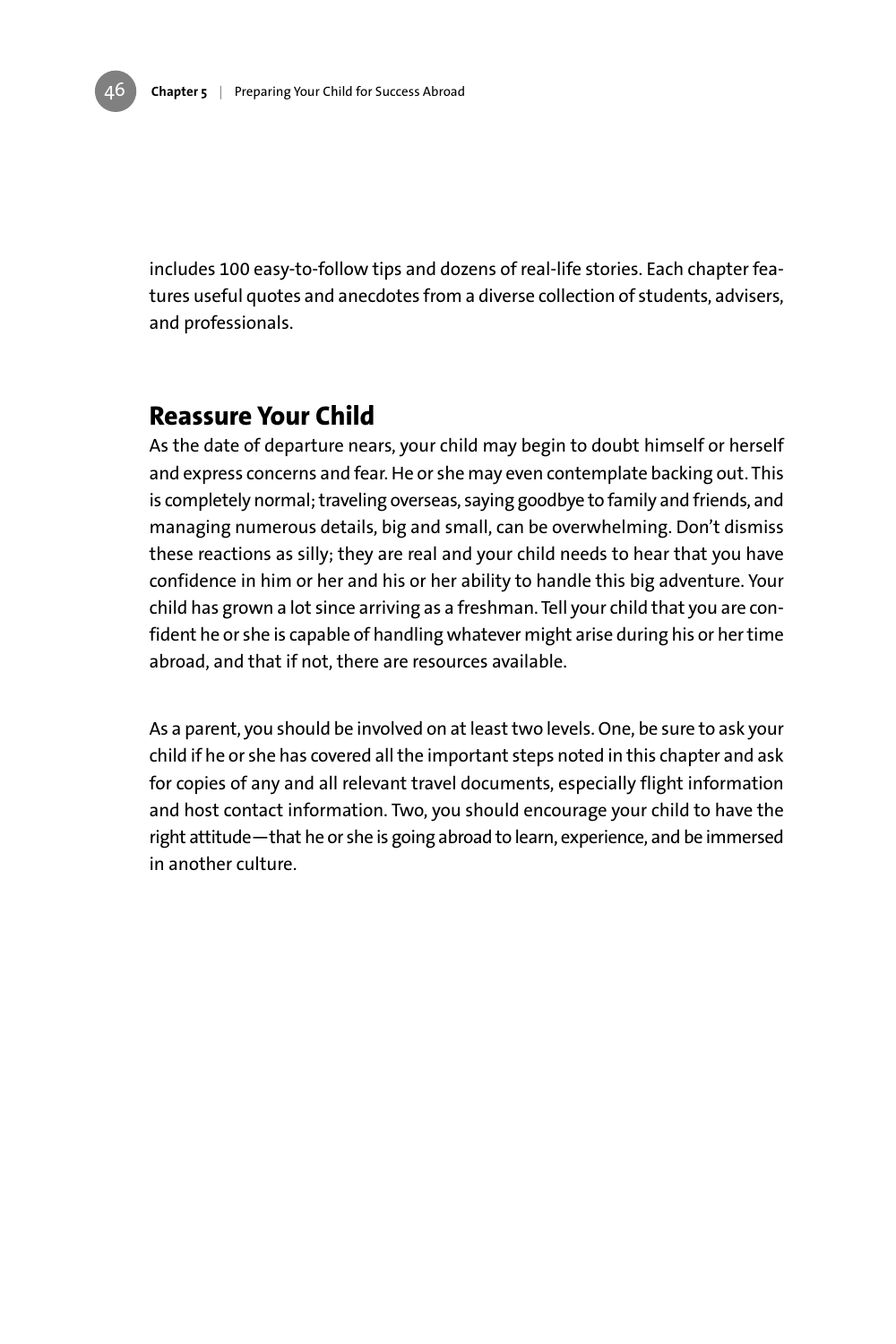

# **Supporting Your Child While He or She Is Abroad**

 Once your child has left, it is time for you to let go and be supportive from afar. Suc- ceeding abroad depends largely on your child's ability to effectively adapt to the local culture, which is not always easy. Your child needs to pay attention to what is going on, notice things big and small, and fall into the local rhythm. He or she will need to make new friends and acquaintances and get to know his or her new neighborhood. Things will be strange and new, so it is best if your child takes it all in, discusses it with others on the ground, and begins to adapt on his or her own. This adaptation process is one of the areas of growth for most students.

 In order to truly experience another culture, experts recommend complete im- mersion—language, living arrangements, food, activities, and more. To be sure, most first-time study abroad participants are not ready for this deep dive, and you should not expect them to be. But you should encourage—and help—your child to immerse himself or herself as much as possible, even if on a university-led program. To do so, your child must break from home and the home culture as much as pos- sible. This generally translates into infrequent calls, and limiting consumption of social media and American music and movies.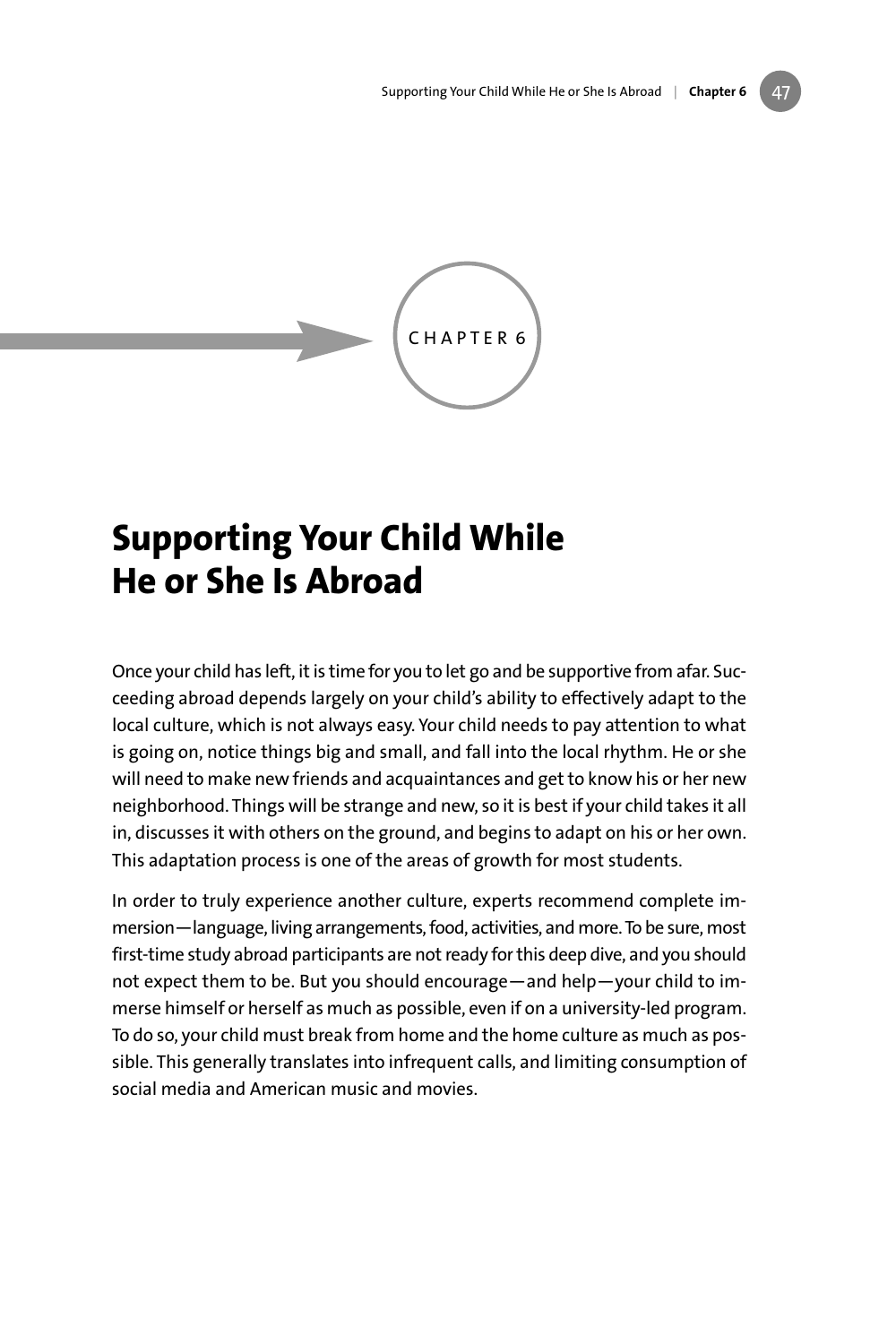# **Culture Shock**

 As a parent, it is important to understand culture shock, because your child is going to experience it in some way, and you will need to educate yourself on its three phases so you are not caught off guard when it happens. Technically speaking, culture shock is the confusion, disorientation, and emotional upheaval that come from immersion in a new culture. Culture shock typically follows a three-phased cycle starting with a honeymoon period in which everything feels grand. But fabulous turns to frustration, depression, and confusion and is often triggered by an event involving seemingly minor cultural differences or misunderstandings. All usually ends well, however, as the recovery phase restores equilibrium after one has re-gained confidence and learned to appreciate the new culture as a whole.

## **Stay in Touch—But Not Too Much**

 Although staying in contact is easier than ever these days with the availability of mobile phones, Skype, email, and texting apps, be prepared to have less frequent communication with your child than usual. You may want to hear how things are going, and your child probably wants to share, but remember that if your child is constantly checking in with you and his or her friends at home, he or she may not be taking the time to make new friends and local contacts. Moreover, the less your child checks in with you, the more independent he or she becomes. In order to get offto a great start, speak to your child once ortwice upon arrival. But then set up a regular form of contact that gives you both peace of mind but is not obsessive, perhaps one email per week and a Skype every few weeks or once a month. Re-member, less frequent communication does not mean lower quality communication.

 When you do interact, listen more than talk.Give updates on family news, but don't overload or overwhelm your child to the point of making him or her homesick. Be positive and supportive, even if you miss your child, so that he or she does not be- gin to feel guilty. Ask questions about what your child has seen and done, but also what has surprised him or her andwhat has not. Encourage your child to share pho- tos periodically. Make sure your child knows you are glad he or she has taken this important step and that you can't wait to hear all about the experience and the great stories once they return home.

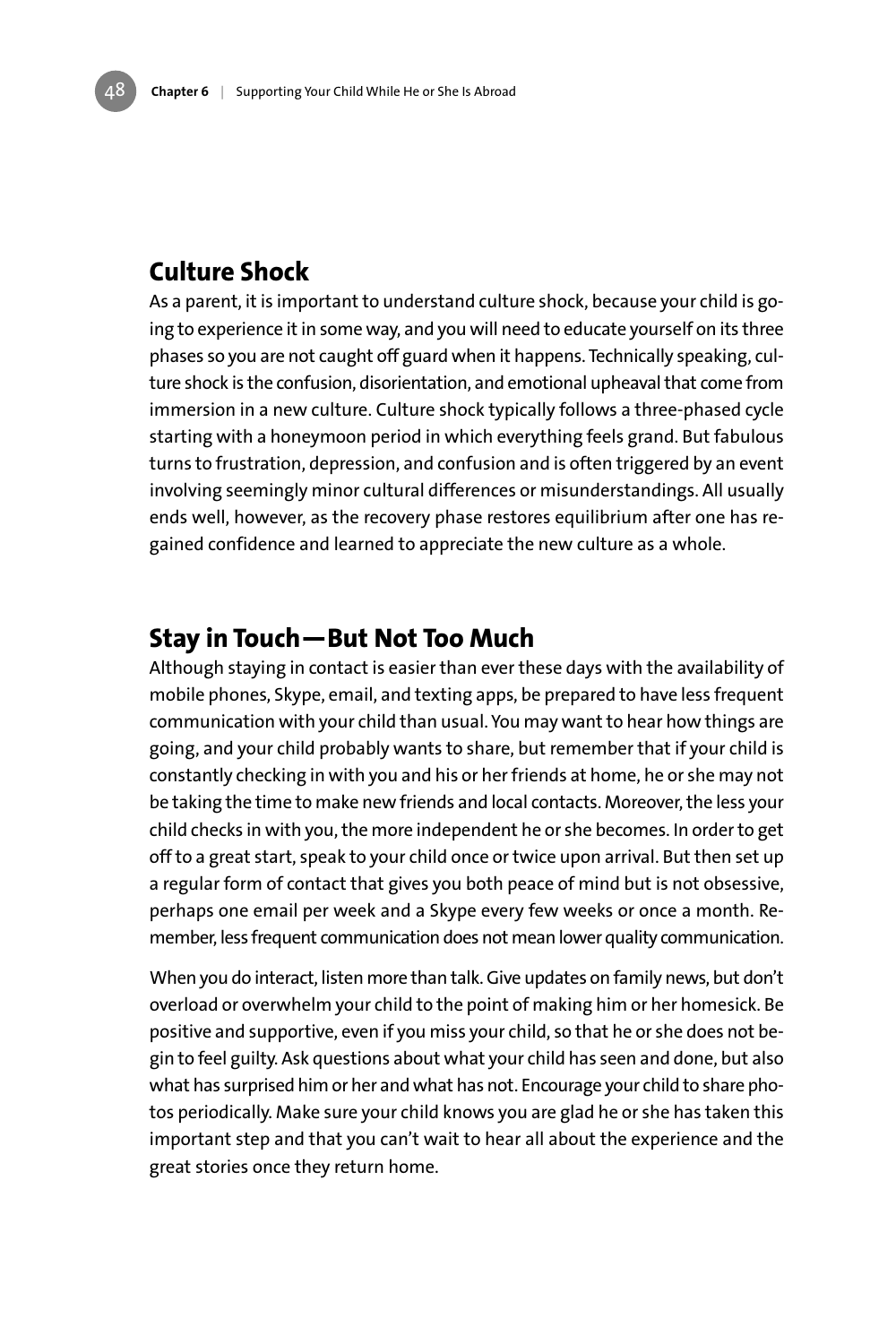# **Limit Use of Distracting Technology**

Current communication technologies enable students to stay connected to U.S. cul- ture, which is generally not a good thing. Encourage your child to minimize use of social media, as well as American music, movies, and to some extent, books. Some people argue that these comforts from home soothe anxiety and help a student settle in better. But feeling disconnected, isolated, lonely, and, yes, even temporarily overwhelmed are an important part of the study abroad experience. If your child chooses to study abroad, then help him or her do so by leaving all but the most essential technological and cultural trappings of American life behind.

## **Don't Get Too Involved**

Adjusting to a new environment is not easy for anyone, and almost everyone who spends significant time abroad experiences some degree of culture shock. Since part of the study abroad experience is learning how to overcome difficulties and move past them, students must figure it out for themselves. It can be frustrating, though, and your child may even go through a phase of negativity, discouragement, and homesickness where nothing is right or good. You will be tempted to try to solve the problem—and may even consider flying there to console him or her. Don't, unless your child is in serious trouble. Listening may be one of the most important, and undervalued, communication skills that we use. Be sure to keep an open mind and reserve judgments. This doesn't mean you shouldn't ask questions if you are alarmed or concerned—by all means do so—but don't rush to judgment, because you may not have all the relevant information. Show support and understanding during the difficulty, but avoid getting too involved. Encourage your child to first make use of the student support services that are available or their local contact and be sure to ask if things are improving or working out. Your child will be much happier and more confident knowing that he or she was able to overcome difficulties independently, both upon returning to the United States as they go through similar experiences, and for the rest of his or her life.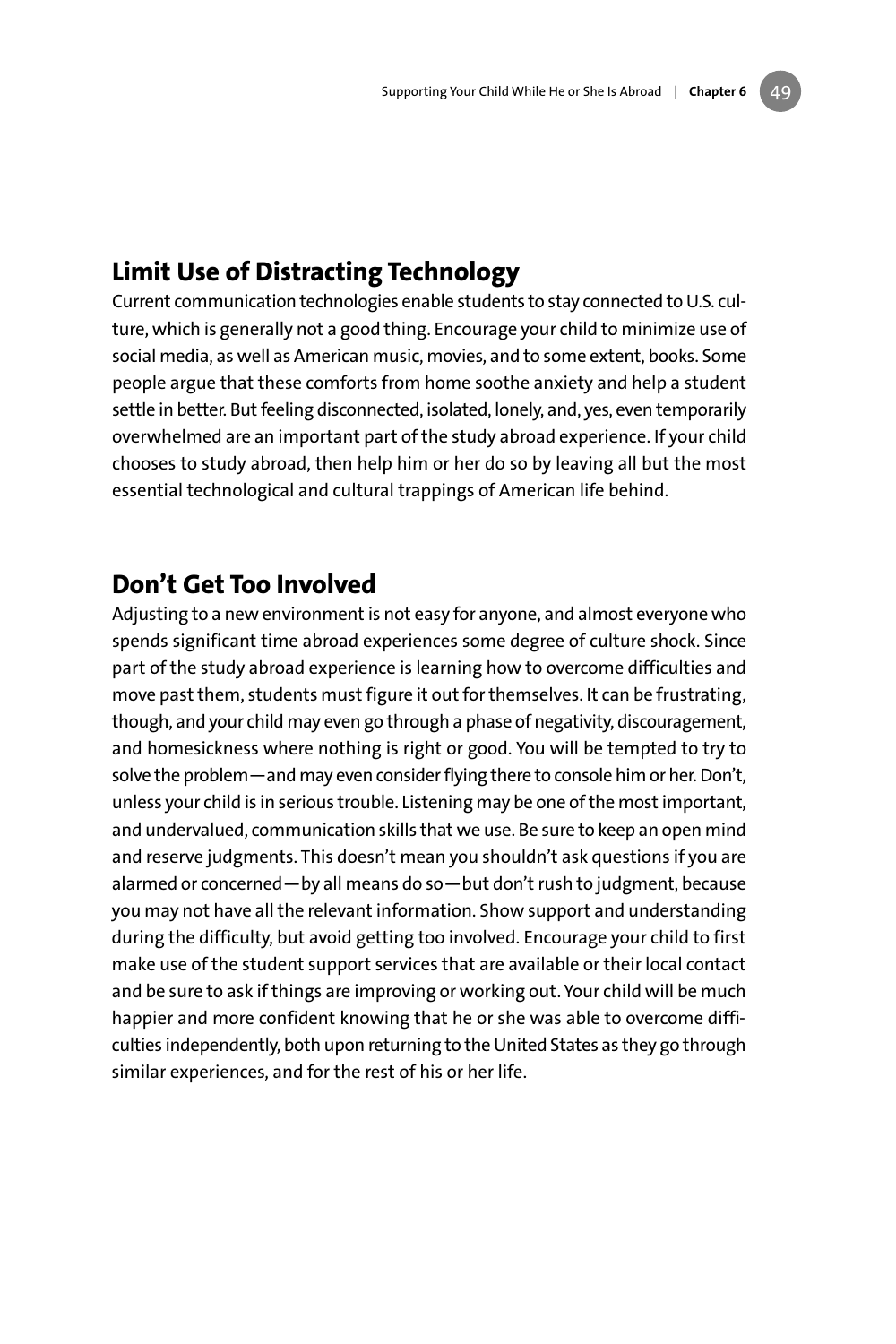# **Offer Tips for Making the Most of the Experience**

 You want your child to thrive during his or her study abroad experience, not just survive, so offer him or her some strategies for making the most of the experience. Every student comes back with a slightly different story of how they grew emotionally, intellectually, and cross-culturally. Few say it was easy, but your child can learn from those who have gone before. When you speak with your child, encourage him or her to:

- Get to know people and make local friends.
- Be <sup>a</sup> tourist, explore and see the sights.
- Try something new every few days.
- Find sports or clubs of interest and participate.
- Learn and practice the language.
- • Adapt to the local culture.
- Don't blame locals for problems.
- • Learn from mistakes.

## **Visit With Discretion—or Not At All**

 Visiting your child while he or she is abroad will provide you with a great oppor- tunity to share in his or her cultural experience. Keep in mind, though, that stu- dents abroad are not on vacation; they are there to learn and attend class. They will have homework, projects, and deadlines.Theywill also be developing their own lifestyle. Take care not to interrupt any of these aspects of your child's time abroad. Don't plan on attending class with your child or taking him or her on sightseeing trips unless it is at the end of the semester or term. In fact, the best time to visit is at the very end of the program, during a semester break, or during a scheduled vacation so that you can travel together. This will enable your child to be your host in their temporary home, showing off how to get around like a local, eat in pop- ular, local restaurants, and see sites off the traditional tourist path. Be sure to do your homework before you visit so that you are sensitive to local customs and cul-tural norms in the host country lest you embarrass your child.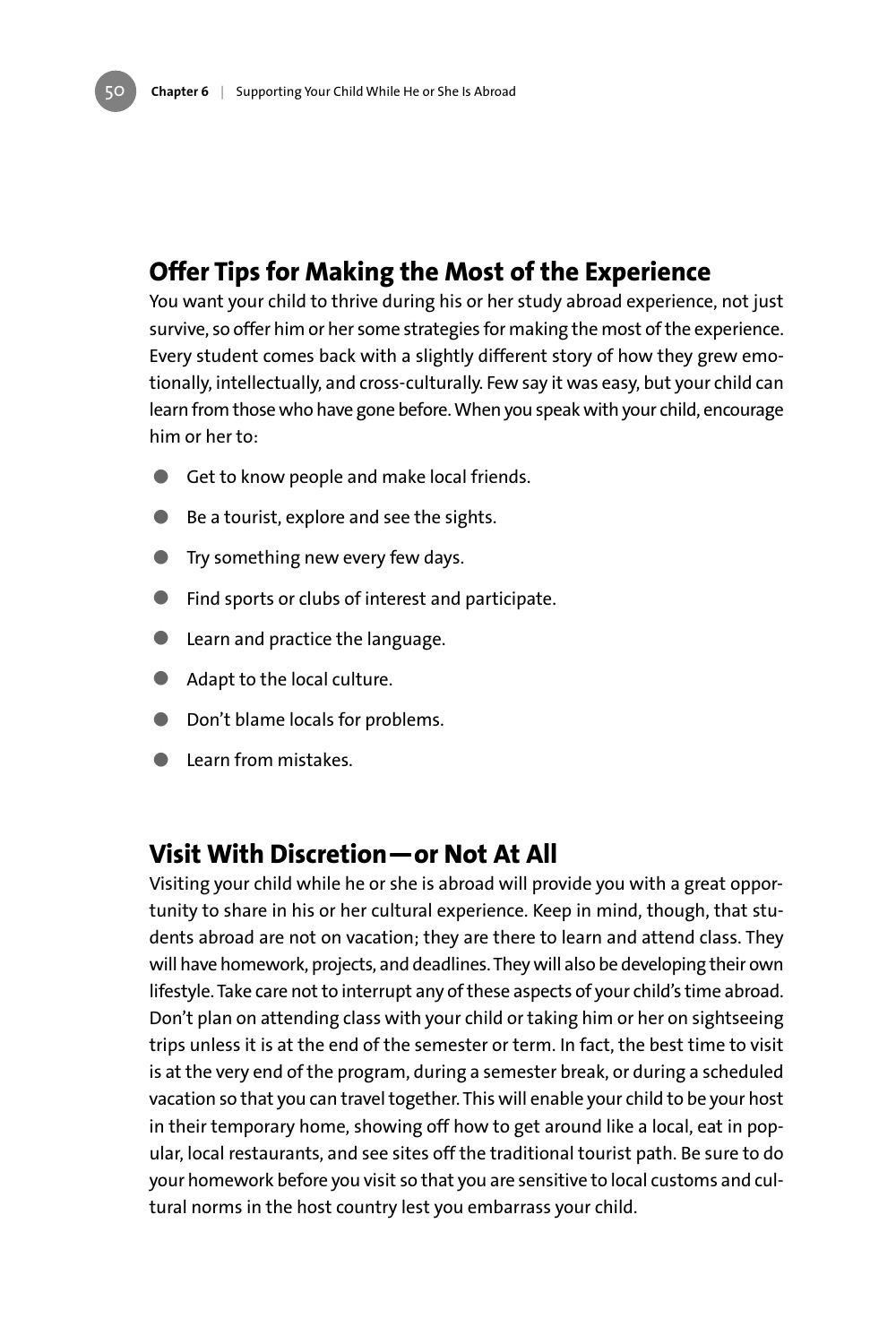It may be difficult, but once your child is on his or her way, you must let go. Your child has taken all the steps necessary to having a successful study abroad expe- rience. Show excitement and support for your child as he or she shares funny sto- ries, tells tales of woe, and sends photos of amazing sites and new friends. There will be plenty of time later to ask the hundreds of questions you have. Write them down—even consider keeping a journal—and be prepared to listen to your child once he or she returns home, transformed by the experience.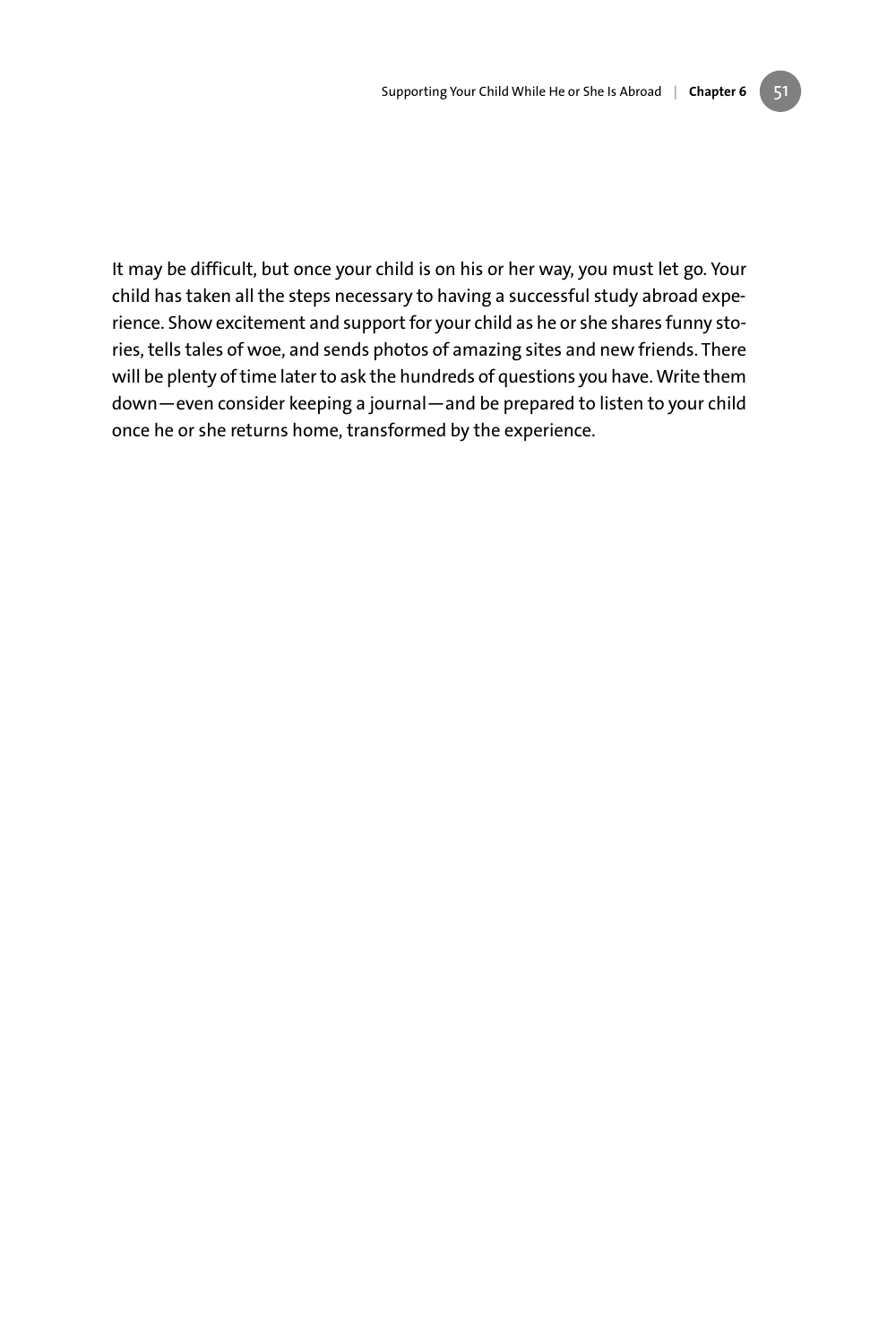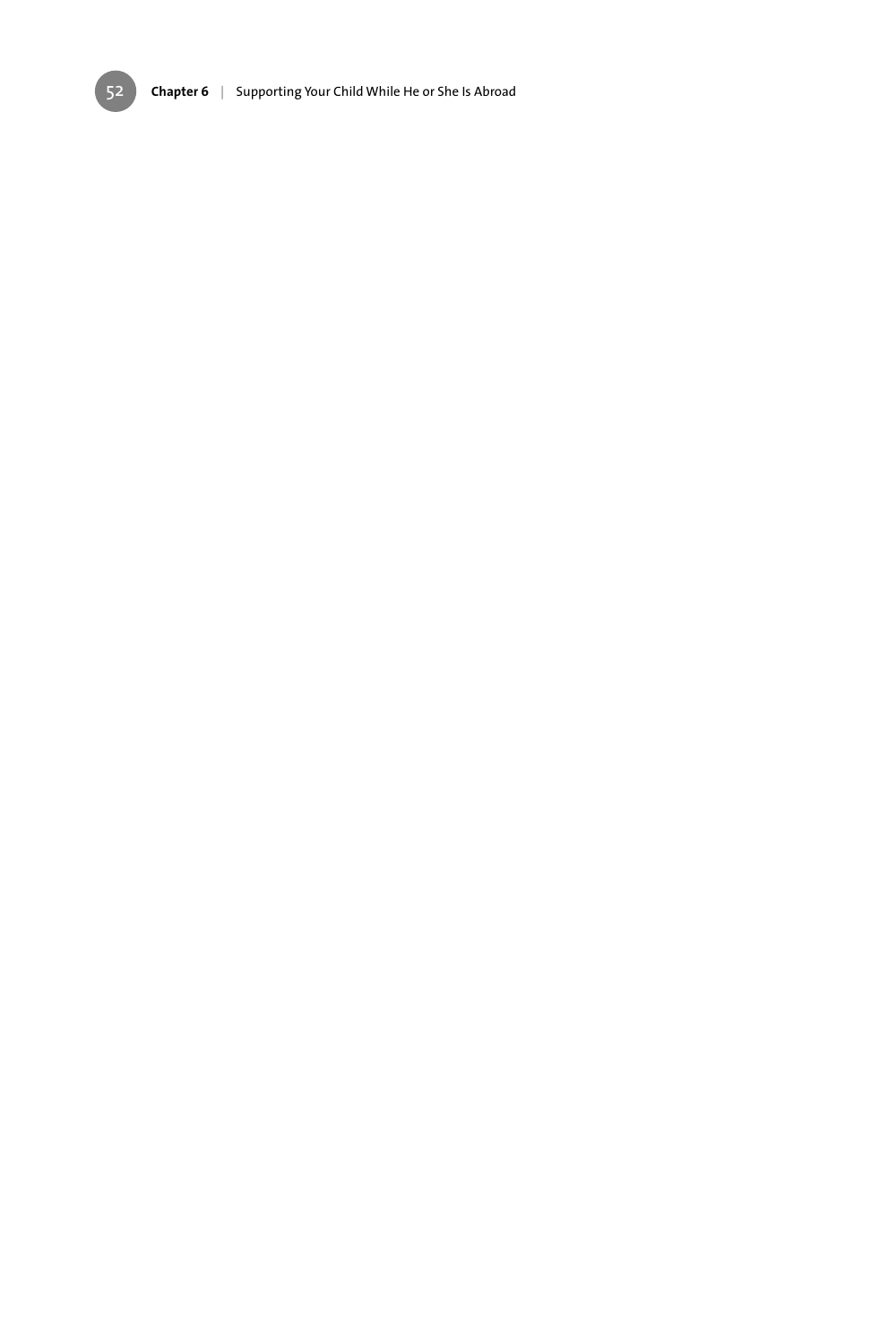

# **Helping Your Child Transition Back Home**

 Your child is coming home. Whether it has only been a few weeks or a whole year, the time probably flew by for both of you. If your son or daughter is like most oth- er students, he or she will probably feel a combination of excitement and nerv- ousness: excitement because he or she is coming home to see family and friends and to catch up on all the things he or she has missed. But also nervous about rein- tegrating with old friends, readjusting to life on a U.S. campus, and missing the in- dependent, international lifestyle they have been living. As a parent, it is essen- tial that you try to understand the wide range of feelings your son or daughter is likely to experience. Your child has changed, probably a great deal. Some things may be obvious, others subtle. Take the time to listen and get reacquainted, ac- knowledging that you may not be able to help him or her adjust. You can, how- ever, advise your child on ways to incorporate the study abroad experience into the rest of his or her time on campus and eventually in the job market.

# **Prepare for Transformation**

 Most study abroad students report years later that the time they spent abroad in college changed them for life. How widespread and deep those changes will be depend on your child, how comfortable he or she felt abroad, and how long and deep the cultural immersion was. It may be confined to a few superficial tastes or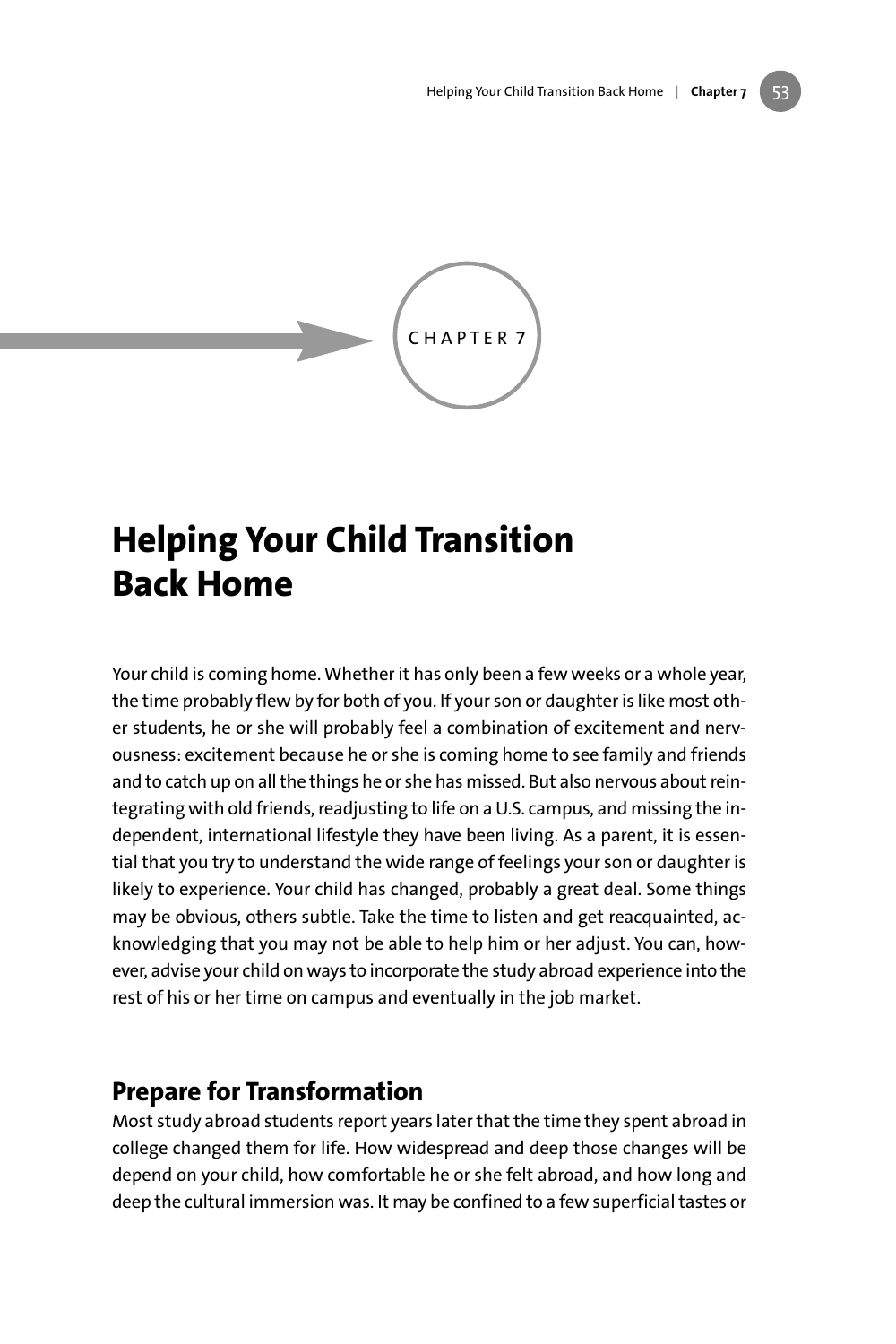mannerisms, or it may cut to the core of his or her beliefs. But one way or anoth- er, your child's head will be forever screwed on differently. This can be difficult for you as a parent to adjust to. To be sure, each student's experience is going to be unique, but some of the ways that your child probably will have changed are by having:

- <sup>A</sup> greater sense of independence,
- Better communication skills,
- An enhanced ability to build relationships,
- **•** Increased adaptability,
- <sup>A</sup> greater acceptance of diversity,
- **•** More patience,
- Improved diplomatic skills,
- Strengthened or reinforced core values, and
- <sup>A</sup> strong desire to go abroad again.

 And because your child has changed, so too will his or her relationships with others, including you. This can be a difficult for both of you, so be supportive, and again, listen to your child. He or she may have a difficult time at first articulating what he or she is experiencing, and you should allowtime towork through it. Readjusting will require both time and the same skills and approach he or she used while abroad, because the experience will be reverse culture shock.

## **Understand That Reverse Culture Shock is Real**

 Experts agree that reverse culture shock is actually more difficult to get through than traditional outbound culture shock.With reverse culture shock, your child feels out of place in his or her own country, and that sensation is generally more fun- damentally disorienting than feeling out of place abroad, where you are, in fact, somewhat out of place. As with traditional culture shock noted in Chapter 6, your child will experience the same three phases: fabulous turns to frustration, which returns to normal in the recovery phase. Recovery takes places as your child finds

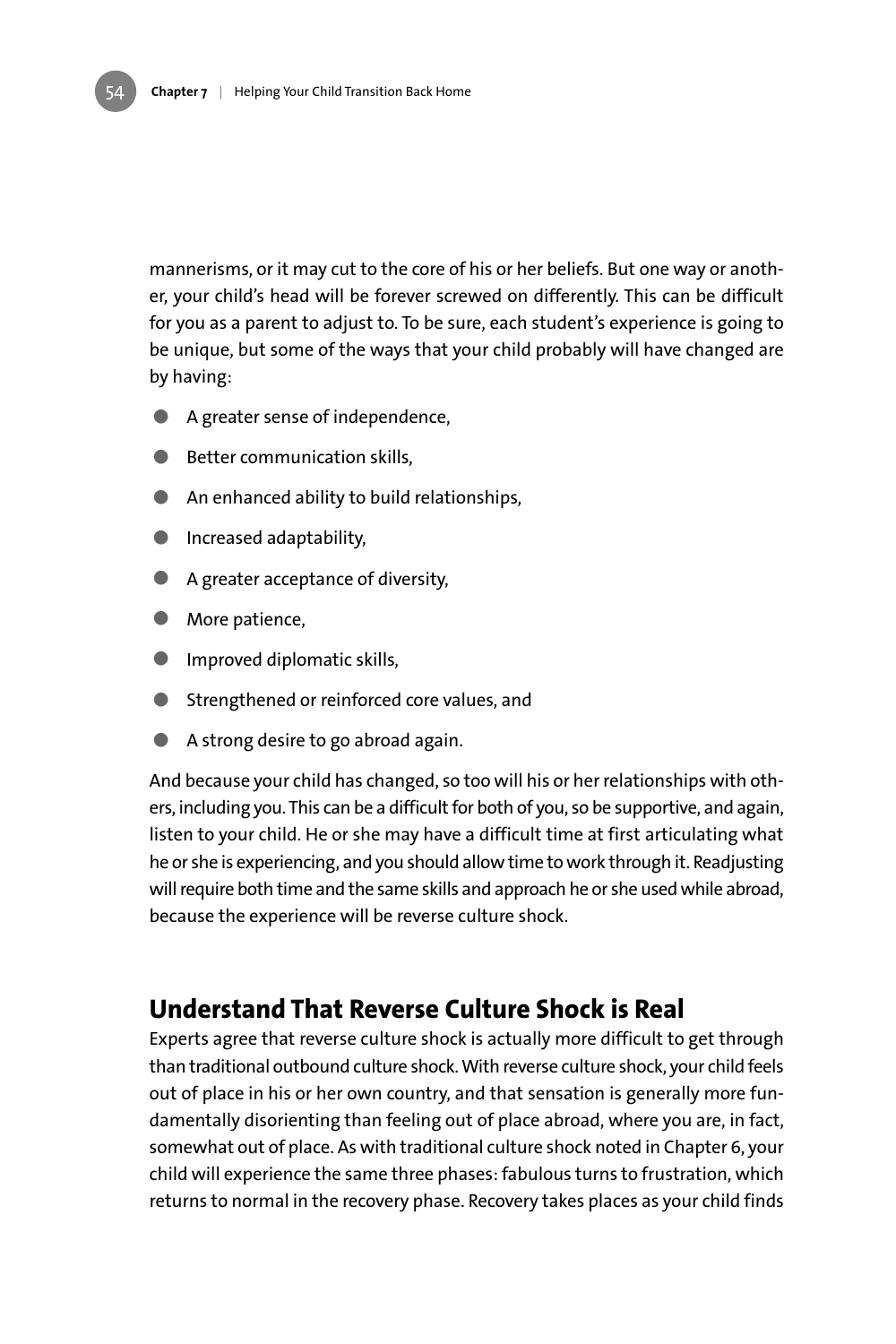his or her new niche and learns how to integrate his or her study abroad experience into post-experience life.

Your child's program and/or university may have ways of helping returning students deal with reverse culture shock, but don't rely solely on them. Encourage your child to seek out ways to deal with it on his or her own. As a parent, you may not be able to help your child through the process directly, but you can help indirectly by en-couraging him or her to:

- j time abroad—stories that capture the experience in a simple, engaging, yet dynamic way—the better he or she will be able to connect with an audience, be they friends, other family members, roommates, or potential employers. Encourage your child to think through how he or she has changed and what it means on a personal and intellectual level. • **Share stories**. The better able your child is to tell <sup>a</sup> good story about his or her
- with people who have had similar experiences. want to keep in touch with friends made abroad in order to relive some of the shared experiences and reconnect with that special time. He or she can also seek out others on campus, or through friends, who have also recently returned to talk about what they went through, how they are adjusting, and how "home" is now different. Empathetic ears go a long way toward resolving reverse cul-• **Talk with people who have had similar experiences**. Your son or daughter will ture shock.
- out authentic international culture at home. Your other culture for weeks, if not months, and will probably be yearning for as- pects of the culture, such as food, music, language, or people. Help connect your child with local elements of that culture. Enjoy it with them, too! • **Seek out authentic international culture at home.** Your child has lived in an-
- language learning. If abroad was to learn or enhance second language skills, don't allow all the progress he or she has made atrophy. Languages need to be used and prac- ticed daily to keep it up, which is generally easily done via campus clubs or classes, online conversation clubs or apps, international students orimmigrant neighborhoods, or culture (movies, books, music). • **Continue language learning.** If one of your child's reasons for studying
- mementos from his or her time abroad. Help him or her find the most mean- ingful way to capture the overall experience—perhaps a digital photo book,• **Document memories.** Your child probably has many photos and all kinds of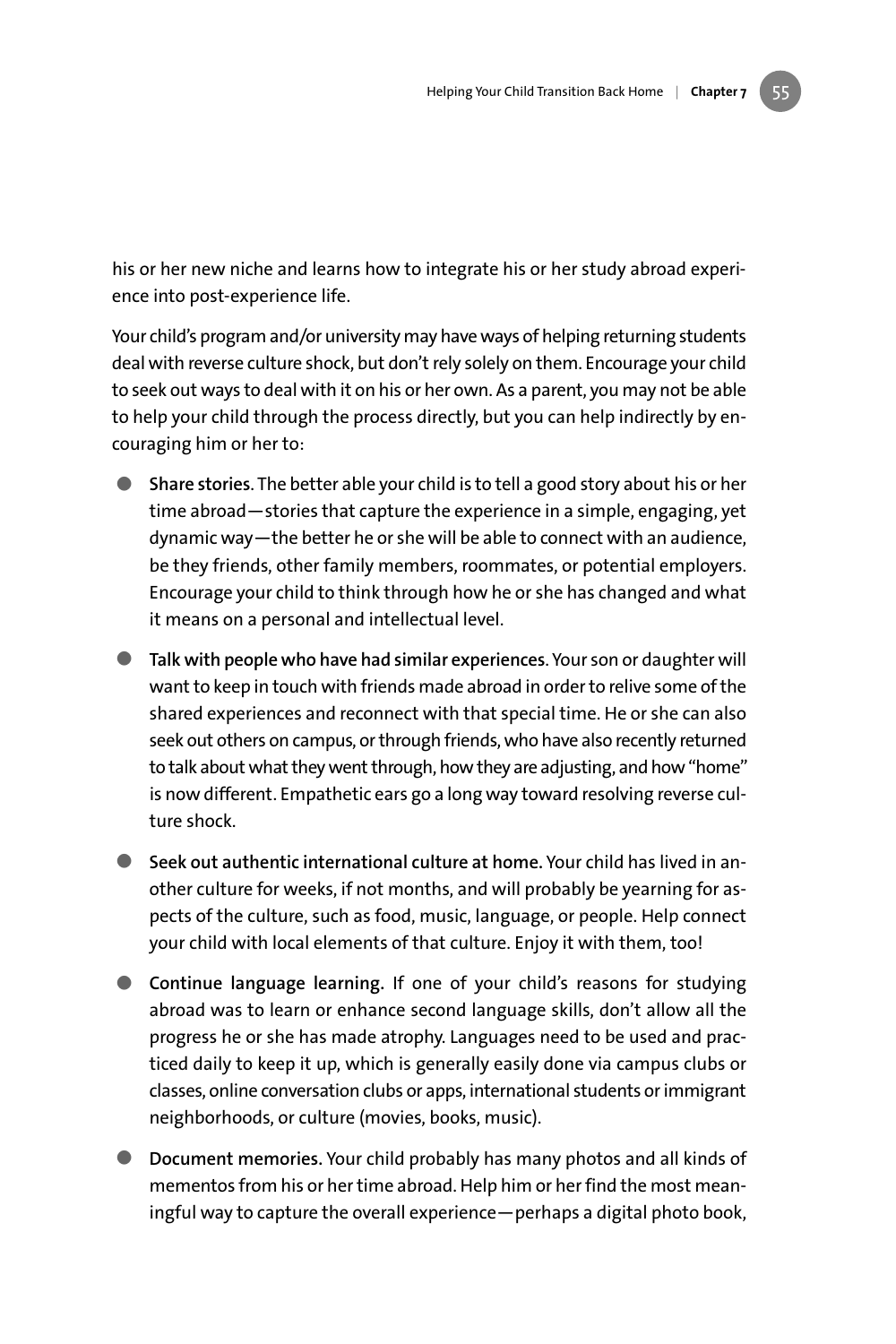a video story, a blog, or even a large poster of photos, tickets, and quotes. Your child will benefit more by having reminders of the experience handy as op- posed to leaving them in the proverbial shoebox stuffed under a bed or in a closet that rarely sees the light of day.

- **thinking globally.** Your of interest in things global, be disillusioned with the United States, and develop a strong desire to go abroad again. Encourage your child to find how best to make the study abroad experience become part of his or her new self and to begin blending this experience with the next chapter in his or her life. • **Keep thinking globally.** Your child may be frustrated with other peoples'lack
- the experience on campus and at his or her former high school. child can help students who are considering going abroad by serving as a role model and peer counselor. Back on campus, he or she can volunteer as a past participant at orientations; back home, he or she can make a special visit to his or her former high school. Having a college student return and speak to high school juniors and seniors can be a powerful motivator. • **Share the experience on campus and at his or her former high school.** Your

# **Building on Global Experience Both On Campus and Off**

Once your child has returned, the experience is partially over (for now). But learn- ing and growing can and should continue. First and foremost, your child should build on his or her burgeoning "global citizen" persona by continuing to develop global awareness and cross-cultural competency. This means continuing to explore and experiment with new or expanded academic and personal interests, tastes, styles, and ideas. Encourage your son or daughter to take advantage of available opportunities—on campus and off—to incorporate more international experiences and resources into his or her life. Not only will your child learn and have new and enriching experiences, he or she will prove to prospective employers that his or her term abroad was not just another college course to be put aside once the final exam is over, but the beginning of a long and personal independent study program. A few examples of how your child can engage are:

- Affiliate with global groups on campus.
- Reach out to community organizations.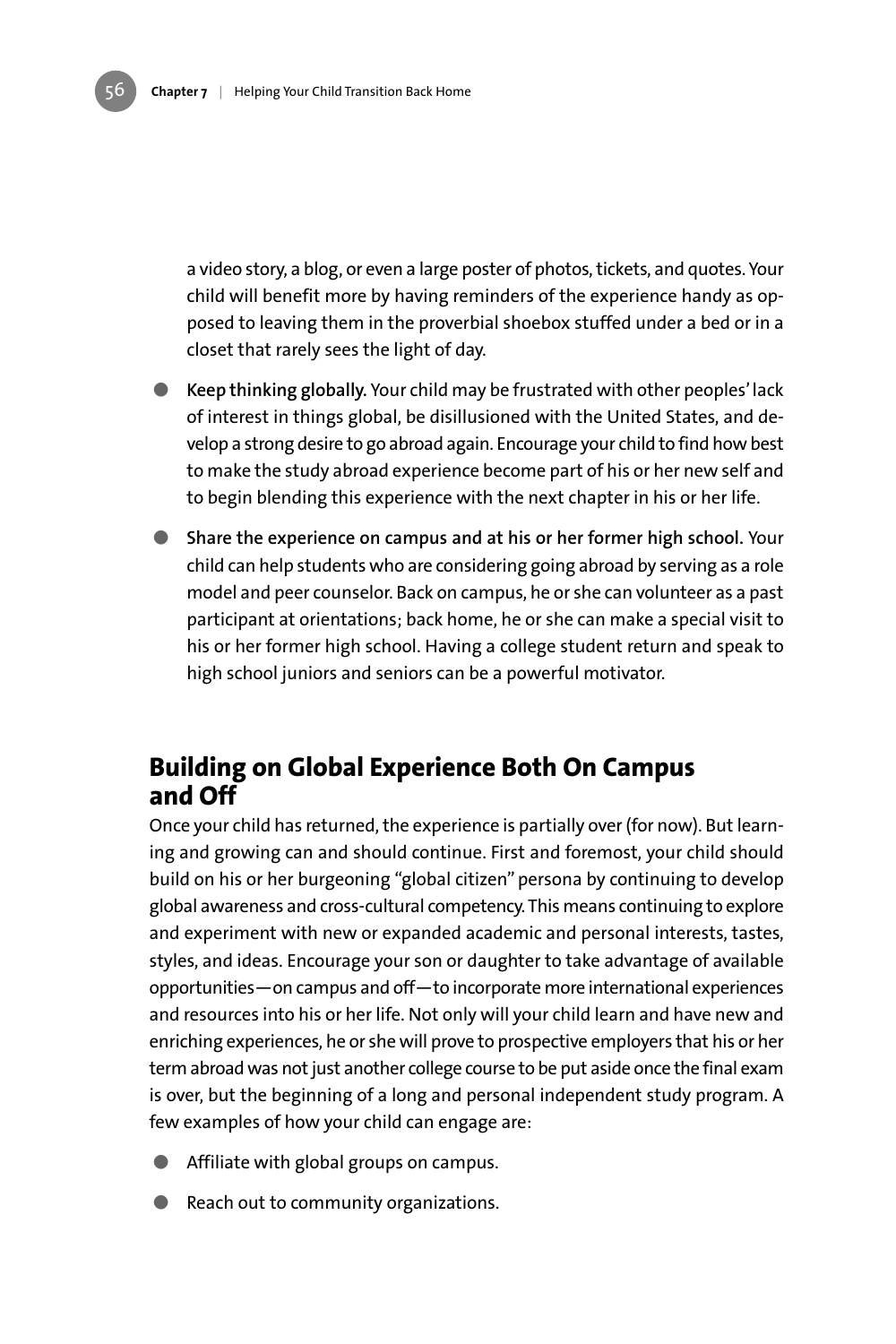- Enjoy global food, music, movies, and art.
- j • Continue to seek out international friends.
- Travel abroad on <sup>a</sup> personal vacation.

# **Leveraging the Study Abroad Experience**

 Your child is now a member of a small group of students—less than 10 percent that has international experience prior to graduating. This experience constitutes a real marketplace differentiator. Yet one of the biggest mistakes that students who have studied abroad make when it comes time to apply for jobs is not incorporating all of their global learning into their job-search materials. All too often it is listed as one line at the bottom of a resume rather than leveraged as an asset. Whether your child is interested in a global job or not, the study abroad experience can be a useful and powerful tool. Global experience matters in today's job market more than it ever has before.

#### **Identify Lessons Learned and Skills Developed**

 In order to fully leverage his or her study abroad experience, your child will need to be able to articulate his or her growth. So many students return from studying abroad asserting emphatically that "It was the best time of my life!" But they can- not express why it was or how they changed. Immediately following your child's return, advise him or her to articulate exactly how he or she has changed, with a special emphasis on identifying skills acquired that may help in the job search and be relevant to longer-term career pursuits.

#### **Incorporate Study Abroad Into Job-Search Materials**

 Employers are looking for graduates with international skills, and study abroad ex- perience is one ofthe best ways to showcase a global mindset. Encourage your child to highlight his or her cross-cultural competence in his or her resume, cover let- ter, and job interview. In preparation for job interviews, your child can reference his or her travel journal and reflect on previous conversations with you about his or her growth and learning.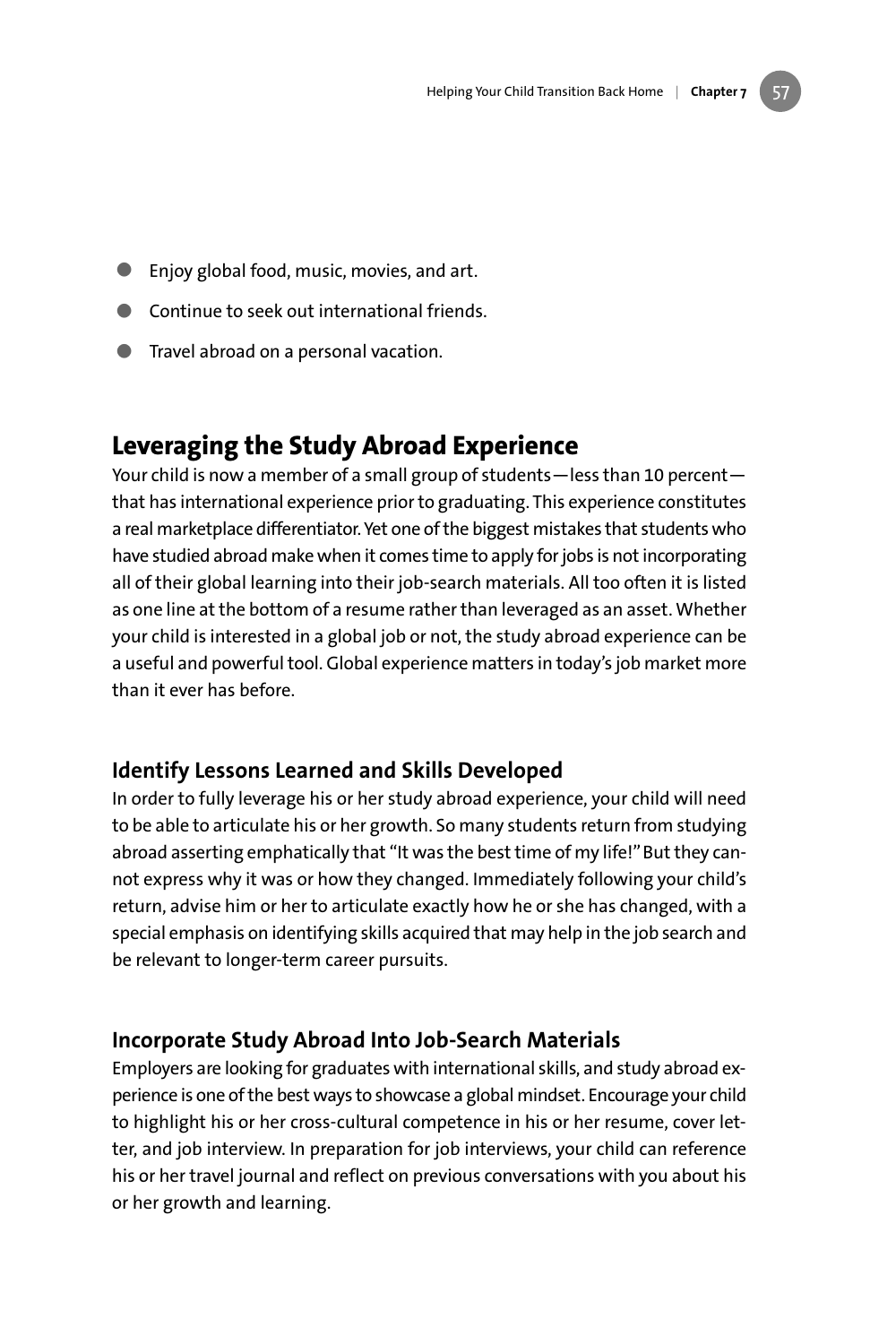With respect to his or her resume, your child should be sure to include both crosscultural aptitudes and international skills. This can be presented in at least two ways. First, include a descriptive sentence or two about the study abroad experience, including, where, when, and what he or she studied, learned, or gained from it. Second, infuse the resume with the "soft skills" associated with cross-cultural competence, such as flexibility, communication, relationship-building, and curiosity. And if your child studied a language abroad, be sure to draw prominent attention to that as well.

 In preparation for a job interview, have your child practice answering the question: "Tell me about your study abroad experience."Again, the answer should not be, "It was the best time of my life!" but rather to provide a thoughtful response as to why he or she went, what he or she learned, and how these new skills can be applied to the job in question. Also remind your child to practice incorporating some of the lessons learned while studying abroad into answers for interview questions.

 Networking is an important aspect of any job search. Encourage your son or daugh- terto maintain the relationships they made while abroad, and begin to make new connections now that he or she is back in the United States. You never know where some of these contacts might eventually lead.

 Now that your child has tasted what it is like to live abroad, he or she may want to do so again. Some students take a gap year upon graduating from college to travel, volunteer, or teach English abroad; many pursue graduate studies abroad; and others join global service organizations such as the Peace Corps. Encourage your child to pursue the avenues he or she is most passionate about. With globalization at our doorstep, the more international experience your child has, the better prepared he or she will be to not only compete in the global economy, but to solve global problems through international dialogue and collaboration.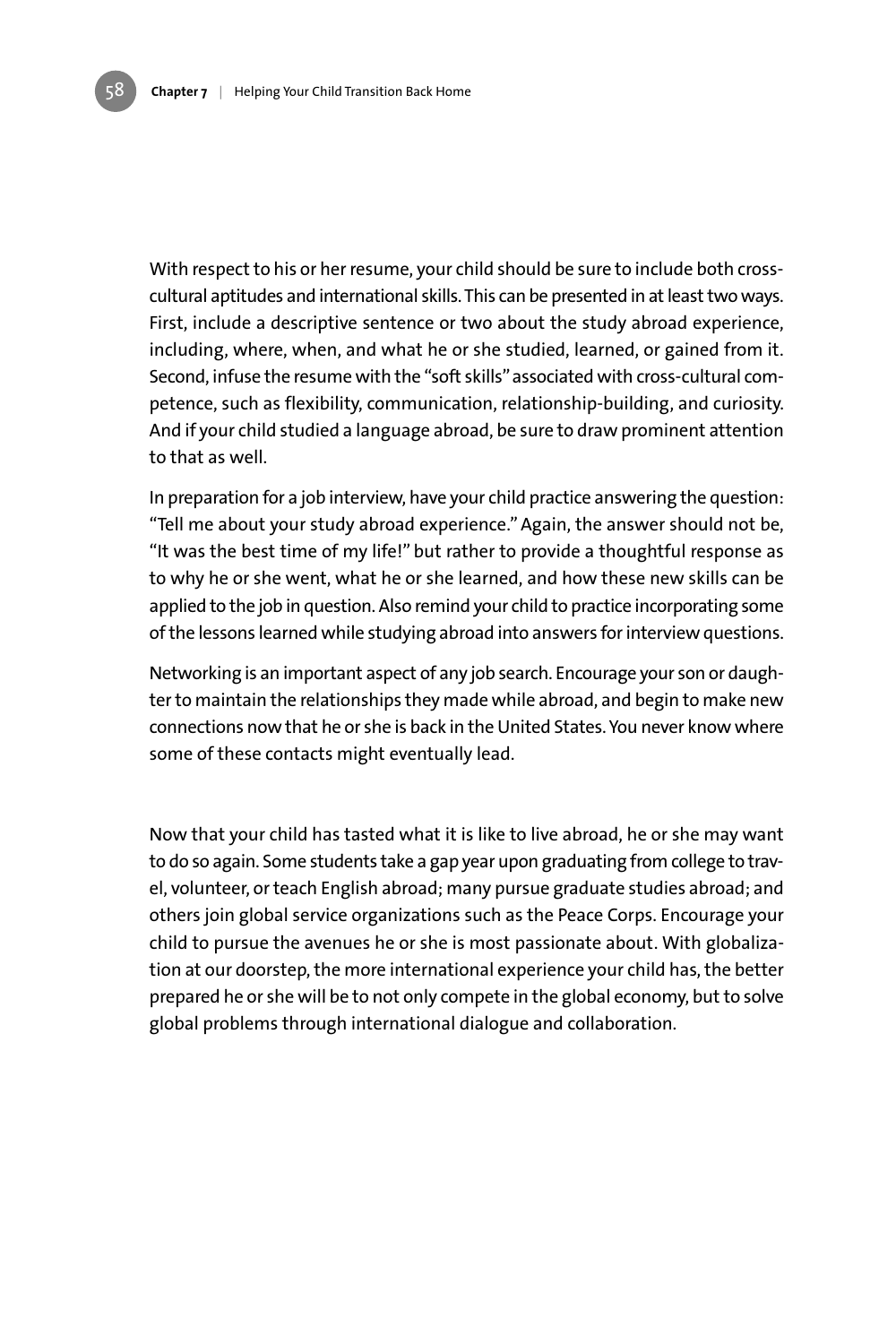# **Author Biographies**

 **Stacie Nevadomski Berdan |** Stacie Nevadomski Berdan is a seasoned global executive, an expert on international careers, and an award-winning author on how to succeed in the global marketplace. She spent the majority of her career at Burson- Marsteller and Unilever, where she served as strategist, coach and counselor to CEOs, politicians and senior executives around the world. Her extensive global leadership experience in corporate communications and marketing, public affairs, organizational communication, and cross-cultural consulting extends across four continents with a specific focus on Asia.

 Stacie uses her international business experience to promote the need for global awareness and cross-cultural competency for all in her books, media appearances, bylined contributions, and speaking engagements across the country. Her recent book, *Raising Global Children*, is a combination parenting-advocacy book that was the first of its kind to detail what raising global children means, why global awareness is critical, and how to develop a global mindset in children today. Her first two  books,*GoGlobal! Launching an International CareerHere or Abroad* and*Get Ahead ByGoing Abroad: AWoman'sGuide to FastTrack Career Success*, are the goto guides for global careers.Her numerous broadcast media appearances include NBC's "To- day Show,"NPR's "Marketplace,"ABC News, CNN and FOX, and her work has been  featured in *The New York Times*, *Wall Street Journal*, *USA Today*, *Chronicle of Higher Education*, *Huffington Post*, *Forbes* and *Time*. **stacieberdan.com**

 **William L. Gertz |** Since 2005, William L. Gertz has served as President and CEO of the American Institute For Foreign Study (AIFS), a leading organization in the field of cultural and educational exchange. With more than 30 years of experi- ence in International Education, Mr. Gertz has led many initiatives that have been instrumental to the growth and direction of the company including leading it to its most successful years to date. Today, AIFS College Study Abroad sends 5000 students to over 20 countries around the world every year. Total annual world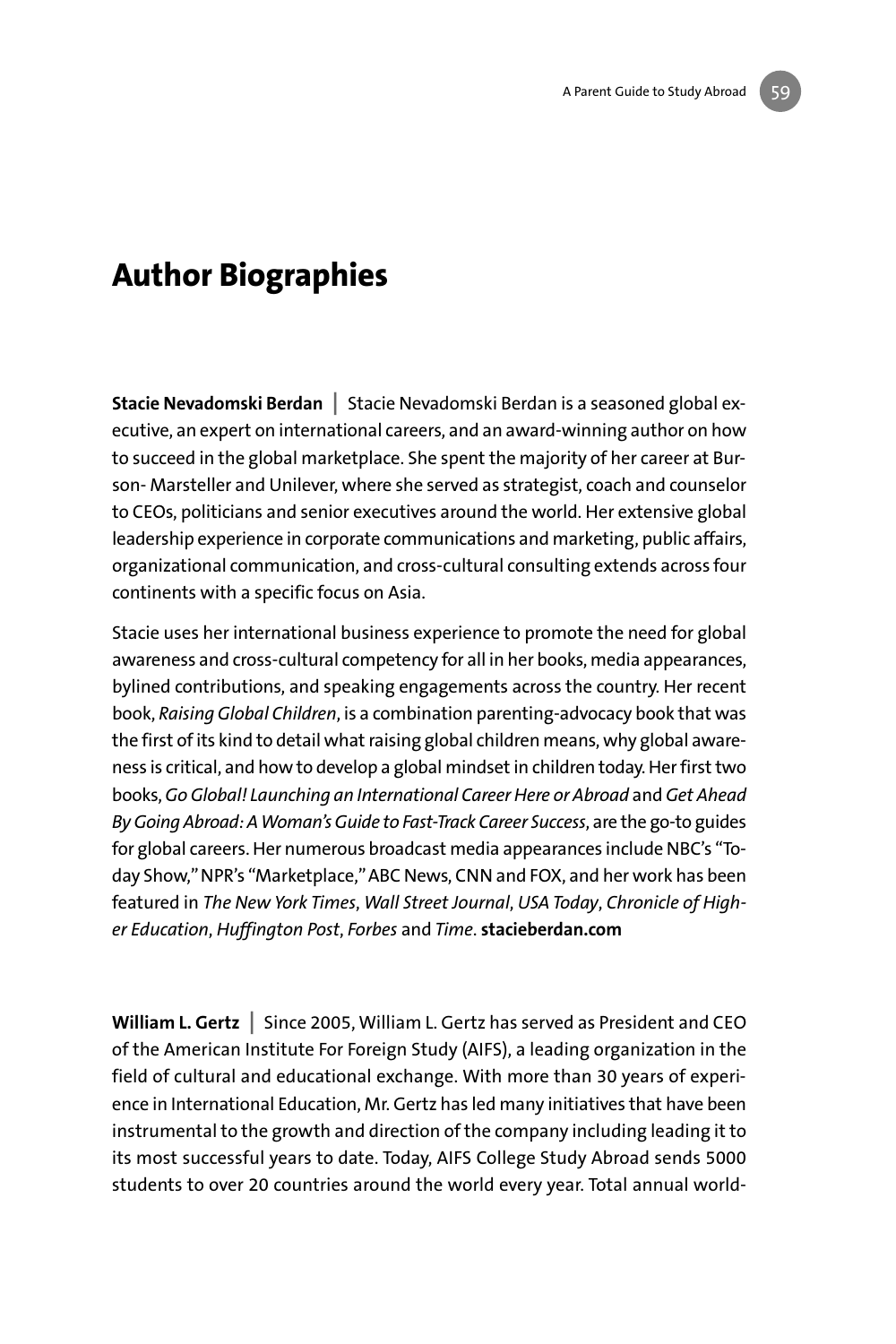wide participants on AIFS educational programs, including Au Pairin America, Camp America, Academic Year in America, Summer Institute for the Gifted, Cultural Insurance Services International, American Council for International Studies, and College Study Abroad, are approximately 40,000. Under his leadership, AIFS was voted the fourth best place to work in Connecticut for mid-sized companies by Workplace Dynamics and Hearst Newspapers. Mr. Gertz is the Vice Chairman of the AIFS Board of Directors and is a Trustee on the AIFS Foundation Board.

 In addition to his role as AIFS President and CEO, Mr.Gertz has published numerous articles in educational publications including the *IIENetworker* magazine and *Youth Travel International*. He is also active in the field of gifted education serving as a Trustee for the National Society for the Gifted and Talented, a non-profit organ- ization, and previously serving on the State of Connecticut Board of Gifted and Talented Students. Mr. Gertz was also a member of the Development Commit- tee for NAFSA: Association of International Educators and is currently a member of the Board of Directors for the Alliance for International Educational & Cultur- al Exchange. In 2010, Mr. Gertz organized the Diversity in International Education workshop in Washington, DC, and in May of 2014, he received an Honorary Doctorate in International Relations from Richmond, the American Internation-al University in London.

 **Allan E. Goodman |** Dr. Allan E. Goodman is the sixth president of the Institute of International Education (IIE), the leading not-for-profit organization in the field of international educational exchange and development training. IIE conducts re- search on international academic mobility and administers 250 corporate, gov- ernment and privately sponsored scholarship and training programs. Previously, Dr.Goodman was executive dean ofthe School of Foreign Service and professor at GeorgetownUniversity.He is the author of books on international affairs published by Harvard, Princeton and Yale University presses.

 Dr. Goodman was the first American professor to lecture at the Foreign Affairs College of Beijing, helped create the first U.S. academic exchange program with the Moscow Diplomatic Academy for the Association of Professional Schools of International Affairs, and developed the diplomatic training program of the Foreign Ministry of Vietnam. He is a member of the Council on Foreign Relations,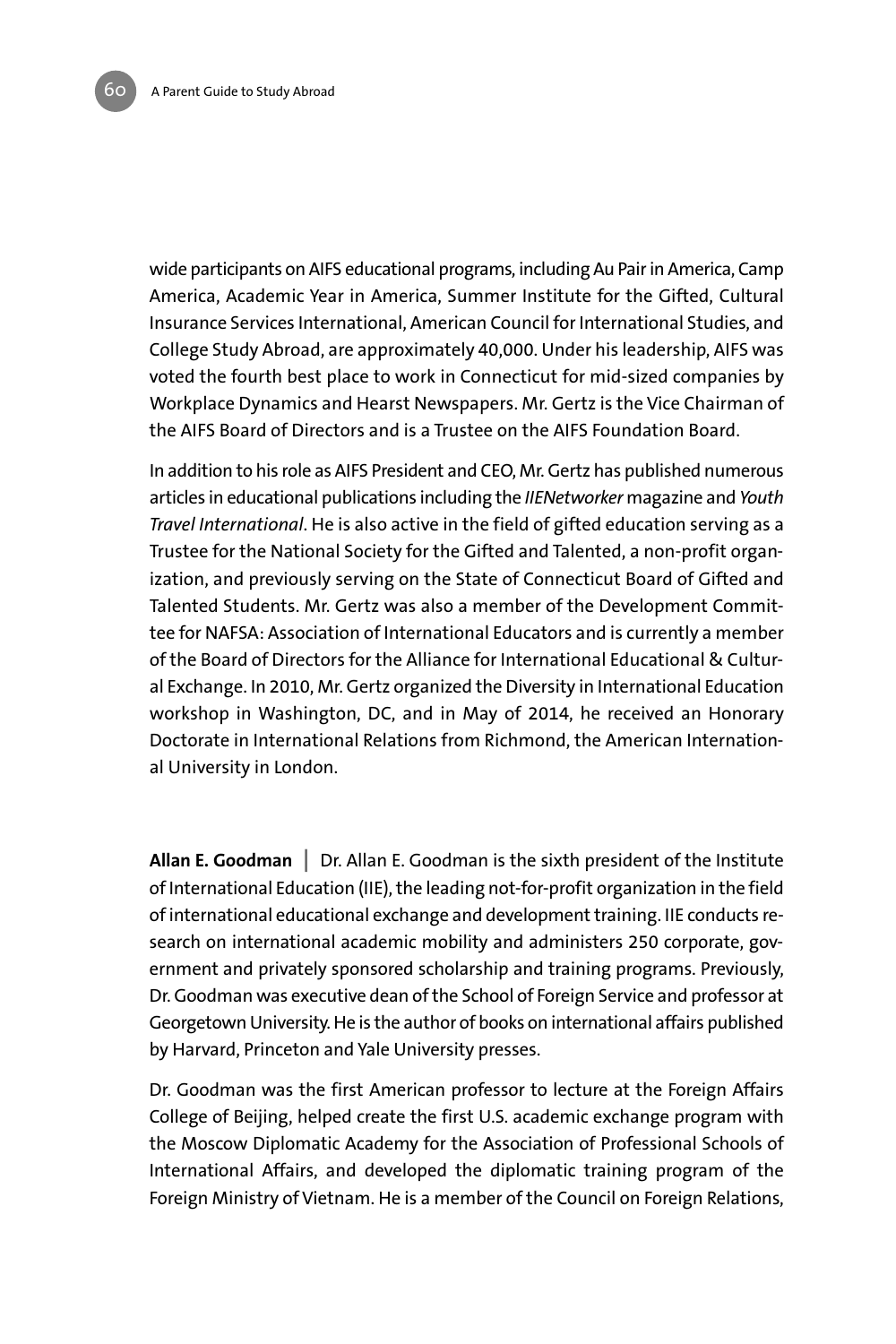a founding member of the World Innovation Summit for Education (WISE), copresident of the Partner University Fund (PUF) Grant Review Committee, and a mem- ber of the Thomas R. Pickering Foreign Affairs Fellowship Program and the Jefferson Scholarship selection panels. Dr. Goodman has a Ph.D. in Government from Harvard, an MPA from the John F. Kennedy School of Government and a BS from Northwestern University, and numerous honorary degrees as well as the Légion d'honneur from France. He was awarded the inaugural Gilbert Medal for Internationalization by Universitas 21 in May 2012.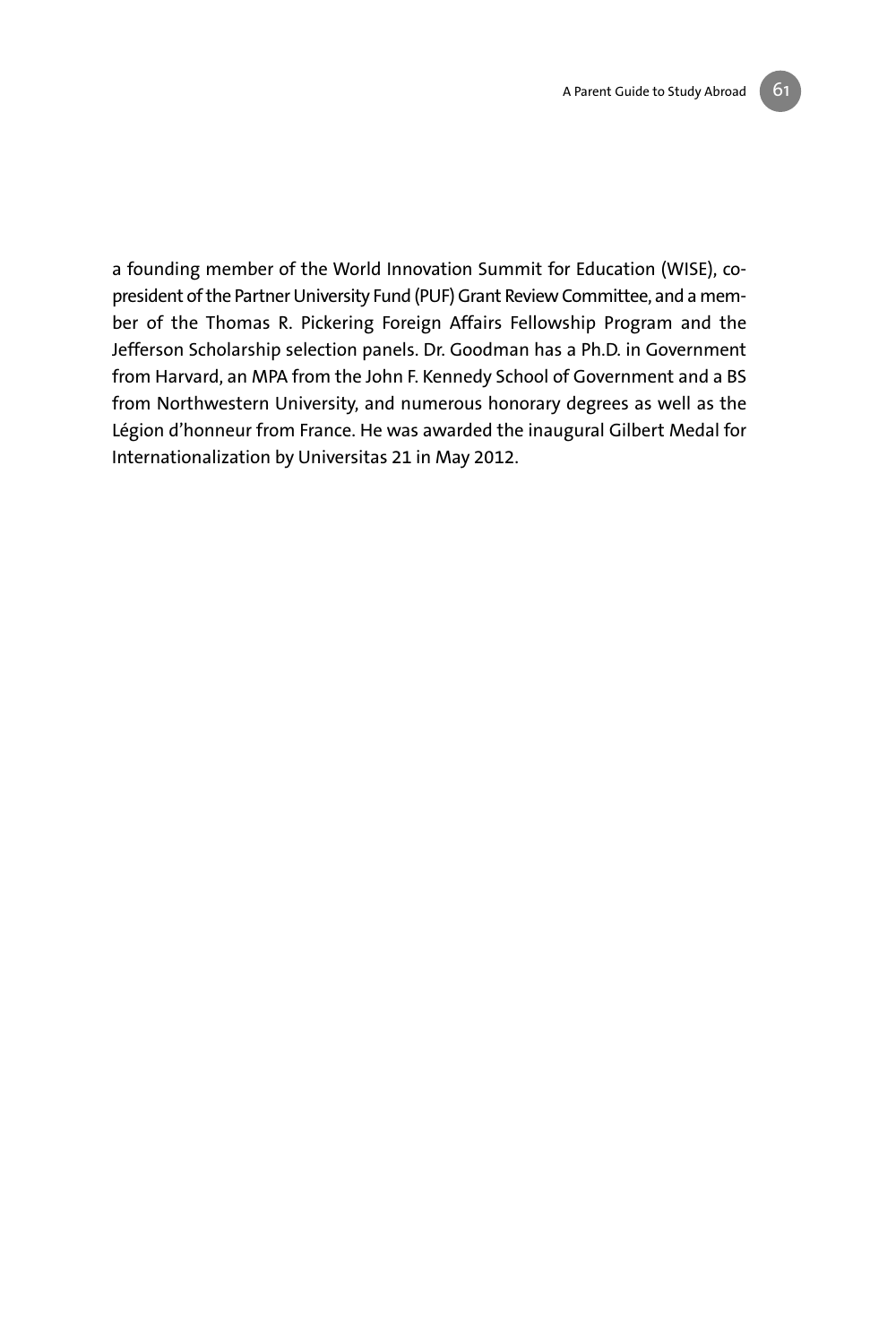A Parent Guide to Study Abroad

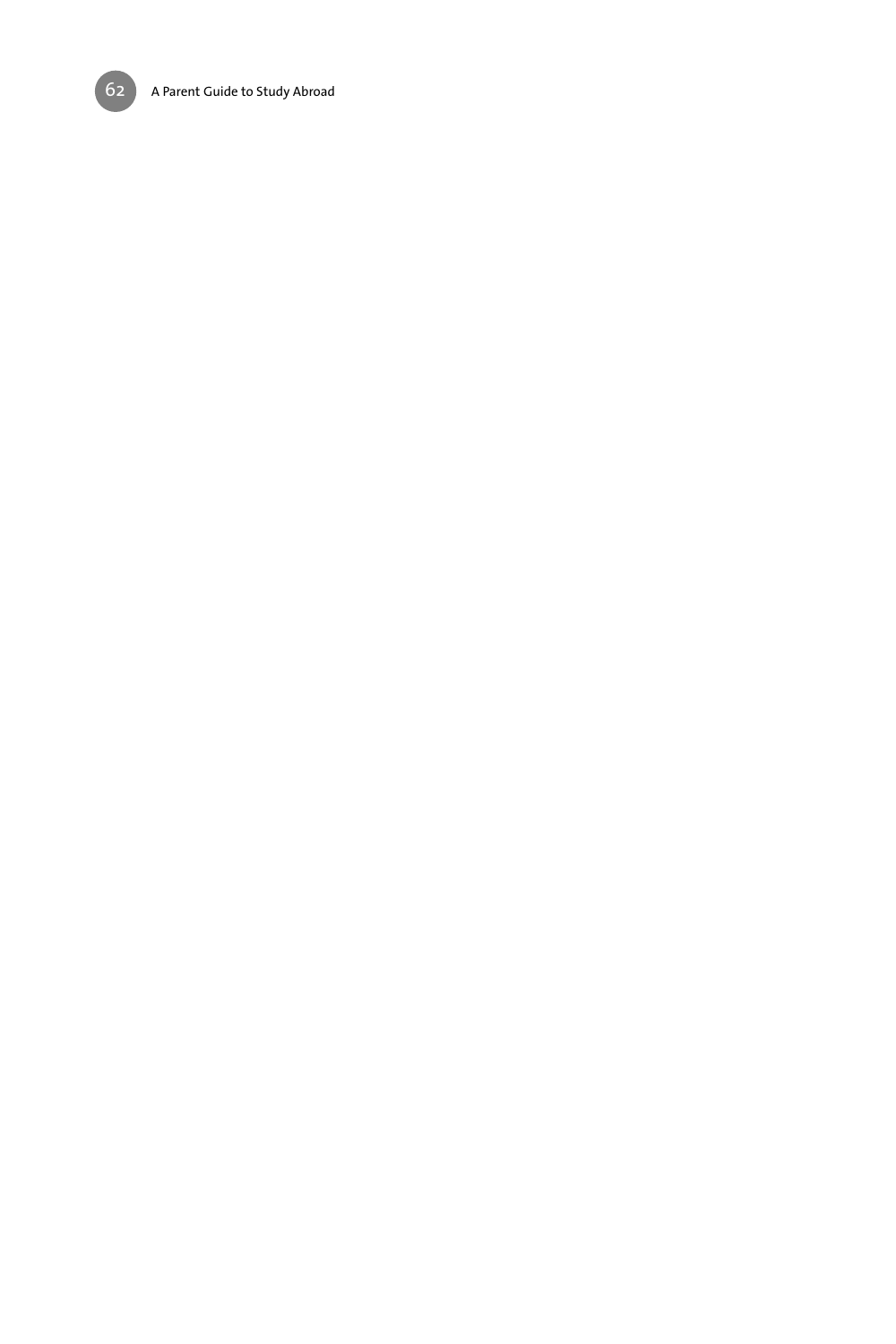# **About the Publishers**

 **Institute of International Education (IIE) |** The Institute of International Educa- tion is a world leaderin the exchange of people and ideas founded in 1919. IIE has a network of 18 offices worldwide and 1,400 college and university members. In collaboration with governments, corporate and private foundations, and other sponsors, IIE designs and implements programs of study and training for stu- dents, educators, young professionals, and trainees from all sectors with funding from government and private sources. These programs include the Fulbright and Humphrey Fellowships and the Gilman Scholarships, administered for the U.S. Department of State, and the Boren Scholarships and Fellowships administered forthe National Security Education Program. IIE also provides advising and coun- seling on international education, and conducts policy research. IIE's publications  include the *Open Doors Report on International Educational Exchange*, supported by the Bureau of Educational and Cultural Affairs of the U.S. Department of State,  as well as *Funding for United States Study*, print and online versions of *IIEPass- port: The Complete Guide to Study Abroad Programs*, and the StudyAbroadFund-ing.org website. **www.iie.org**

 **American Institute For Foreign Study (AIFS) |** Founded in 1964, the American Institute For Foreign Study is one of the largest and most experienced cultural exchange organizations in the world. With global offices in five countries, AIFS organizes cultural exchange programs for more than 30,000 participants each year. AIFS programs include college study abroad, au pair placement, interna- tional camp staffing, gifted education, high school study/travel and insurance services. More than one and a half million students and teachers have participated in AIFS programs worldwide. AIFS awards more than \$600,000 in scholar- ships and grants each year. In affiliation with 23 universities in 19 countries, the AIFS College Division organizes study abroad programs annual for more than 5,000 American students during the semester, academic year, summer, and January term. AIFS works closely with more than 500 American colleges and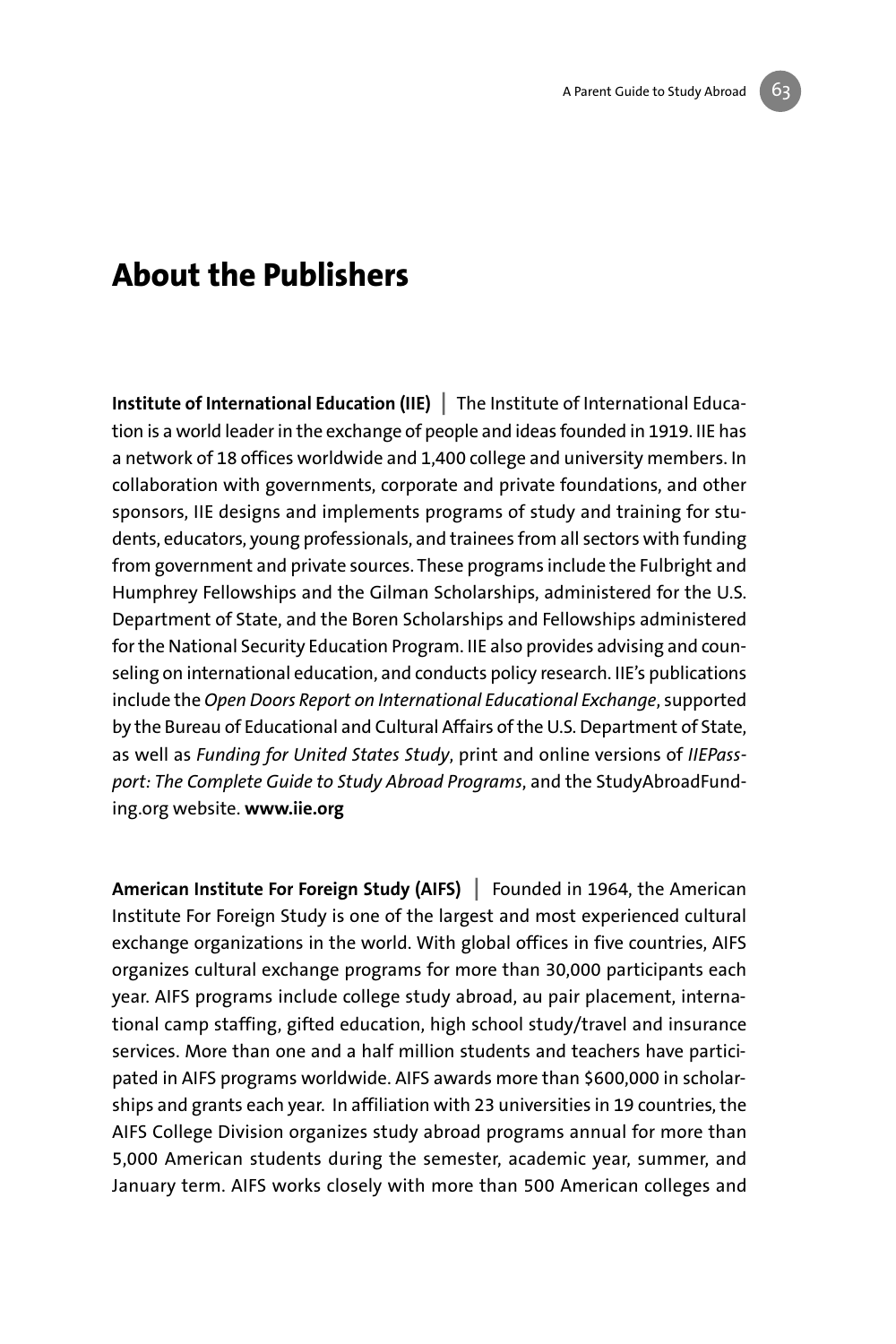universities, providing students and faculty with high-quality educational expe-riences abroad. **www.aifs.com**

 The American Institute For Foreign Study (AIFS) Foundation, an independent, notfor-profit, 501(c)(3) tax-exempt public charity, was established in 1967 with the assistance of the late Senator Robert Kennedy to help young people from many nations and diverse cultures to better understand one another. The AIFS Foundation provides grants to high schools, individuals and institutions to encourage international and educational travel. The AIFS Foundation also sponsors the Academ- ic Year in America (AYA) program, which enables more than 1,000 international teenage students to spend a semester or academic year with an American host family while attending the local high school. **www.aifsfoundation.org**

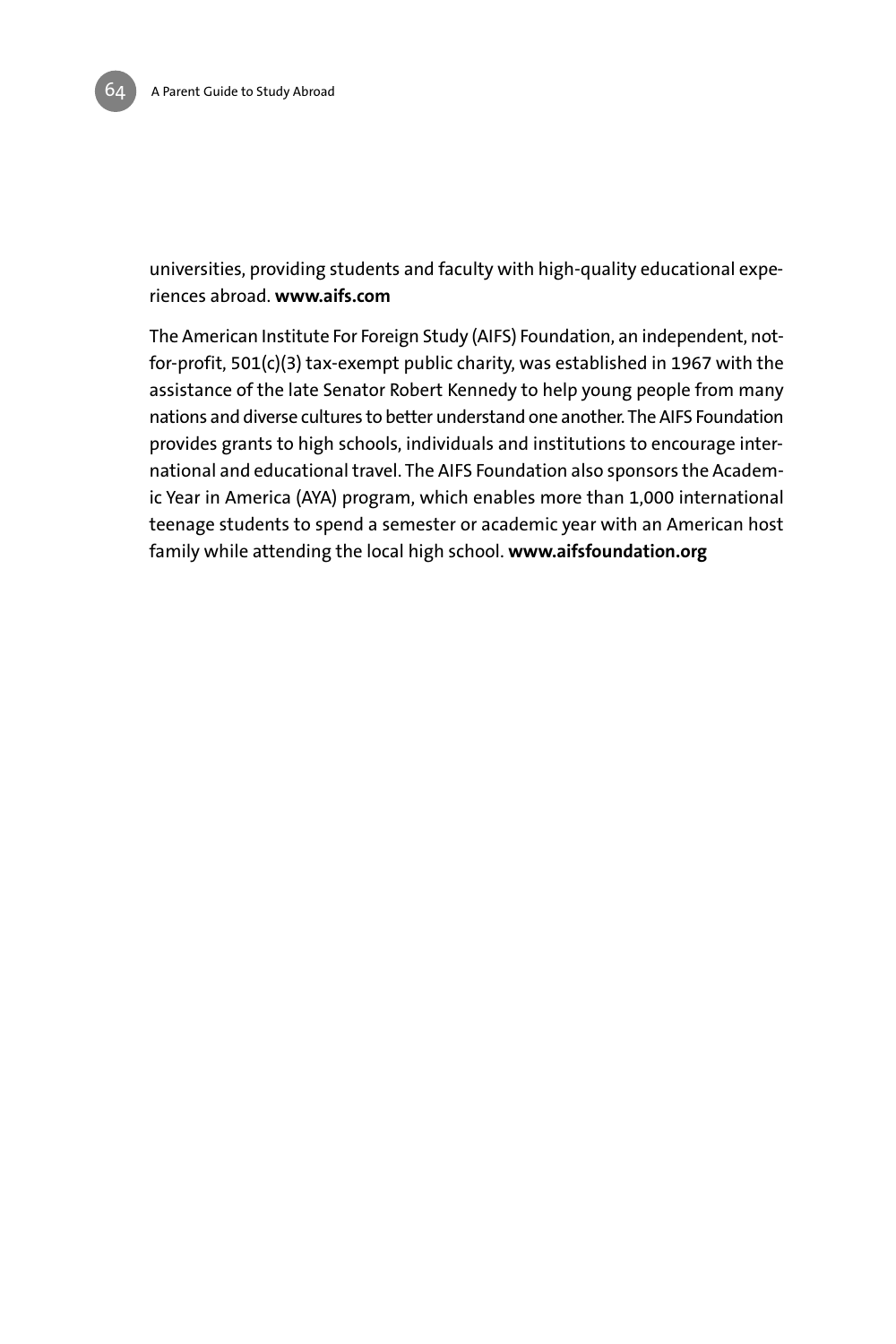# **IIE Web Resources**

#### **GENERATION STUDY ABROAD™**

Generation Study Abroad is a five-year IIE initiative to double the number of U.S. college students studying abroad by the end of the decade. IIE actively seeks new partners and resources to achieve this goal.

WEBSITE: www.generationstudyabroad.org

#### **IIEPASSPORT.ORG**

 This free online search engine lists nearly 10,000 study abroad programs worldwide and provides advisers with hands-on tools to counsel students and promote study abroad. WEBSITE: www.iiepassport.org

#### **STUDY ABROAD FUNDING**

 This valuable funding resource helps U.S. students find funding for study abroad programs. WEBSITE: www.studyabroadfunding.org

#### **FUNDING FOR UNITED STATES STUDY**

 This directory offers the most relevant data on hundreds of fellowships, grants, paid internships, and scholarships for study in the United States. WEBSITE: www.fundingusstudy.org

#### **INTENSIVE ENGLISH USA**

 Comprehensive reference with more than 500 accredited English language programs in the United States.

WEBSITE: www.intensiveenglishusa.org

#### **BENJAMIN A. GILMAN INTERNATIONAL SCHOLARSHIP PROGRAM**

The Gilman Scholarship supports U.S. undergraduates of high financial need at two-year or four-year colleges or universities in the United States to study or intern abroad for academic credit. Awards are granted forfall, spring, and academic yearterms of up to "5,000, or "8,000 for students studying a critical need language.

 SPONSOR:U.S. Department of State, Bureau of Educational and Cultural Affairs WEBSITE: www.iie.org/gilman

#### **BOREN SCHOLARSHIPS AND FELLOWSHIPS**

Funding supports U.S. undergraduate and graduate students to study less commonly taught languages in regions critical to U.S. interests: Africa, Asia, Central and Eastern Europe, Eurasia, Latin America, and the Middle East. Up to \$20,000 is awarded to undergraduates and \$30,000 to graduate students. Recipients commit to work in the federal government for at least one year after graduation.

 SPONSOR: National Security Education Program (NSEP) WEBSITE: www.borenawards.org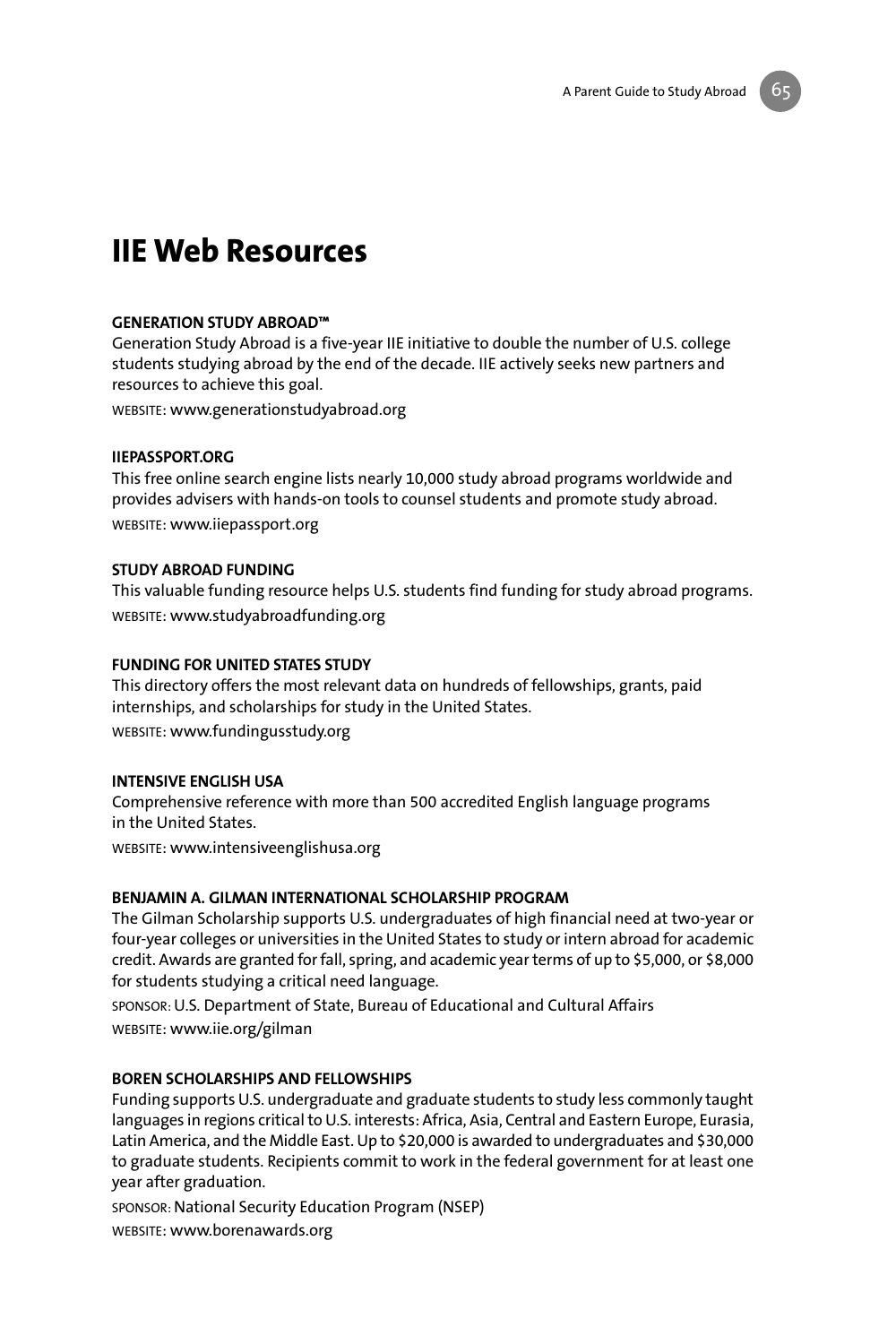## **Programs of the AIFS Foundation**

## **The AIFS Foundation**

 *The mission of the AIFS Foundation is to provide educational and cultural exchange opportunities to foster greater understanding among the people of the world. It seeks to fulfill this mission by organizing high-quality educational opportunities for students and providing grants to individuals and schools for participation in culturally enriching educational programs.* WEBSITE: www.aifsfoundation.org

#### **ACADEMIC YEAR IN AMERICA (AYA)**

 Each year, AYA brings nearly 1,000 high school students from around the world to the United States. They come for the school year to live with American families and attend local high schools, learning about American culture and sharing their own languages and customs with their host families.

WEBSITE: www.academicyear.org

#### **FUTURE LEADERS EXCHANGE PROGRAM (FLEX)**

 Established in 1992 under the FREEDOM Support Act and administered by the U.S. Department of State's Bureau of Educational and Cultural Affairs, FLEX encourages long-lasting peace and mutual understanding between the United States and the countries of Eurasia.

#### **YOUTH EXCHANGE AND STUDY PROGRAM (YES)**

 Since 2002, this U.S. Department of State high school exchange program has enabled students from predominantly Muslim countries to learn about American society and values, acquire leadership skills, and help educate Americans about their countries and cultures.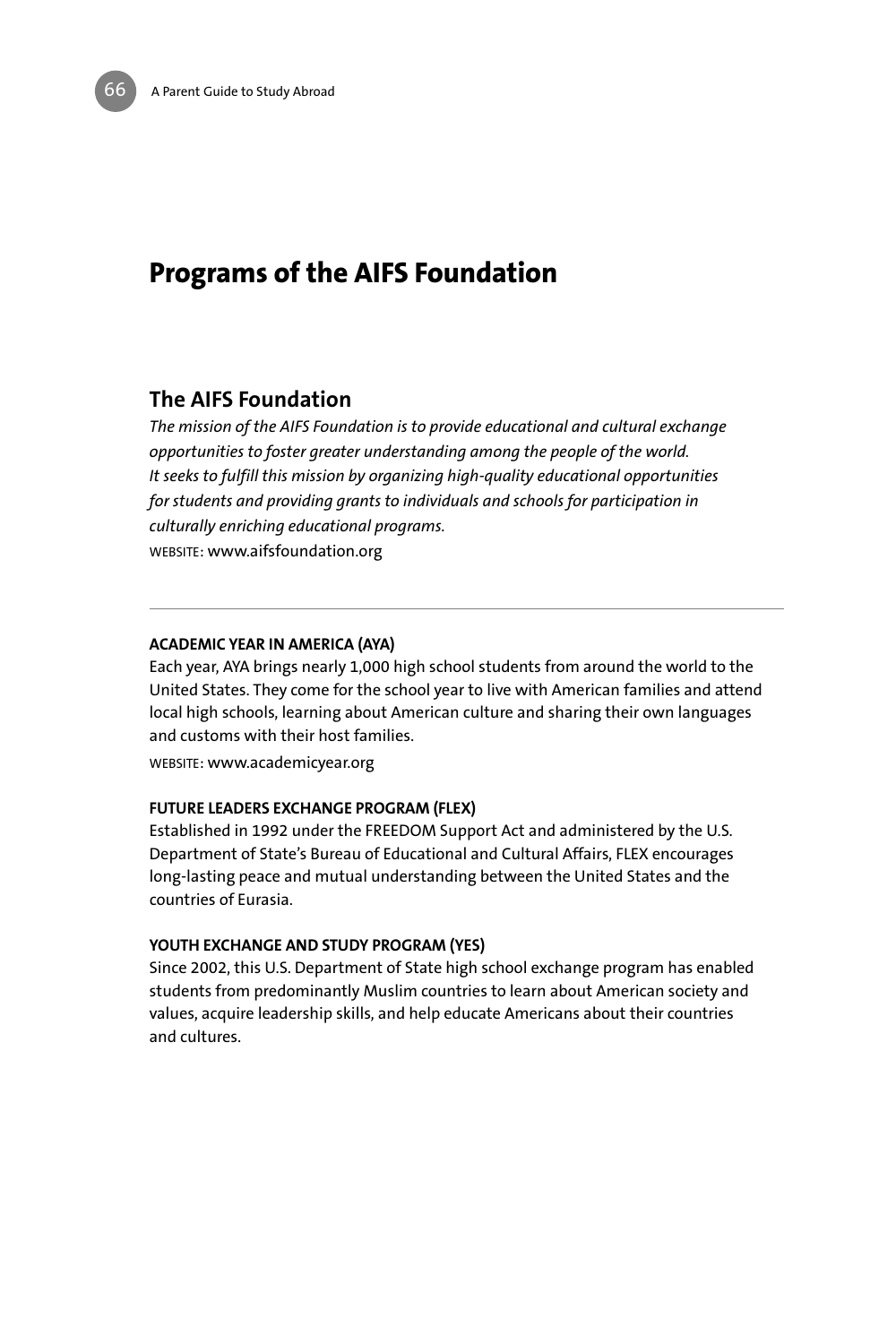# **Programs of the American Institute For Foreign Study**

## **American Institute For Foreign Study**

The AIFS mission is to enrich the lives of young people throughout the world by providing  *them with educational and cultural exchange programs of the highest possible quality.* WEBSITE: www.aifs.com

#### **AIFS COLLEGE STUDY ABROAD**

 AIFS is a leading provider of study abroad programs for college students. Students can study abroad for a summer, semester, or academic year in 17 countries around the world. Faculty-led and customized programs are also offered. WEBSITE: www.aifsabroad.com

#### **AMERICAN COUNCIL FOR INTERNATIONAL STUDIES (ACIS)**

 For more than 30 years, ACIS has helped students and their teachers discover the world through premier travel and education. Teachers can choose destinations throughout Europe, the Americas, and Asia.

WEBSITE: www.acis.com

#### **AU PAIR IN AMERICA**

 Au Pair in America makes it possible for nearly 4,000 eager and skilled young adults from around the world to join American families and help care for their children during a mutually rewarding, yearlong cultural exchange experience. WEBSITE: www.aupairinamerica.com

#### **CAMP AMERICA**

 Each summer, Camp America brings nearly 6,000 young people from around the world to the United States to work as camp counselors and camp staff. WEBSITE: www.campamerica.aifs.com

#### **CULTURAL INSURANCE SERVICES INTERNATIONAL (CISI)**

 CISI is the leading provider of study abroad and international student insurance coverage. Since 1992, CISI has insured more than 1 million international students and cultural exchange participants worldwide.

WEBSITE: www.culturalinsurance.com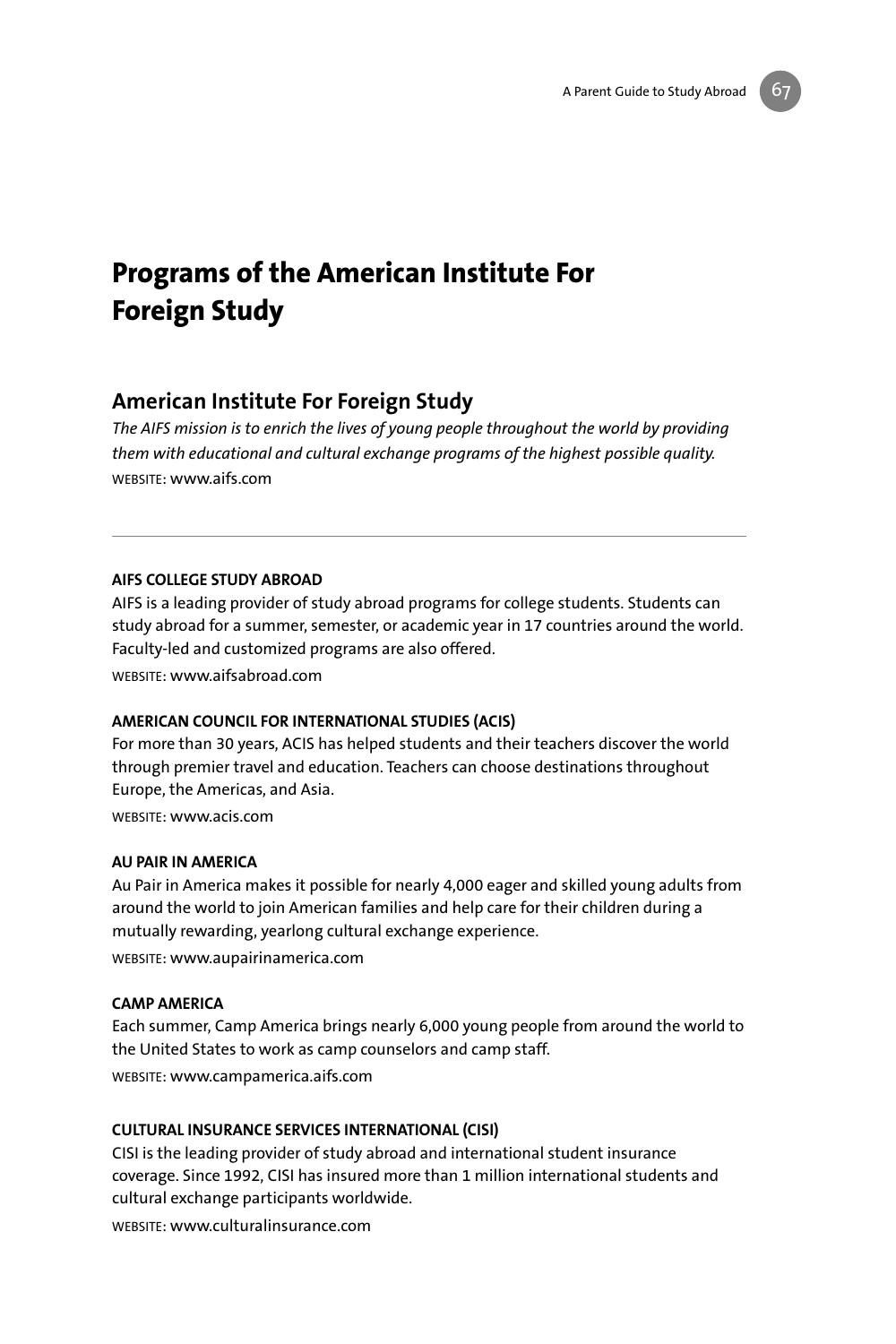#### **SUMMER INSTITUTE FOR THE GIFTED (SIG)**

SIG is a three-week academic, recreational, and social summer program for gifted and talented students. Students from around the world in grades 4 through 11 can participate in SIG Residential programs offered at university campuses across the country including Bryn Mawr College, Emory University, Princeton University, UC Berkeley, UCLA, University of Chicago, University of Miami, Vassar College, and Yale University. Day, part-time, on-line and Saturday programs are also offered. SIG operates under the National Society for the Gifted and the Talented (NSGT), which is a nonprofit 501(c)3 organization.

WEBSITE: www.giftedstudy.org

## **AIFS Information and Resources**

 *The following resources are available for download at www.aifsabroad.com/advisors/publications.asp*

- Student Guide to Study Abroad and Career Development
- Diversity in International Education Summary Report
- The Gender Gap in Post-Secondary Study Abroad: Understanding and Marketing to Male Students
- Study Abroad: A 21<sup>st</sup> Century Perspective, Vol I
- Study Abroad: A 21<sup>st</sup> Century Perspective, Vol II: The Changing Landscape
- Innocents at Home Redux—The Continuing Challenge to America's Future
- Impact on Education Abroad on Career Development, Vol. <sup>I</sup>
- Impact on Education Abroad on Career Development: Four Community College Case Studies, Vol. II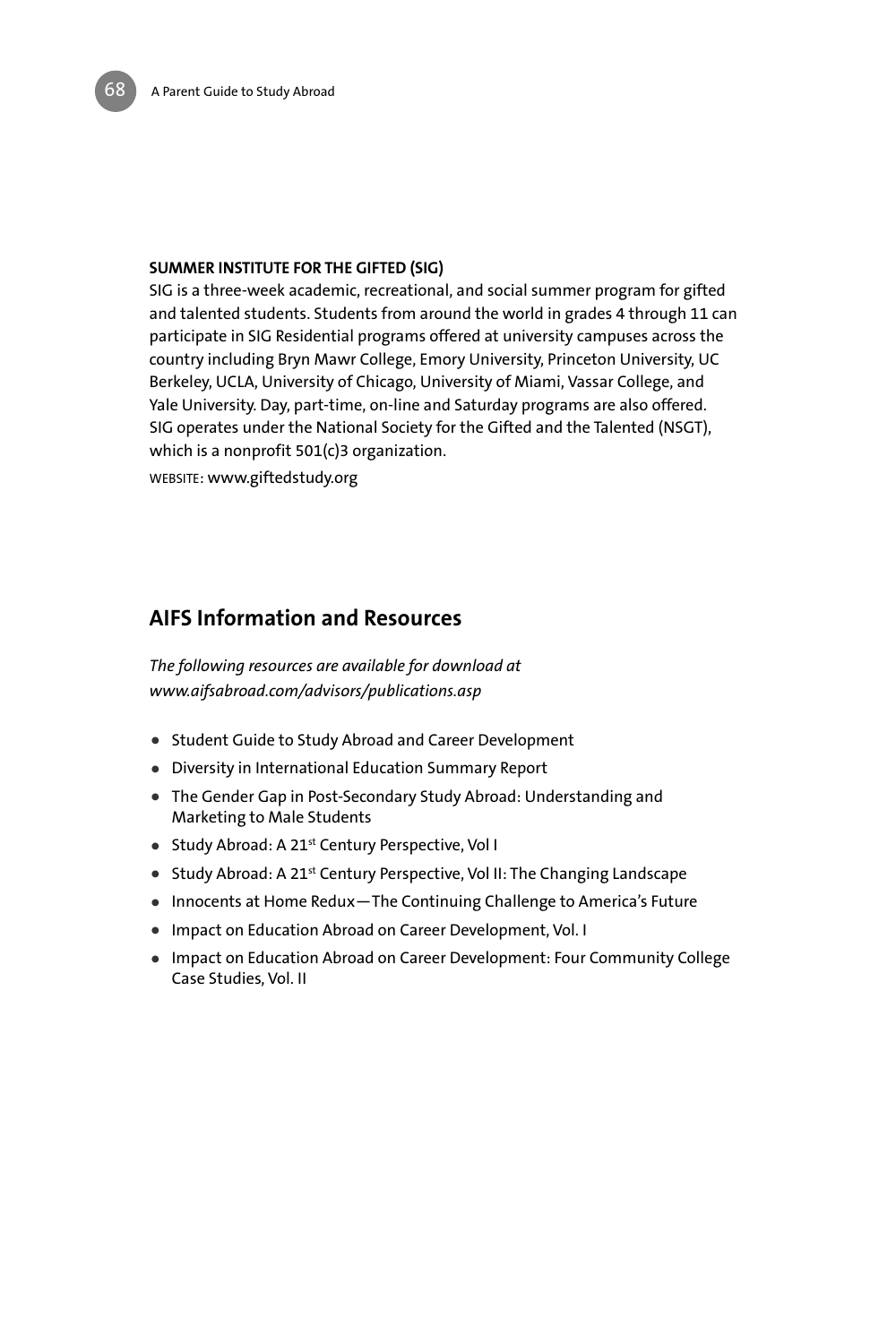

 *A Parent Guide to Study Abroad* is a companion to the  comprehensive *A Student Guide to Study Abroad*, which is a hands-on resource with 100 easy-to-follow tips and dozens of real-life stories. Each chapter features useful quotes and anecdotes from a diverse collection of students, advisers,  and professionals. Like the parent guide, *A Student Guide to Study Abroad* covers all aspects of study abroad including what students should do before they go, while abroad, and when they return. Both guides are available at **www.iie.org/publications** (bulk discounts available).